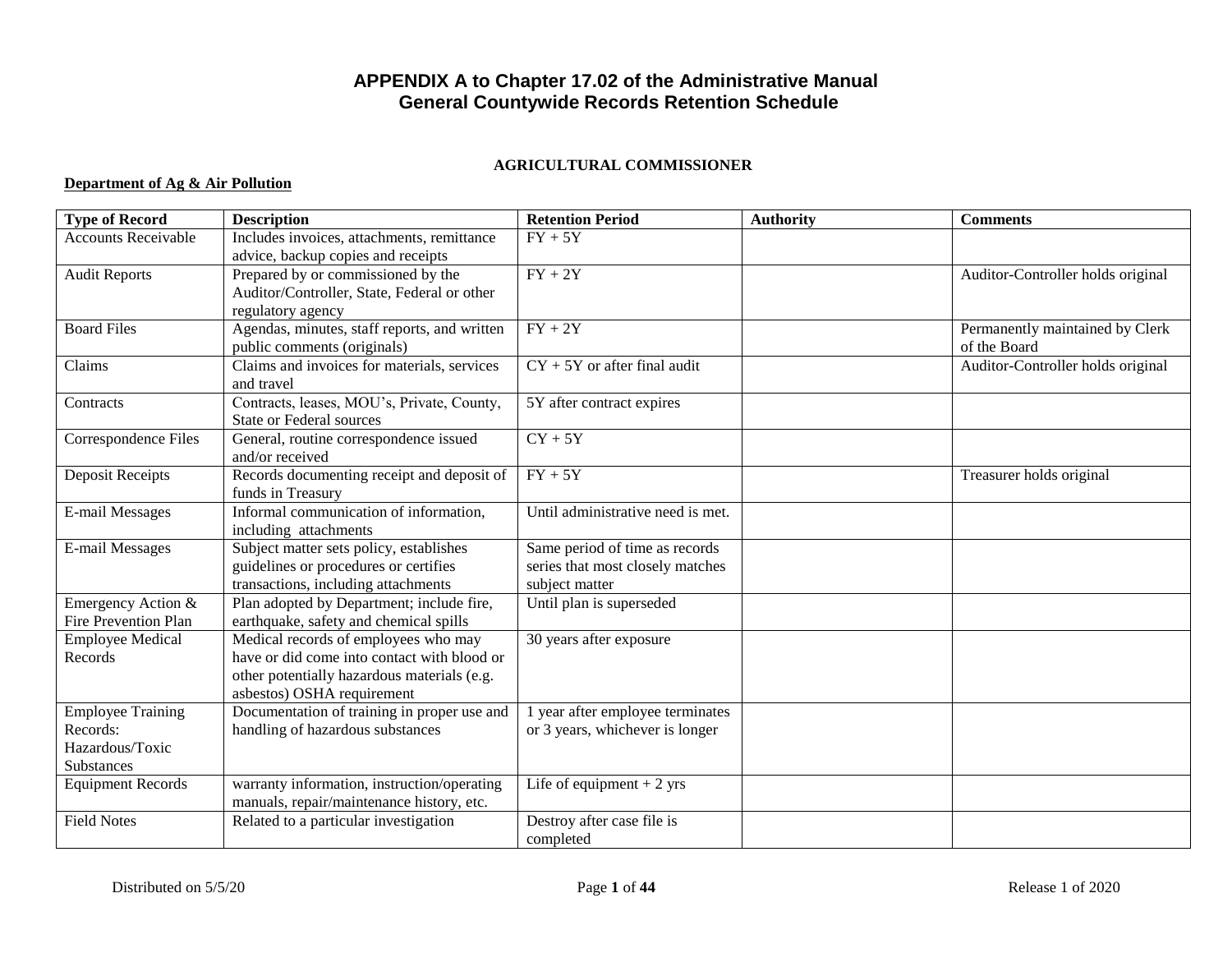| Final Budget (original)                               |                                                                                                                                                                                                                                                                  | $FY + 5$                                                  |                    | Permanently maintained by<br>Auditor-Controller |
|-------------------------------------------------------|------------------------------------------------------------------------------------------------------------------------------------------------------------------------------------------------------------------------------------------------------------------|-----------------------------------------------------------|--------------------|-------------------------------------------------|
| <b>Fixed Asset Inventory</b>                          | Inventory of all departmental fixed assets                                                                                                                                                                                                                       | $FY + 5$                                                  |                    | Auditor-Controller holds original               |
| <b>Fixed Asset Records</b>                            | TC-11 and related fiscal documents                                                                                                                                                                                                                               | Until disposal of asset $+1$ yr.                          |                    | Auditor-Controller holds original               |
| <b>General Reference Files</b>                        | Documents and correspondence of interest<br>to management. Includes materials such as<br>reports, records, studies, statistical analyses,<br>calendars, appointment books                                                                                        | $CY + 2$                                                  |                    |                                                 |
| <b>Industry Injury Files</b>                          | Forms, employee correspondence and<br>reports relating to employees' claims; 5 yrs<br>after disposition of claim for Workman's<br>Compensation;                                                                                                                  | $FY + 5$                                                  |                    | Risk Management has original                    |
| Journal Voucher                                       | Used to record postings to general ledger<br>and/or subsidiary ledgers                                                                                                                                                                                           | $FY + 5$                                                  |                    | Auditor-Controller holds original               |
| <b>Litigation Files</b>                               | Case files containing pleadings and Counsel<br>correspondence, memos, etc. regarding<br>litigation matters                                                                                                                                                       | Destroy 5 yrs after case is closed                        |                    |                                                 |
| Office Policies and<br>Procedures                     | Routine department issued policies,<br>procedures, directives, decisions, rules,<br>organizational charts and manuals that<br>address internal functions and operating<br>procedures                                                                             | 3 years after policy is obsolete or<br>superseded         |                    |                                                 |
| Payroll Records                                       | Time cards, labor data collection (LDCs),<br>payroll warrants, amounts and dates of<br>payments, daily and weekly hours, overtime<br>hours and pay, deferred compensation and<br>retirement contributions, deductions and<br>additions, tax withholding records. | $FY + 5$ ; or after audit providing<br>2 yrs have elapsed |                    | Finance holds original                          |
| <b>Personnel Files</b>                                | Payroll/Personnel Appointment and Change<br>Forms, applications, resumes, performance<br>evaluations, commendations, disciplinary<br>actions, employment actions, leave of<br>absence, separation address, SSN, DOB, I-<br>9, FMLA                               | $FY + 5$ years after employee<br>leaves                   |                    | Personnel has original                          |
| Proposed Budget                                       |                                                                                                                                                                                                                                                                  | $FY + 5$                                                  |                    |                                                 |
| Public Records: Log<br>and Request for<br>Information | date of request, requestor name, and<br>tracking information                                                                                                                                                                                                     | $CY + 1$                                                  |                    |                                                 |
| Purchase Orders and<br>Requisitions                   | Forms and correspondence relating to<br>acquisitions of supplies, equipment,<br>services, etc.; vendor contracts                                                                                                                                                 | $FY + 3$                                                  | Gov Code § 25501.5 | Purchaser holds original                        |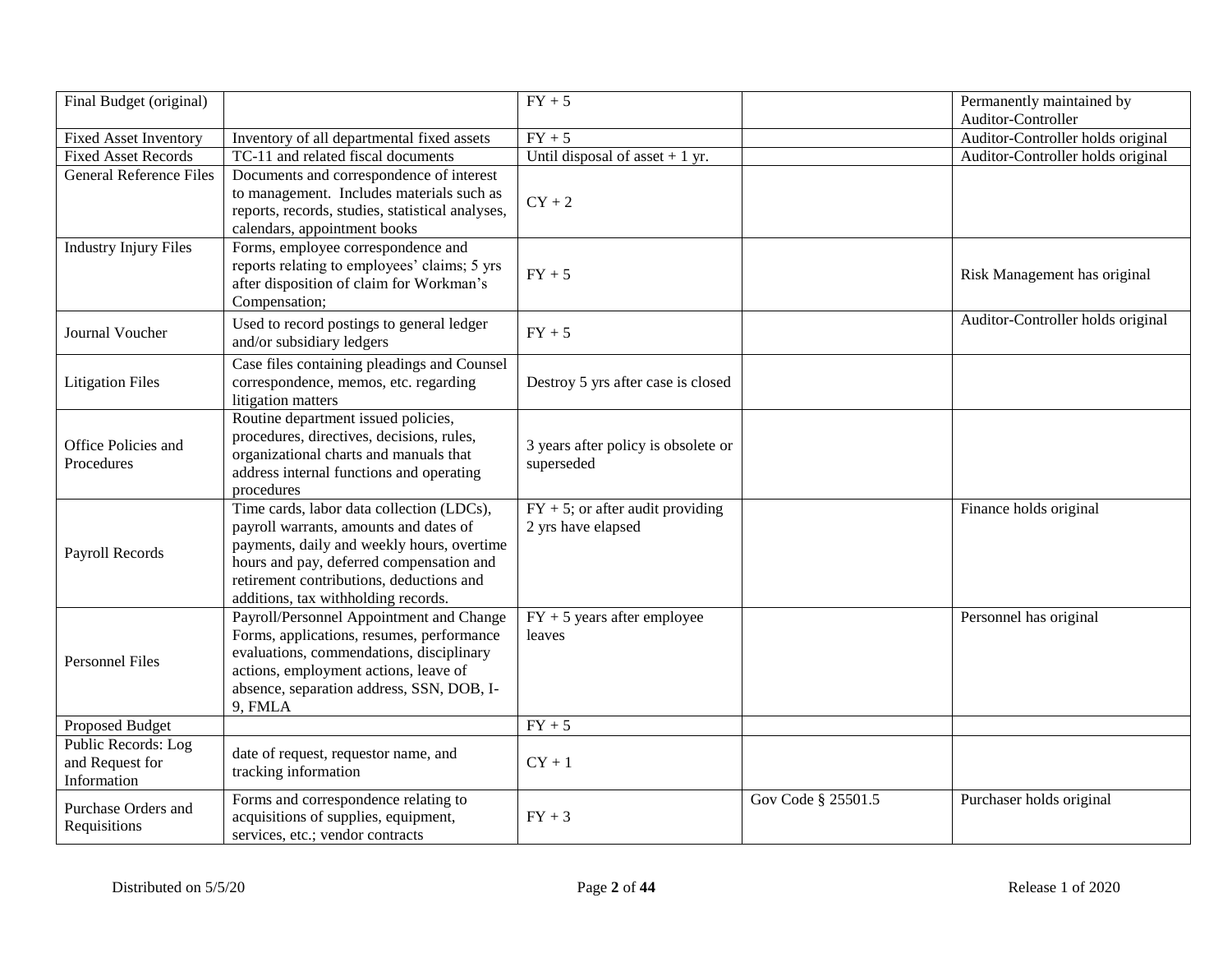| <b>Recruitment Records</b>                    | Job applications, resumes, records relating<br>to refusal to hire, advertisements about<br>openings, promotions or training<br>opportunities | . Employees - 5 yrs after<br>departure; others- 2 yrs       | Personnel has original |
|-----------------------------------------------|----------------------------------------------------------------------------------------------------------------------------------------------|-------------------------------------------------------------|------------------------|
| Request for<br>Recruitment &<br>Certification | Forms requesting recruitment for district<br>positions                                                                                       | $FY + 2$                                                    |                        |
| <b>Staff Meetings</b>                         | From various in office meetings held,<br>agenda, minutes, notes                                                                              | $FY + 3$<br>∗                                               |                        |
| <b>Training Materials</b>                     | Videos, CDs, DVDs, workbooks, manuals,<br>slides, etc.                                                                                       | Until obsolete, superseded or<br>administrative need is met |                        |

## **Ag Department: General**

| <b>Type of Record</b>                            | <b>Description</b>                                                 | <b>Retention Period</b>                                 | <b>Authority</b> | <b>Comments</b>       |
|--------------------------------------------------|--------------------------------------------------------------------|---------------------------------------------------------|------------------|-----------------------|
| Ag Civil Penalties<br>(ACPs)                     | Actions and appeals: after final decision and<br>appeal            | $CY + 5$                                                |                  |                       |
| Annual Reports and<br>Publications               |                                                                    | $CY + 3$                                                |                  |                       |
| <b>Complaint Files</b>                           | Consumer complaints, including action<br>taken                     | 1 yr after resolution                                   |                  |                       |
| Continuing Education                             | Course application, approvals, sign-in<br>sheets                   | $CY + 3$                                                |                  |                       |
| County Activity<br>Reports                       | County activities (monthly reports 1-9) for<br><b>State</b>        | $CY + 4$                                                |                  |                       |
| Crop Reports                                     | Permanent                                                          | One copy of each year<br>permanent, all others $CY + 5$ |                  |                       |
| Data Collection Forms                            | $CY + 5$                                                           | State residue samples                                   |                  |                       |
| <b>Draft Documents</b>                           |                                                                    | Discard when final document<br>completed and approved   |                  | No retention required |
| <b>Enforcement Letters</b>                       | Year 2000 and forward available on DPR<br>web site                 | Indefinite                                              |                  |                       |
| Federal Activity<br>Reports                      | Federally funded programs (e.g. USEPA,<br>USDA) submitted to State | $CY + 8$                                                |                  |                       |
| Food & Ag Code                                   |                                                                    | Keep current, Discard replaced<br>pages after $CY + 2$  |                  |                       |
| Hazardous/Toxic<br>Substance Exposure<br>Records |                                                                    | Indefinite                                              |                  |                       |
| Investigations                                   | Not residue or illness (see PUE)                                   | $CY + 5$                                                |                  |                       |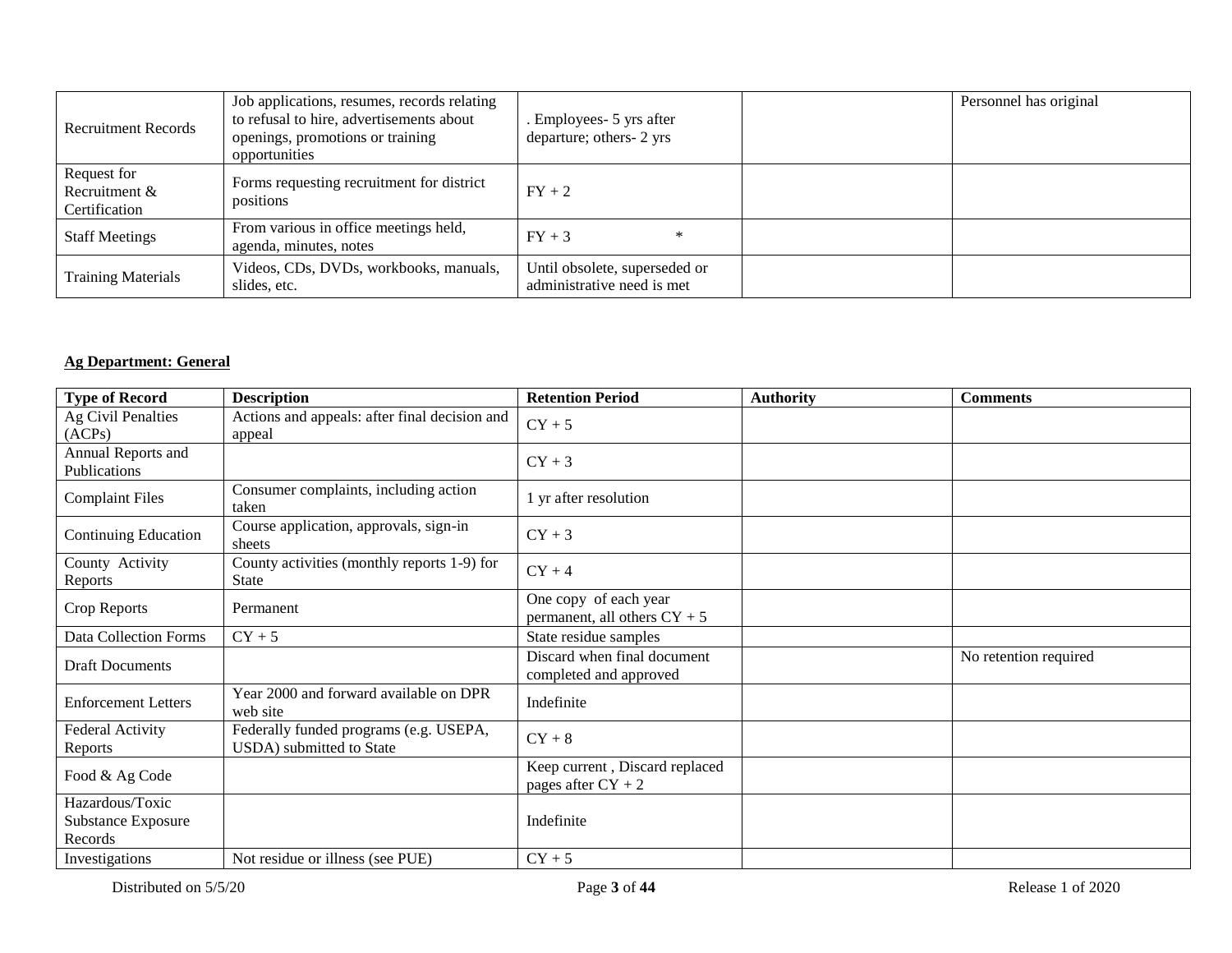| Label Interpretations                       |                                                   | $CY + 4$         |  |
|---------------------------------------------|---------------------------------------------------|------------------|--|
| Manuals                                     | Operations, preparations, policies,<br>references | Until superseded |  |
| Mill Assessment<br><b>Quarterly Reports</b> |                                                   | $CY+2$           |  |
| Negotiated Work Plan                        |                                                   | $CY + 5$         |  |
| Supplemental Time<br><b>Sheets</b>          |                                                   | $CY + 5$         |  |

## **Ag Department: Programs**

| <b>Type of Record</b>                                         | <b>Description</b>                                                                                                                           | <b>Retention Period</b>                     | <b>Authority</b> | <b>Comments</b> |
|---------------------------------------------------------------|----------------------------------------------------------------------------------------------------------------------------------------------|---------------------------------------------|------------------|-----------------|
| Fruit & Vegetable,<br>Eggs & Honey<br>(includes Apiary)       | Certified Producers Certificates (CPC),<br>direct marketing, non-compliance notices,<br>disposal orders, colony strength,<br>worksheets,     | $CY + 5$ for CPC<br>$CY + 3$ for all others |                  |                 |
| Groundwater/ Surface<br>Water                                 | Scientific data                                                                                                                              | Indefinite                                  |                  |                 |
| Nursery                                                       | Inspection reports, noncompliance notices                                                                                                    | $CY + 3$                                    |                  |                 |
| Organic                                                       | Registrations, relevant information (maps,<br>phone numbers)                                                                                 | $CY + 3$                                    |                  |                 |
| Pest Detection/<br><b>Emergency Projects</b>                  | Determination slips (PDRs), trapping<br>information                                                                                          | $CY + 5$                                    |                  |                 |
| <b>Pest Eradication</b>                                       | Pesticide Use Reports                                                                                                                        | $CY + 3$                                    |                  |                 |
| Pest Exclusion                                                | Certificates of quarantine compliance, weed<br>free forage, post entry quarantine,<br>quarantine notices (008s), field inspection<br>of seed | $CY + 5$                                    |                  |                 |
| Pest Management/<br>Vegetative<br>Environmental<br>Management | Pesticide Use Reports                                                                                                                        | $CY + 3$                                    |                  |                 |
| Pesticide Use                                                 | Inspections, NOVs, PURs, permits, warning                                                                                                    | $CY+3$                                      |                  |                 |
| Enforcement                                                   | letters, NOIs, investigations                                                                                                                | $CY + 2$ (permits)                          |                  |                 |
| Pesticide Use<br>Enforcement                                  | Illness & residue investigations                                                                                                             | Indefinite                                  |                  |                 |
| Phytosanitary<br>Certificates                                 |                                                                                                                                              | 3Y in Office, 8Y archived                   |                  |                 |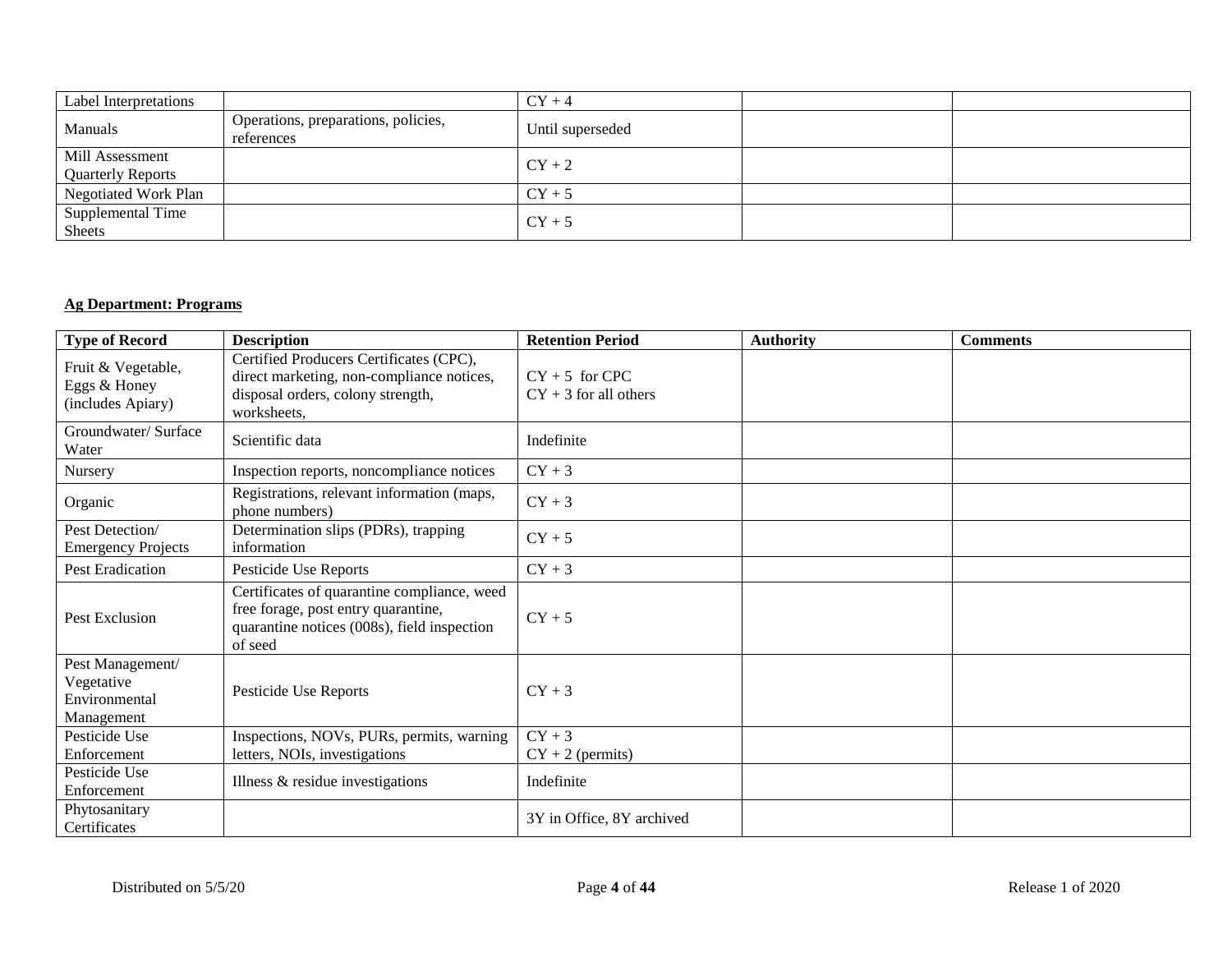| Seed                           | Certified Seed Cleaning Equipment<br>Certificate (harvester inspections), stop sale<br>orders, inter-county permits, mill<br>inspections | $CY + 3$                 |  |
|--------------------------------|------------------------------------------------------------------------------------------------------------------------------------------|--------------------------|--|
| Tri-County Bees                | NOI log, registration                                                                                                                    | $CY + 2$                 |  |
| <b>Weed Management</b><br>Area | Projects, minutes, agendas                                                                                                               | Life of project $+3$ yrs |  |
| Weights & Measures             | <b>Inspection Certificates</b>                                                                                                           | $CY + 3$                 |  |

## **Air Pollution: General**

| <b>Type of Record</b>                  | <b>Description</b>                                                                                                                               | <b>Retention Period</b>                                                        | <b>Authority</b>                                    | <b>Comments</b> |
|----------------------------------------|--------------------------------------------------------------------------------------------------------------------------------------------------|--------------------------------------------------------------------------------|-----------------------------------------------------|-----------------|
| <b>Agricultural Burning</b>            | All other burn permits, logs, reports                                                                                                            | $CY + 3$                                                                       |                                                     |                 |
| <b>Agricultural Burning</b><br>Permits | These permits are tied to inventory for Ag<br>ERC's                                                                                              | Yrs 92-97 Permanent                                                            |                                                     |                 |
| Air-Quality<br>Management Plan         | District files related to adoption and<br>revision to District's Air Quality<br>Management Plan Permanent                                        |                                                                                | H&S § 40911, Gov § 60203                            |                 |
| Air Toxic Hot Spots                    |                                                                                                                                                  | 3 years after expiration or<br>cancellation of all permits held<br>by facility |                                                     |                 |
| Authority to Construct                 | For new devices                                                                                                                                  | Permanent                                                                      |                                                     |                 |
| Carl Moyer Program                     | All documents related to program                                                                                                                 | Life of project plus 3 years                                                   | <b>Authority: Air Resources</b><br>Board            |                 |
| <b>Conditional Use</b><br>Permits      |                                                                                                                                                  | $CY + 3$                                                                       | California Environmental<br>Quality Analysis (CEQA) |                 |
| District Engineering<br>Evaluations    | <b>Toxic-Best Available Control Technology</b><br>(T-BACT), BACT, ISCST3, SCREEN3,<br><b>Health Risk Assessments</b>                             | $CY + 3$                                                                       |                                                     |                 |
| <b>Emission Reduction</b><br>Credits   | Annual throughput info given by the<br>sources                                                                                                   | Permanent                                                                      |                                                     |                 |
| <b>Emissions Inventory</b><br>Surveys  |                                                                                                                                                  | Permanent                                                                      |                                                     |                 |
| <b>Enforcement Activity</b>            | Violations, warnings, hearings, settlements,<br>enforcement log                                                                                  | $CY + 3$                                                                       |                                                     |                 |
| <b>EPA</b> Inspections                 | Title V, Prevention of Significant<br>Deterioration (PSD), New Source<br>Performance Standards (NSPS), Lowest<br>Achievable Emission Rate (LAER) | Permanent                                                                      |                                                     |                 |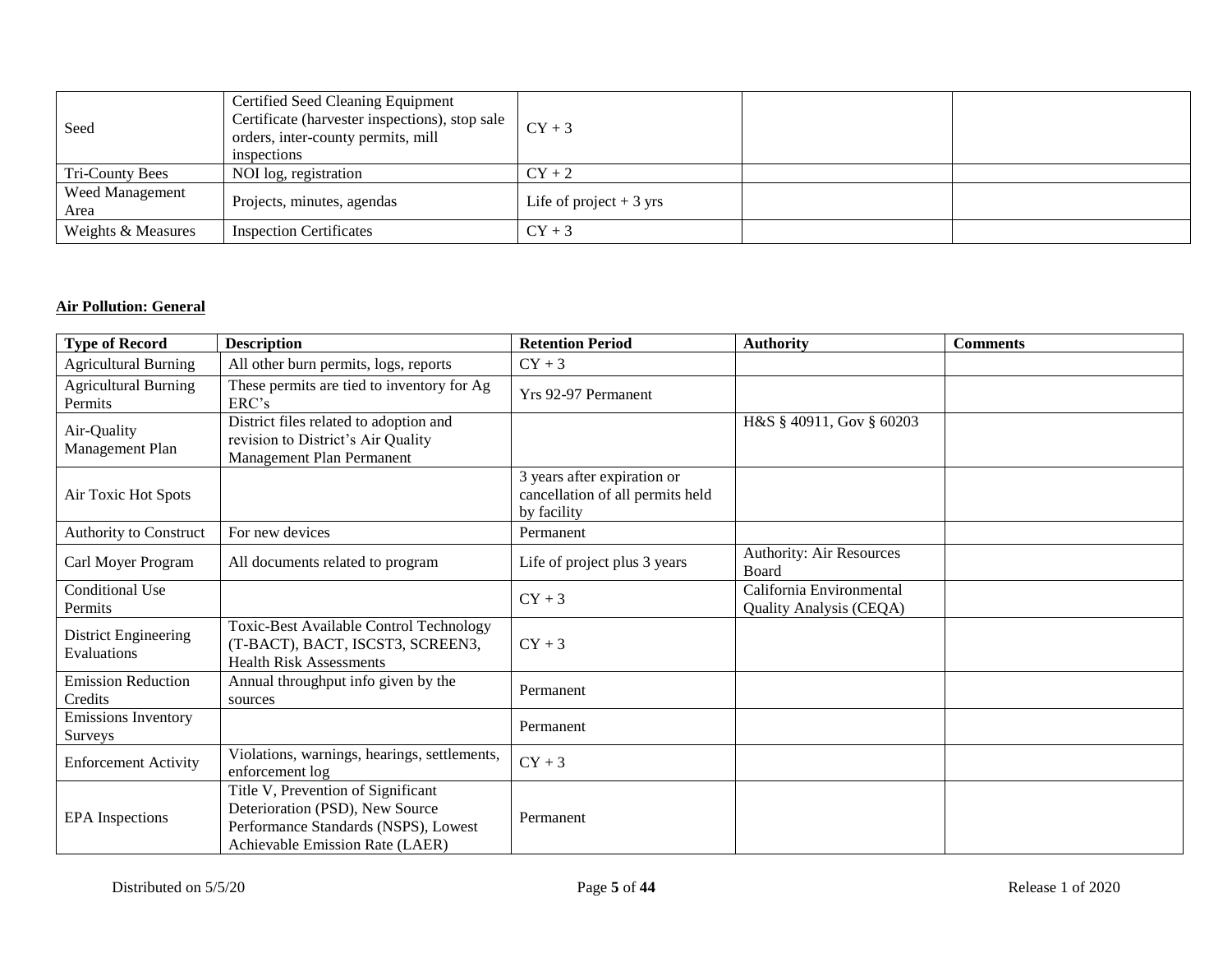| <b>Facility Closure Files</b>                    |                                                                                                                    | Permanent                                |             |  |
|--------------------------------------------------|--------------------------------------------------------------------------------------------------------------------|------------------------------------------|-------------|--|
| <b>Facility Files</b>                            | Inspection reports, enforcement actions,<br>permit renewal information, source test<br>protocols, emission reports | $CY + 5$<br>*                            |             |  |
| <b>Financial Reports</b>                         | Audit, Working papers                                                                                              | $CY + 3$<br>$\ast$                       |             |  |
| Investigations                                   | From complaints or internal request                                                                                | $CY + 3$                                 |             |  |
| <b>Monitoring Station</b><br>Data                | When GCAPCD ran the monitoring station                                                                             | $CY + 5$                                 |             |  |
| Motor Vehicle<br>Program (AB2766)                | Permanent                                                                                                          |                                          |             |  |
| Notes or Tape<br>Recordings                      | public workshops, hearings                                                                                         | $CY + 3$                                 |             |  |
| Permit to Operate                                | 1 to 3 year permits                                                                                                | Keep current                             |             |  |
| Permit to Operate                                |                                                                                                                    | $CY + 5$ After cancellation of<br>permit |             |  |
| Rules                                            | District files related to adoption and<br>revision of District's rules and regulations                             | Permanent                                | H&S § 40728 |  |
| <b>State Subvention</b>                          |                                                                                                                    | $CY + 3$                                 |             |  |
| Title V & Related<br>Documents                   |                                                                                                                    | Permanent                                |             |  |
| Variance Petitions &<br><b>Related Documents</b> |                                                                                                                    | Permanent                                |             |  |

## **CUPA**

| <b>Type of Record</b>                               | <b>Description</b>                                                                                                                                    | <b>Retention Period</b>     | <b>Authority</b> | <b>Comments</b> |
|-----------------------------------------------------|-------------------------------------------------------------------------------------------------------------------------------------------------------|-----------------------------|------------------|-----------------|
| Legislative Files                                   | Chaptered legislation analyses and<br>correspondence                                                                                                  | $CY + 5$                    |                  |                 |
| <b>Complaint Files</b>                              |                                                                                                                                                       | $CY + 5$                    |                  |                 |
| Documentation for<br><b>Federal or State Grants</b> |                                                                                                                                                       | 5 Years after annual report |                  |                 |
| Hazardous Materials<br><b>Business Plan</b>         | Site map for each facility                                                                                                                            | Permanent                   |                  |                 |
| Hazardous Materials<br><b>Business Plan</b>         | Inspection Reports, Permits to Operate,<br>enforcement files, onsite tiered permitting<br>notifications, correspondence                               | $CY + 5$                    |                  |                 |
| Hazardous Materials<br><b>Business Plan</b>         | Business Plans, Annual Compliance<br>Certifications, Chemical Inventory Forms,<br><b>Contingency Plans</b><br>-Program will determine which documents | $CY + 3$                    |                  |                 |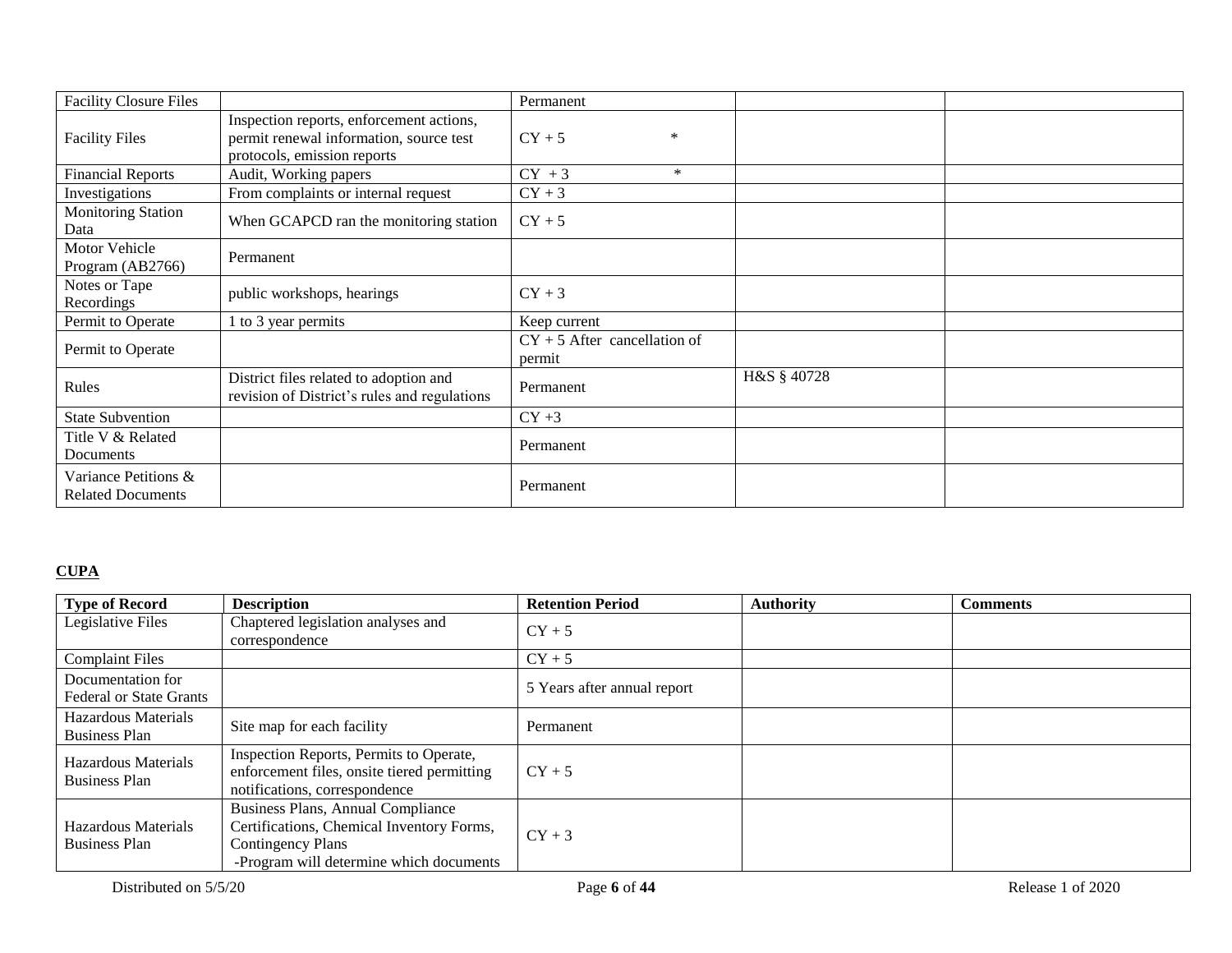|                                                                      | within the file will be retained indefinitely.                                                                                                                      |                                                             |                                                                                             |
|----------------------------------------------------------------------|---------------------------------------------------------------------------------------------------------------------------------------------------------------------|-------------------------------------------------------------|---------------------------------------------------------------------------------------------|
| Hazardous Waste<br><b>Generator Files</b>                            | Inspection reports, correspondence,<br>enforcement files                                                                                                            | $CY + 5$<br>For enforcement action: 3 yrs<br>after resolved | Program will determine which<br>documents within the file will be<br>retained indefinitely. |
| Industrial Clean Up<br>Files in Chronological<br>Date Received       | Initial complaint investigation, reports,<br>maps, correspondence, data compiled during<br>mitigation activities                                                    | Permanent                                                   | Due to County liability, these files<br>should be kept for future property<br>assessment.   |
| Inspection Reports &<br>Permit to Operate                            | Inspection reports, correspondence                                                                                                                                  | $CY + 5$                                                    |                                                                                             |
| Inspection Reports and<br>Permit to Operate UST                      | Inspection reports, correspondence,<br>inventory, reconciliation reports                                                                                            | $CY + 10$                                                   |                                                                                             |
| Leasing UST Files                                                    | Reports, maps, correspondence, data<br>compiled during mitigation activities                                                                                        | Permanent                                                   | Contract requirement from the<br><b>State Water Resources Board</b>                         |
| <b>Management Reports</b>                                            | Quarterly/annual highlights, monthly<br>program activity reports, calendar year<br>reports, fiscal year reports used for purposes<br>of budget, research and audits | $CY + 5$                                                    | Re-evaluate after audit or<br>condensed totals are made                                     |
| Non-Petroleum Site<br>File, Filed by Facility                        | Reports, maps, correspondence, data<br>compiled during mitigation activities                                                                                        | Permanent                                                   | Due to County liability, these files<br>should be kept for future property<br>assessment    |
| Self Audit                                                           |                                                                                                                                                                     | Permanent                                                   | Performed yearly                                                                            |
| <b>Superfund Files</b>                                               | Contingency reports, EIRs, fact sheets, and<br>correspondence                                                                                                       | $CY + 5$                                                    | Special files that involve legal<br>action may be maintained<br>indefinitely                |
| <b>Tiered Permitting Files</b>                                       | Inspection reports, correspondence                                                                                                                                  | $CY + 5$                                                    | Program will determine which<br>documents within the file will be<br>retained indefinitely  |
| <b>UST</b> Installation,<br>Removal and<br><b>Modification Plans</b> | Ownership changes and facility name<br>changes                                                                                                                      | Permanent                                                   | Due to county liability, these files<br>should be kept for future property<br>assessment    |
| <b>Audit Reports</b>                                                 |                                                                                                                                                                     | Permanent                                                   |                                                                                             |
| <b>State Summary Reports</b>                                         | Enforcement, inspection, single fee, and<br>UST compliance                                                                                                          | $CY + 5$                                                    |                                                                                             |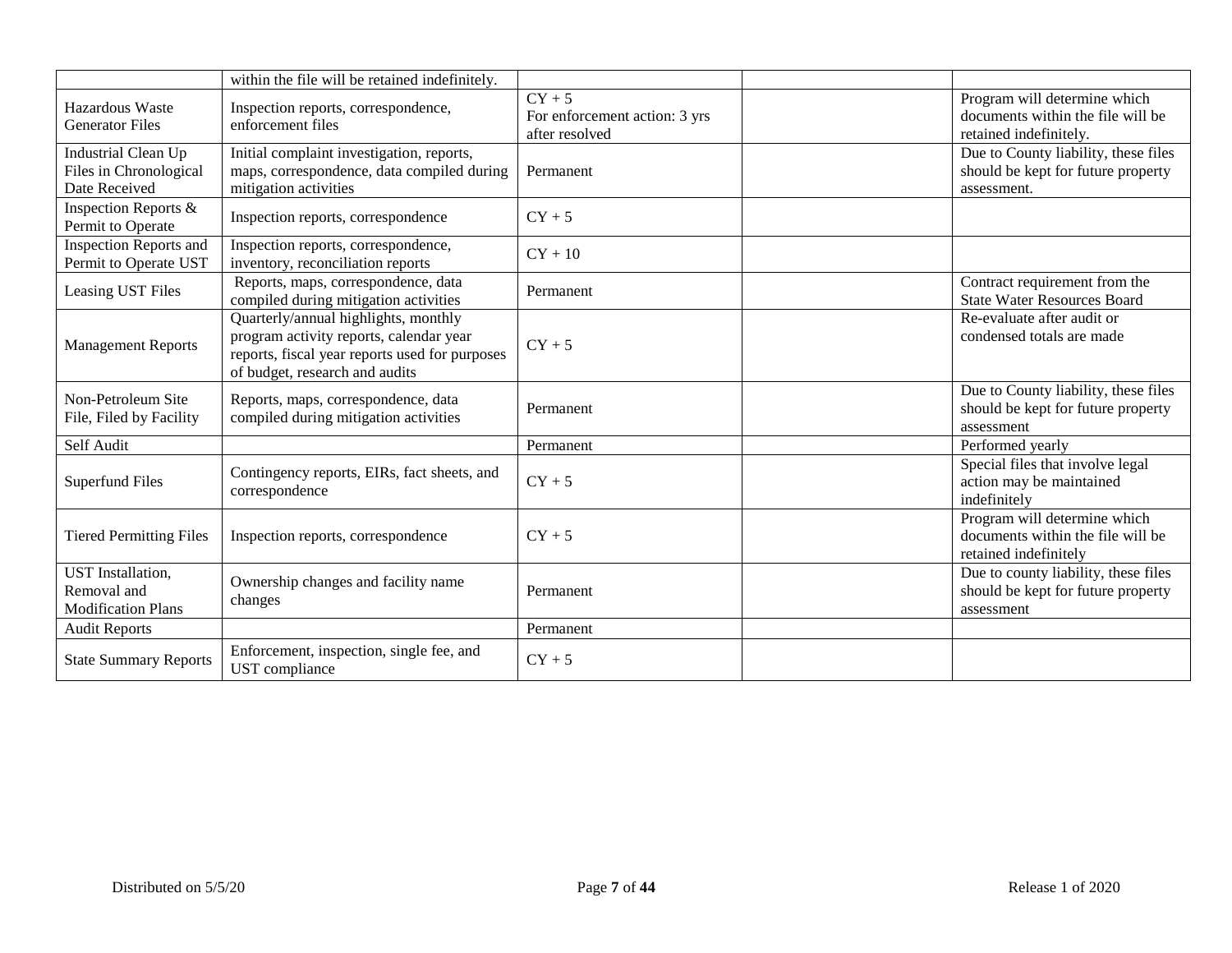**ASSESSOR**

| <b>Type of Record</b>                                                        | <b>Description</b> | <b>Retention Period</b>   | <b>Authority</b>                                    | <b>Comments</b>                                                             |
|------------------------------------------------------------------------------|--------------------|---------------------------|-----------------------------------------------------|-----------------------------------------------------------------------------|
| Aircraft & Vessel<br>Records (active)                                        |                    | Change of ownership $+5Y$ | GC 26202, R&T 465,834                               | Assessor or Board may destroy any<br>taxpayer's documents lien date +<br>6Y |
| Appeals: Denied or<br>Granted                                                |                    | Final Action $+5Y$        | GC 25105.5                                          | Clerk of the Board of Supervisors<br>maintains the originals                |
| <b>Building Permits</b>                                                      |                    | 1Y                        |                                                     | County or City maintain the<br>originals                                    |
| <b>Business Property</b><br>Records                                          |                    | 6Y                        | R&T 465                                             | Assessor or Board may destroy any<br>taxpayer's document lien date +<br>6Y  |
| Personal/Business<br>Property Records -<br><b>Cancelled Accounts</b>         |                    | 6Y                        | <b>Consistent with Auditing</b><br><b>Standards</b> |                                                                             |
| <b>Board Orders or Roll</b><br>Corrections                                   |                    | 6Y                        | GC 26202                                            | Departmental preference,<br>administration purposes                         |
| <b>Appraisal Records</b><br>(Inactive & Active)                              |                    | Permanent                 | GC 26202                                            | Departmental preference,<br>administration purposes                         |
| Problem letter files                                                         |                    | Permanent                 | GC 26202                                            | Departmental preference,<br>administration purposes                         |
| <b>Escape Notice</b>                                                         |                    | 6Y                        | R&T 465                                             | Assessor or Board may destroy any<br>taxpayer's document lien date +<br>6Y  |
| <b>Exemption Claims:</b><br><b>Homeowner Veterans</b><br>or other (Active)   |                    | Permanent                 | R&T 465                                             | Assessor or Board may destroy any<br>taxpayer's document lien date +<br>6Y  |
| <b>Exemption Claims:</b><br><b>Homeowner Veterans</b><br>or other (Inactive) |                    | 6Y                        |                                                     | Consistent with Auditing<br><b>Standards</b>                                |
| <b>Mailing Address</b><br>Changes                                            |                    | 2Y                        | GC 26202                                            |                                                                             |
| <b>Assessor Parcel Maps</b><br>(Active & Historical)                         |                    | Permanent                 |                                                     | Maintained permanently for<br>administrative purposes                       |
| Preliminary Change of<br>Ownership (PCOR)                                    |                    | <b>7Y</b>                 | R&T 465                                             | Assessor or Board may destroy any<br>taxpayer's document lien date +<br>6Y  |
| Subvention<br>Applications                                                   |                    | Permanent                 |                                                     | Departmental preference,<br>administration purposes                         |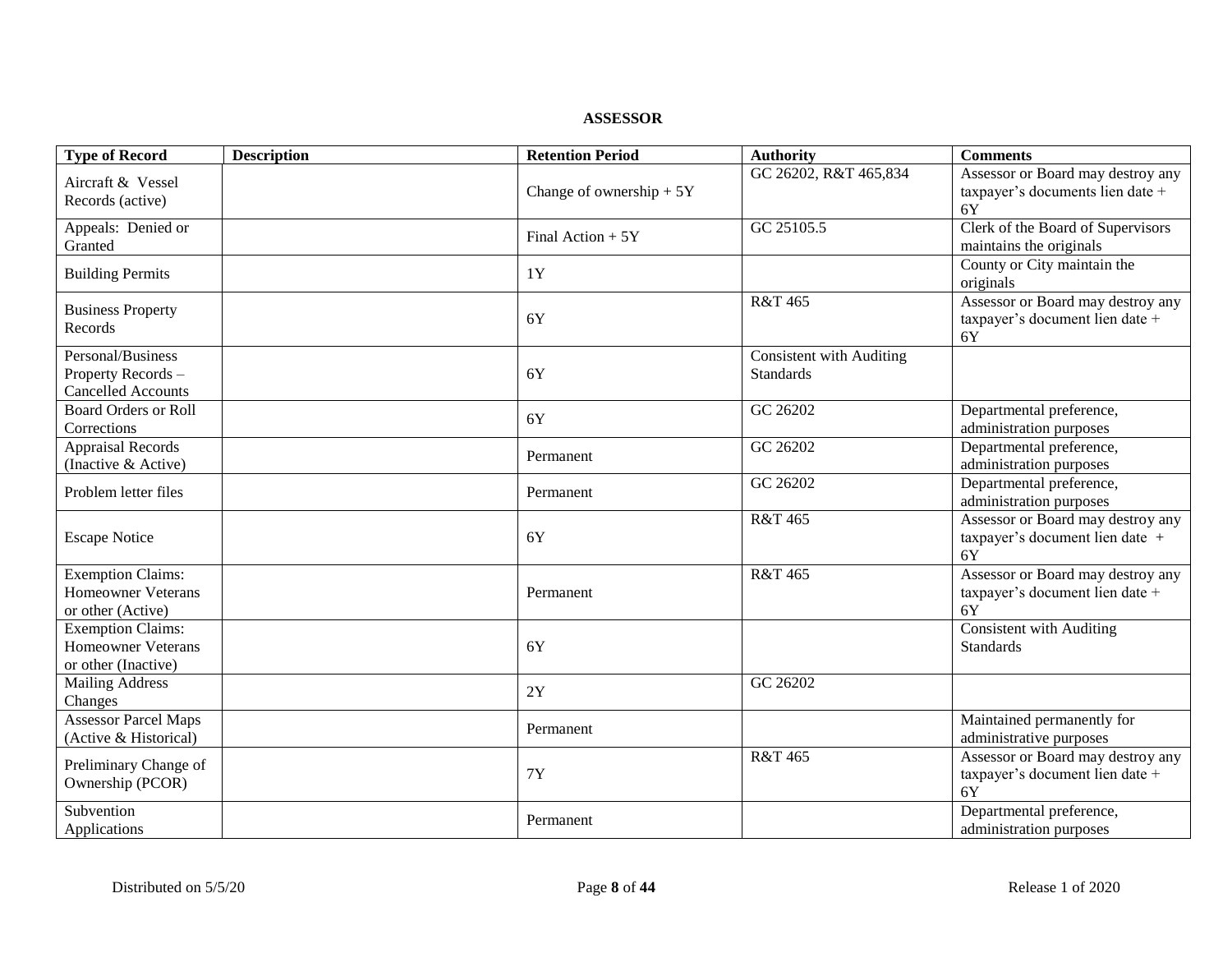| <b>Assessment Rolls</b><br><b>Statistics</b>     | Permanent                 | GC 26202 |                                                                            |
|--------------------------------------------------|---------------------------|----------|----------------------------------------------------------------------------|
| <b>Assessment Rolls</b><br>(Unsecured & Secured) | Permanent                 | GC 26201 | Assessor maintains the originals                                           |
| Vessel & Aircraft<br>records (Cancelled)         | Change of Ownership $+6Y$ | R&T 465  | Assessor or Board may destroy any<br>taxpayer's document lien date +<br>6Y |
| Change of Ownership<br>(COR)                     | Permanent                 | GC 26201 | Assessor maintains the originals                                           |
| Prop 58 & Prop 60                                | Permanent                 | R&T 465  | Assessor or Board may destroy any<br>taxpayer's document lien date +<br>6Y |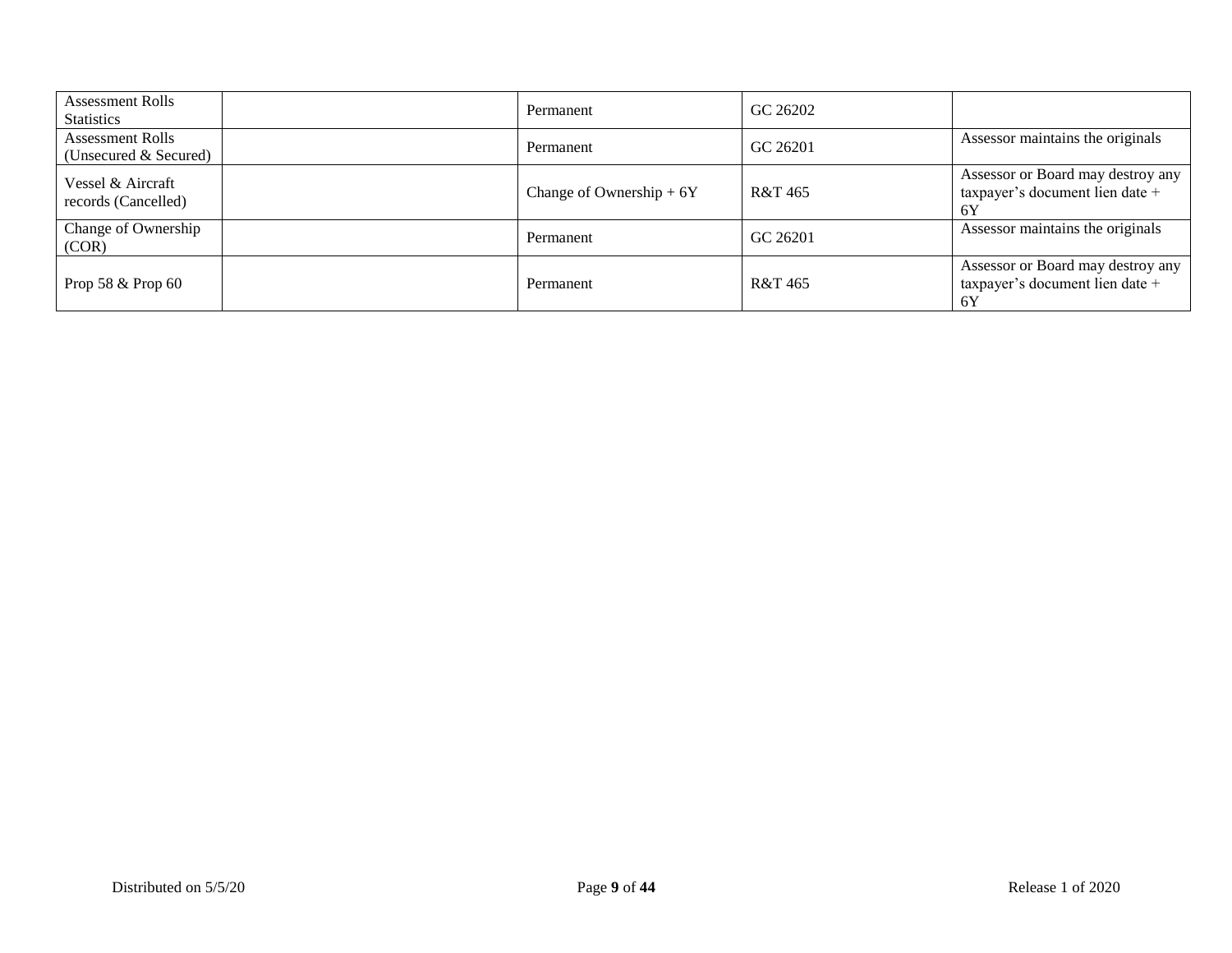### **CLERK OF THE BOARD**

| <b>Type of Record</b>                     | <b>Description</b> | <b>Retention Period</b>          | <b>Authority</b>          | <b>Comments</b>                                 |
|-------------------------------------------|--------------------|----------------------------------|---------------------------|-------------------------------------------------|
| Board Agenda packets                      |                    | 2Y                               | GC 26202                  | Retained through optical imaging                |
| - Backup information                      |                    |                                  |                           | storage system & system hosted by               |
|                                           |                    |                                  |                           | Granicus                                        |
| <b>Assessment Appeal</b>                  |                    | 5Y after final action or         | GC 25105.5                |                                                 |
| Applications                              |                    | 3Y if imaged                     |                           |                                                 |
| Bids - Awarded                            |                    | 5Y after imaging with contract   | GC 26202                  | Filed with Contract.                            |
|                                           |                    | or 10Y if not imaged             |                           |                                                 |
| Bids - Unaccepted                         |                    | $\overline{2Y}$                  | GC 26202 & GC 26202.1     |                                                 |
| Budgets - Final                           |                    | $2Y + image$                     | GC 26202                  | Duplicates are retained on the                  |
|                                           |                    |                                  |                           | County's website; originals kept in             |
|                                           |                    |                                  |                           | vault                                           |
| <b>Budgets</b> - Proposed                 |                    | Replace with Final Budget        | Board acceptance of final | Examine to see if any background                |
|                                           |                    |                                  | budget                    | information was excluded in the                 |
|                                           |                    |                                  |                           | Final Budget.                                   |
| Claims - Accounts                         |                    | $FY + 5Y$                        | GC 26202                  | Originals maintained by                         |
| Payable                                   |                    |                                  |                           | Department of Finance. Includes                 |
|                                           |                    |                                  |                           | Indigent Defense Claims.                        |
| Claims Against the                        |                    | 5Y after final action on claim   | GC 25105.5                |                                                 |
| County/Litigation                         |                    |                                  |                           |                                                 |
| <b>Claims Against Special</b>             |                    | 5Y after final action of claim   | GC 25105.5                |                                                 |
| Districts - BOS as Gov.                   |                    |                                  |                           |                                                 |
| Body                                      |                    |                                  |                           |                                                 |
| <b>Closed Contracts</b><br>Committees and |                    | 2Y<br>2Y after dissolved unless  | GC 26202                  |                                                 |
| Commissions                               |                    |                                  | GC 26202                  |                                                 |
|                                           |                    | pursuant to a state statue       |                           |                                                 |
| Conflict of Interest                      |                    | 5Y                               | GC 26202                  | <b>Filed in District Files</b>                  |
| Codes                                     |                    |                                  |                           |                                                 |
| Contracts &                               |                    | 5Y after Contract expires after  | GC 26202                  |                                                 |
| Agreements                                |                    | imaging, 10Y if not imaged<br>2Y | GC 26202                  | Dept. Preference: retain through                |
| Correspondence from                       |                    |                                  |                           |                                                 |
| <b>County Departments</b>                 |                    |                                  |                           | optical imaging storage system -<br><b>SIRE</b> |
| Correspondence from                       |                    | 1Y                               | GC 50115                  | Pertain to other agencies (i.e. State,          |
| outside the County                        |                    |                                  |                           | Federal)                                        |
| Deeds (Recorded)                          |                    | $5Y + image$                     | GC 12168.7                | Pertain to various types (i.e. deeds            |
|                                           |                    | (also retained by Recorder)      |                           | of trust, grant deeds, easements,               |
|                                           |                    |                                  |                           | quit claims, reconveyance)                      |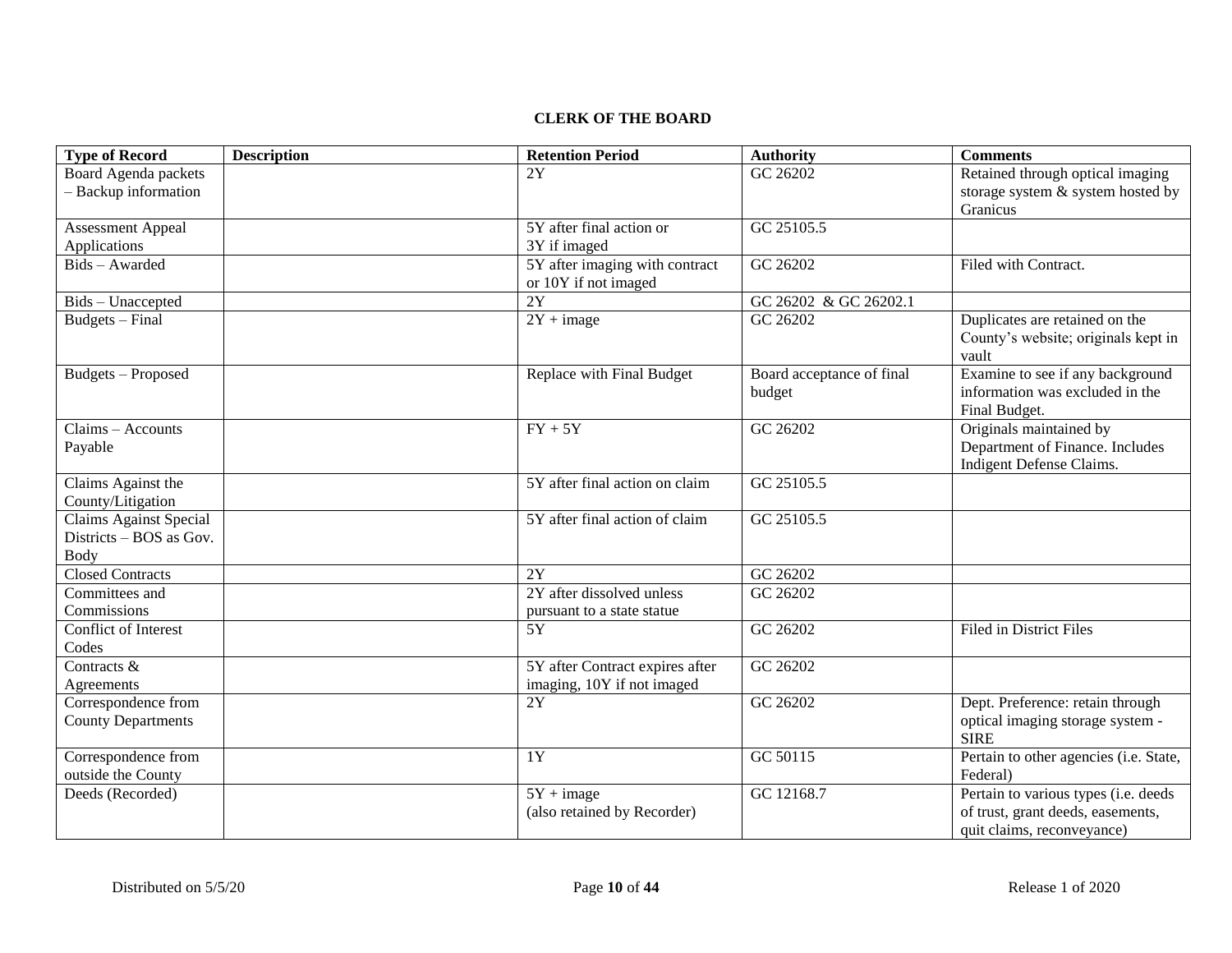| <b>District Files</b>             | $5Y + image$ after dissolved<br>** (Certain criteria apply to<br>destruction of any records that<br>are contained in District files) | GC 60200, GC 25105, & GC<br>12168.7 | Dept. Preference: retain through<br>optical imaging storage system -<br><b>SIRE</b>            |
|-----------------------------------|--------------------------------------------------------------------------------------------------------------------------------------|-------------------------------------|------------------------------------------------------------------------------------------------|
| Grand Jury Reports &<br>Responses | 5Y after imaging<br>10Y if not imaged                                                                                                | PEN 933(c)<br>GC 12168.7            | Duplicate Reports are retained on<br>the County's website; originals<br>kept in vault          |
| Liens (Recorded)                  | $5Y$ after release + image<br>(also retained by Recorder)                                                                            | GC 12168.7                          | Pertain to real property (i.e. special<br>assessment, tax, nuisance<br>abatement)              |
| Minutes                           | *** Generally permanent record                                                                                                       | GC 25105 &<br>GC 12168.7            | Retained through optical imaging<br>storage system & system hosted by<br>Granicus              |
| Oath of Office                    | 5Y after date of revocation of<br>appointment of a deputy                                                                            | GC 24102                            |                                                                                                |
| Ordinances                        | *** Generally permanent record                                                                                                       | GC 25105 & GC 12168.7               | Retained through optical imaging<br>storage system - SIRE                                      |
| Payroll Records                   | $FY_5Y$                                                                                                                              | GC 26201 & 26202                    | Originals maintained by<br>Department of Finance                                               |
| <b>Personnel Files</b>            | 5Y after separation of employee                                                                                                      | GC 26201 & 26202                    | Personnel holds main file                                                                      |
| Planning Land-Use                 | 2Y unless expressly required by<br>law to be preserved                                                                               | GC 26202                            |                                                                                                |
| Proclamations                     | 2Y unless pursuant to a state<br>statute or county charter                                                                           | GC 26202                            | Retained through optical imaging<br>storage system $-$ SIRE, if part of<br>Board agenda packet |
| <b>Public Records</b><br>Requests | $FY + 2Y$                                                                                                                            | GC 26202                            |                                                                                                |
| Resolutions                       | *** Generally permanent record                                                                                                       | GC 25105<br>GC 12168.7              | Retained through optical imaging<br>storage system - SIRE                                      |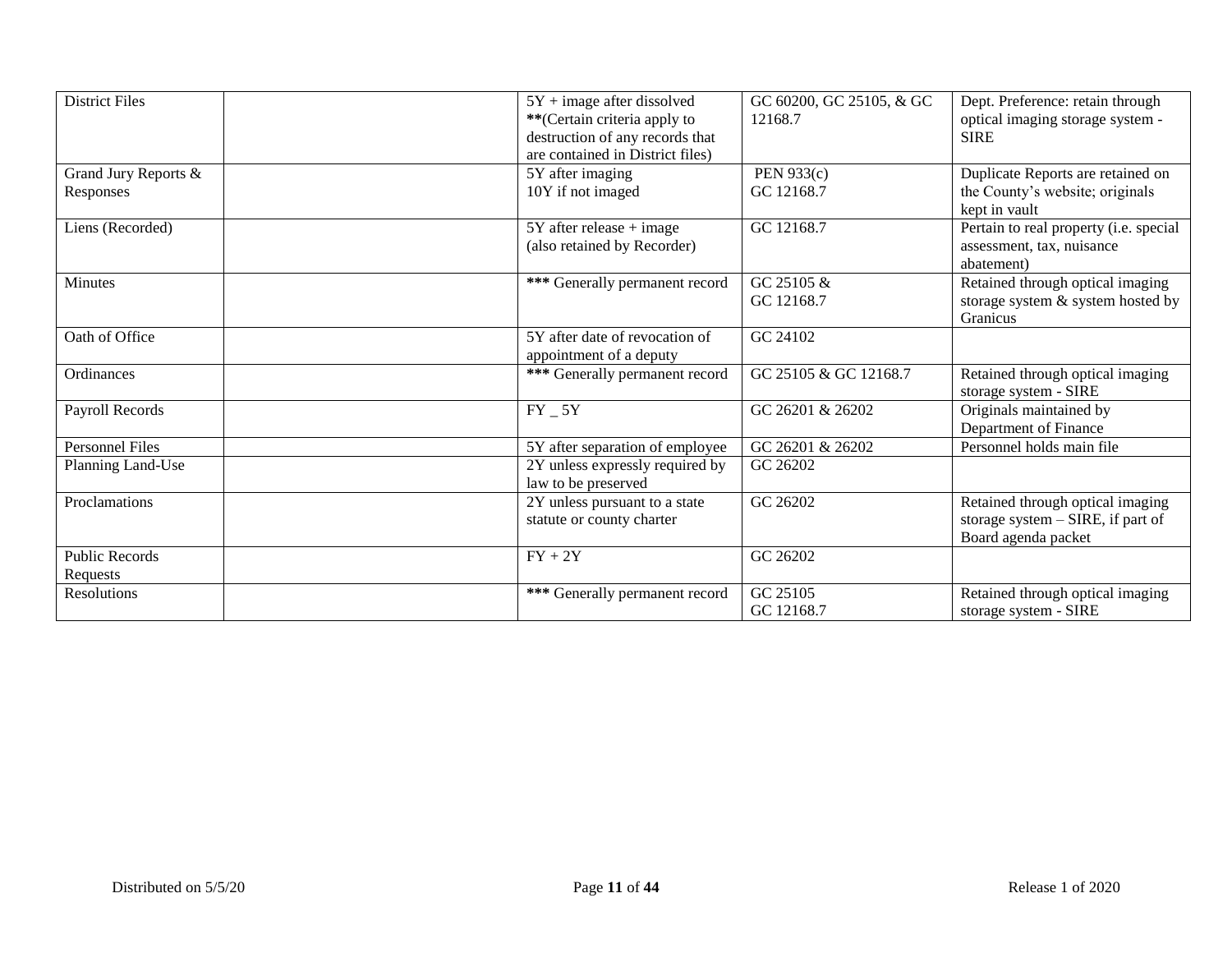## **COMMUNITY ACTION DIVISION**

| <b>Material Safety Data</b><br>$Sheet - MSDS$ | 1Y beyond update or product is<br>no longer in use. Actual<br>retention periods may vary due<br>to current federal/state/local<br>law/rules/regulations and/or<br>court rulings. | <b>Agency Retention Schedule</b> |  |
|-----------------------------------------------|----------------------------------------------------------------------------------------------------------------------------------------------------------------------------------|----------------------------------|--|
| OSHA Records –                                | 5Y. Actual retention periods                                                                                                                                                     | <b>CSD</b> Contract              |  |
| General                                       | may vary due to current                                                                                                                                                          |                                  |  |
|                                               | federal/state/local law/rules/                                                                                                                                                   |                                  |  |
|                                               | regulations and/or court rulings.                                                                                                                                                |                                  |  |
| OHSA - Form 300                               | 5Y after calendar year-end.                                                                                                                                                      | <b>CSD</b> Contract              |  |
| Information                                   | Actual retention periods may                                                                                                                                                     |                                  |  |
|                                               | vary due to current federal/state/                                                                                                                                               |                                  |  |
|                                               | local law/rules/regulations                                                                                                                                                      |                                  |  |
|                                               | and/or court rulings.                                                                                                                                                            |                                  |  |
| <b>WIOA</b> Grant                             | 5Y after grant closure. Retain                                                                                                                                                   | Agency/Funding Source            |  |
| Information (including                        | longer if legal or audit action is                                                                                                                                               | Retention Schedule.              |  |
| participant                                   | pending. Actual retention                                                                                                                                                        |                                  |  |
| files/worksheets, grant                       | periods may vary due to current                                                                                                                                                  |                                  |  |
| documents, etc.)                              | federal/state/local law/rules/                                                                                                                                                   |                                  |  |
|                                               | regulations and/or court rulings.                                                                                                                                                |                                  |  |

#### **COOPERATIVE EXTENSION**

| <b>Type of Record</b> | <b>Description</b> | <b>Retention Period</b>    | <b>Authority</b> | Comments             |
|-----------------------|--------------------|----------------------------|------------------|----------------------|
| Contracts             |                    | 5Y after close of contract |                  | Office Policy        |
| County Claims/        |                    | 5Y after transaction       |                  | <b>Office Policy</b> |
| Pavroll/Budget        |                    |                            |                  |                      |
| Personnel Files       |                    | 5Y after separation        |                  | <b>Office Policy</b> |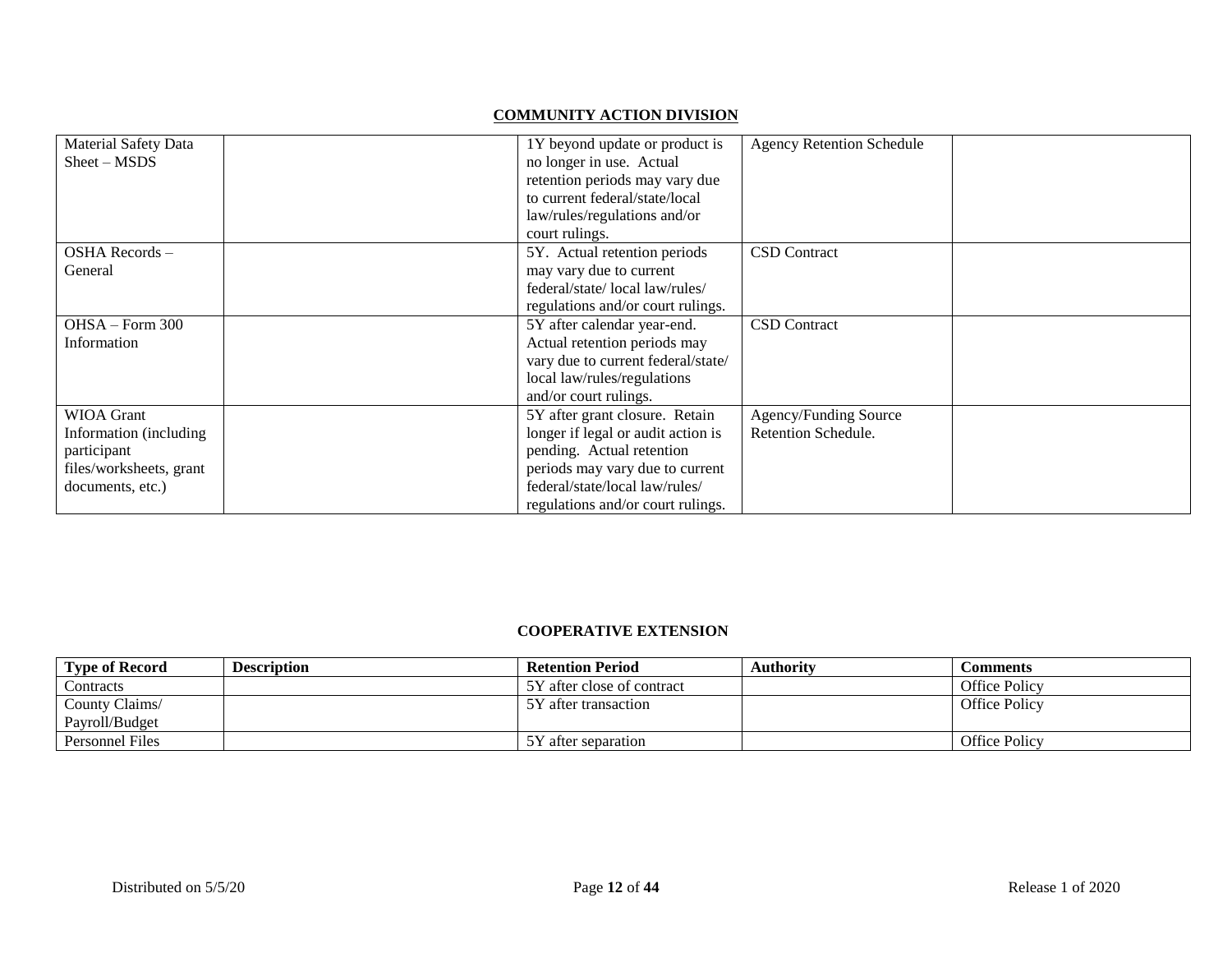## **COUNTY COUNSEL**

| <b>Type of Record</b>                                                                                          | <b>Description</b>                                                                                                                                            | <b>Retention Period</b>                                                                                                                                                 | <b>Authority</b>           | <b>Comments</b>                         |
|----------------------------------------------------------------------------------------------------------------|---------------------------------------------------------------------------------------------------------------------------------------------------------------|-------------------------------------------------------------------------------------------------------------------------------------------------------------------------|----------------------------|-----------------------------------------|
| General client advice<br>files                                                                                 | Memoranda, correspondence, research,<br>attorney notes and any other written<br>communications                                                                | 9 years after last activity in the<br>file                                                                                                                              | Gov. Code § 26205.1        | <b>Administrative Value</b>             |
| Labor Commissioner<br>wage claim files                                                                         | Pleadings, correspondence, attorney notes,<br>documentary evidence, and orders                                                                                | 7 years after final disposition of<br>the cases                                                                                                                         | Gov. Code § 26205.1        | Administrative Value                    |
| Formal legal opinions<br>to the Board of<br>Supervisors and all<br>other County<br>departments and<br>agencies | Final memoranda or other documents<br>stating the County Counsel's formal legal<br>opinion                                                                    | Permanent                                                                                                                                                               | Gov. Code § 26205.1        | Legal, Archival and Historical<br>Value |
| Litigation records                                                                                             | Impact/affirmative, collections, tax, and<br>general litigation case files and claim files                                                                    | 7 years after final disposition of<br>the case                                                                                                                          | Gov. Code § 26205.1        | Administrative Value                    |
| Office policies and<br>procedures                                                                              | County Counsel's Office policies and<br>procedures                                                                                                            | 2 years after expiration of policy                                                                                                                                      | Gov. Code § 26202, 26205.1 |                                         |
| Pitches motions                                                                                                | Pleadings, correspondence, attorney notes,<br>orders                                                                                                          | 2 years after the ruling on the<br>Pitches motions                                                                                                                      | Gov. Code § 26202, 26205.1 |                                         |
| Probate files                                                                                                  | Case files, including pleadings, discovery,<br>legal action requests, attorney notes and<br>research, and correspondence                                      | Conservatorship case files: 5<br>years after the death or dismissal<br>of the conservatorship;<br>Public Administrator case files:<br>10 years after last file activity | Gov. Code § 26205.1        | Administrative Value                    |
| Whistleblower<br>investigation                                                                                 | Documented reports from whistleblower<br>investigative records, documented actions<br>taken in response to reports from<br>whistleblowers, and correspondence | 10 years from final disposition                                                                                                                                         | Gov. Code § 26205.1        | Administrative Value                    |
| Worker's<br>Compensation case files                                                                            | Case files, including pleadings, discovery,<br>legal action requests, attorney notes and<br>research, and correspondence                                      | 7 years after final disposition of<br>the case                                                                                                                          | Gov. Code § 26205.1        | Administrative Value                    |
| Audit records                                                                                                  | Records pertaining to audits of litigated<br>matters                                                                                                          | 2 years after completion of the<br>audit                                                                                                                                | Gov. Code § 26202, 26205.1 |                                         |
| Bail bond forfeiture<br>files                                                                                  | Pleadings, letters to sureties, court orders to<br>collect, acknowledgment of judgments                                                                       | 7 years after final disposition of<br>the case                                                                                                                          | Gov. Code § 26205.1        | Administrative Value                    |
| California public<br><b>Records Act Requests</b>                                                               | Record of requested items and County's<br>written response                                                                                                    | 3 years after response to the<br>request                                                                                                                                | Gov. Code § 26205.1        | Administrative Value                    |
| Child Dependency case<br>files                                                                                 | Case files, including pleadings, discovery,<br>legal action requests, attorney notes and<br>research and correspondence                                       | 7 years after termination of<br>jurisdiction                                                                                                                            | Gov. Code § 26205.1        | Administrative Value                    |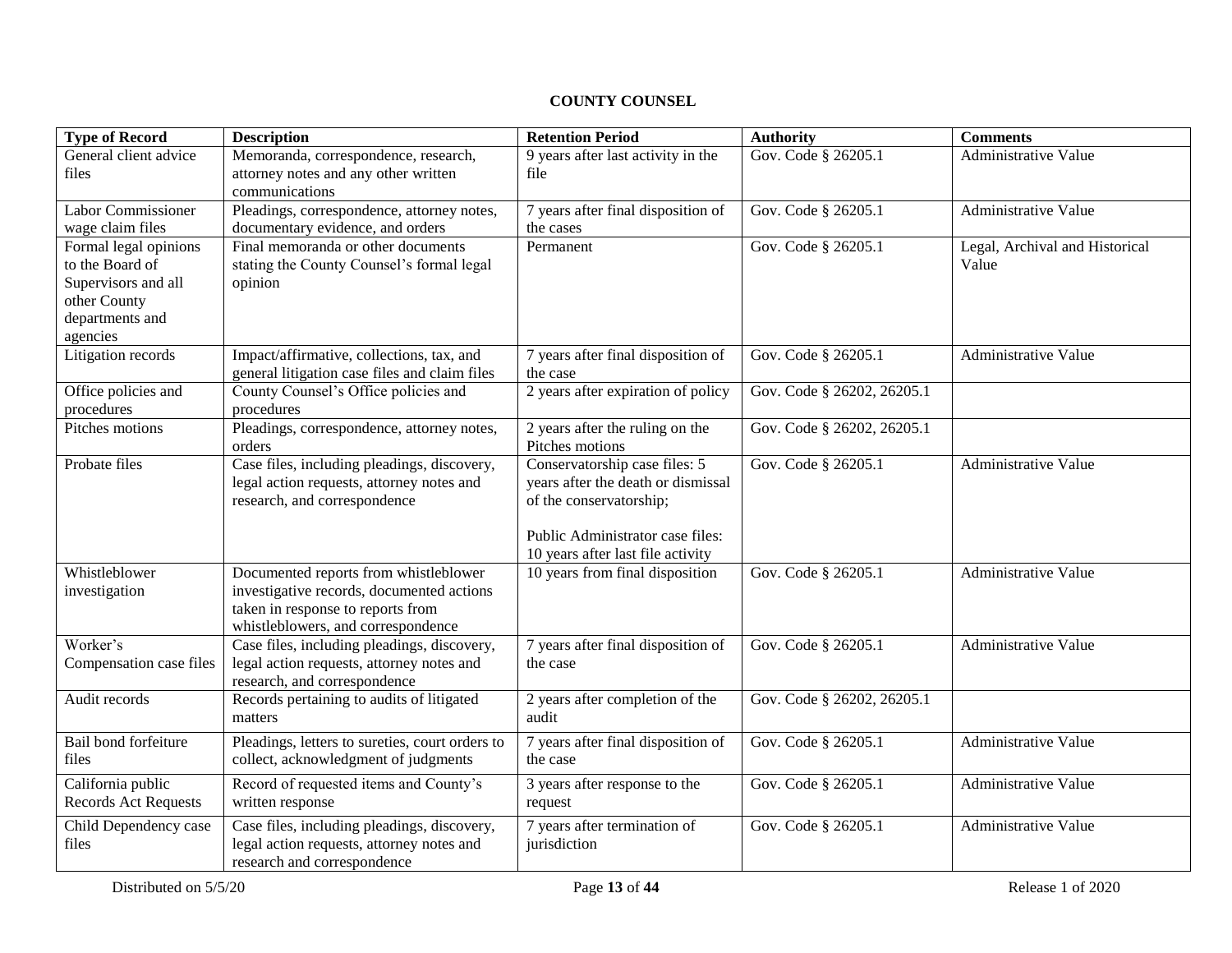| <b>Closed Session</b><br>Memoranda                    | Final closed session memoranda delivered<br>to Board of Supervisors and County<br>Administrative Officer                                                                                                                                                                                                                                                                                        | Permanent                                                                      | Gov. Code § 26205.1                                           | Legal, Archival and Historical<br>Value                                                |
|-------------------------------------------------------|-------------------------------------------------------------------------------------------------------------------------------------------------------------------------------------------------------------------------------------------------------------------------------------------------------------------------------------------------------------------------------------------------|--------------------------------------------------------------------------------|---------------------------------------------------------------|----------------------------------------------------------------------------------------|
| <b>County Counsel MCLE</b><br><b>Provider Records</b> | <b>Attendance Records</b>                                                                                                                                                                                                                                                                                                                                                                       | 4 years                                                                        | State Bar, Title 3, Division 5,<br>Chapter 1, Article 1, Rule |                                                                                        |
|                                                       | <b>Evaluation Forms</b>                                                                                                                                                                                                                                                                                                                                                                         | 1 year                                                                         | 3.602                                                         |                                                                                        |
| Financial records                                     | Accounting records and billing records                                                                                                                                                                                                                                                                                                                                                          | 10 years after the close of the<br>fiscal year to which the records<br>pertain | Gov. Code § 26205.1                                           | Administrative Value                                                                   |
| Contracts/Agreements<br>(GOVERNMENT)                  | The binding agreement between a County<br>department and another government agency<br>to provide good or services. May include<br>the original contract or agreement, all<br>change orders and amendments, thereto.<br>May also include accounting records,<br>procedure documentation, and salary<br>administration. May also include work files<br>if they relate to negotiations or changes. | Active $+ 6/10$                                                                | 48 CFR 4.805                                                  | Active until contract<br>terminates/ $+6/10$ after final<br>payment                    |
| Contracts/Agreements<br>(GENERAL)                     | Record of binding agreement to provide<br>goods or services including employment,<br>but excluding those for land, buildings or<br>major improvements. May include<br>accounting records, procurement<br>documentation and salary administration.<br>May also include working files if they relate<br>to negotiations or changes.                                                               | Active $+4/7$                                                                  | Gov. Code § 26202                                             | Active until contract<br>terminates/ $+4/7$ if subject to audit                        |
| Contracts/Agreements<br>(DUPLICATE)                   |                                                                                                                                                                                                                                                                                                                                                                                                 | No requirement to retain.                                                      | Gov. Code § 26201                                             | Destruction of duplicate<br>Contracts/Agreements retained by<br>the Clerk of the Board |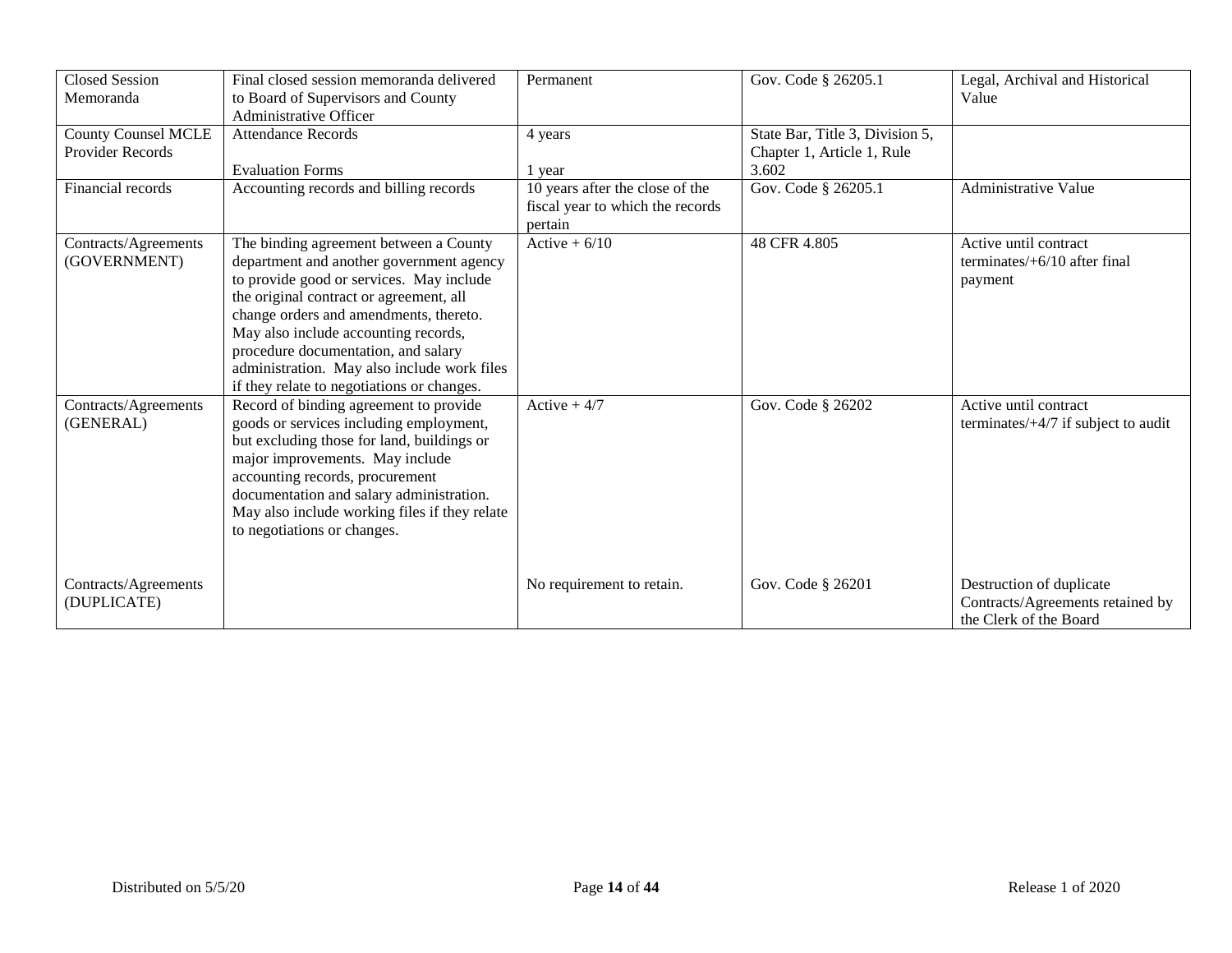### **COUNTY SERVICES DIVISION**

#### **Fleet Services**

| <b>Type of Record</b>   | <b>Description</b> | <b>Retention Period</b> | <b>Authority</b>          | Comments                      |
|-------------------------|--------------------|-------------------------|---------------------------|-------------------------------|
| Vehicle/Equipment       |                    | Life $+2Y$              | GC 34090                  |                               |
| Repair & Maintenance    |                    |                         |                           |                               |
| Records                 |                    |                         |                           |                               |
| Inventory               |                    | Audit $+4Y$             | GC 34090; 26 CFR 301, 65- |                               |
|                         |                    |                         | 1(f)                      |                               |
| <b>Surplus Property</b> | Auction            | Audit + $2Y$            | GC 34090                  | Listing of Property           |
|                         | Disposal           | Audit $+4Y$             | <b>CCP 337</b>            | Sealed bid sales of equipment |

## **Fleet Management**

| <b>Type of Record</b> | Description | <b>Retention Period</b>                        | Authority | <b>Comments</b> |
|-----------------------|-------------|------------------------------------------------|-----------|-----------------|
| Vehicle/Equipment     |             | $Life +$<br>$\Delta V$<br>$\sim$ $\sim$ $\sim$ | GC 34090  |                 |
| repair & maintenance  |             |                                                |           |                 |
| records               |             |                                                |           |                 |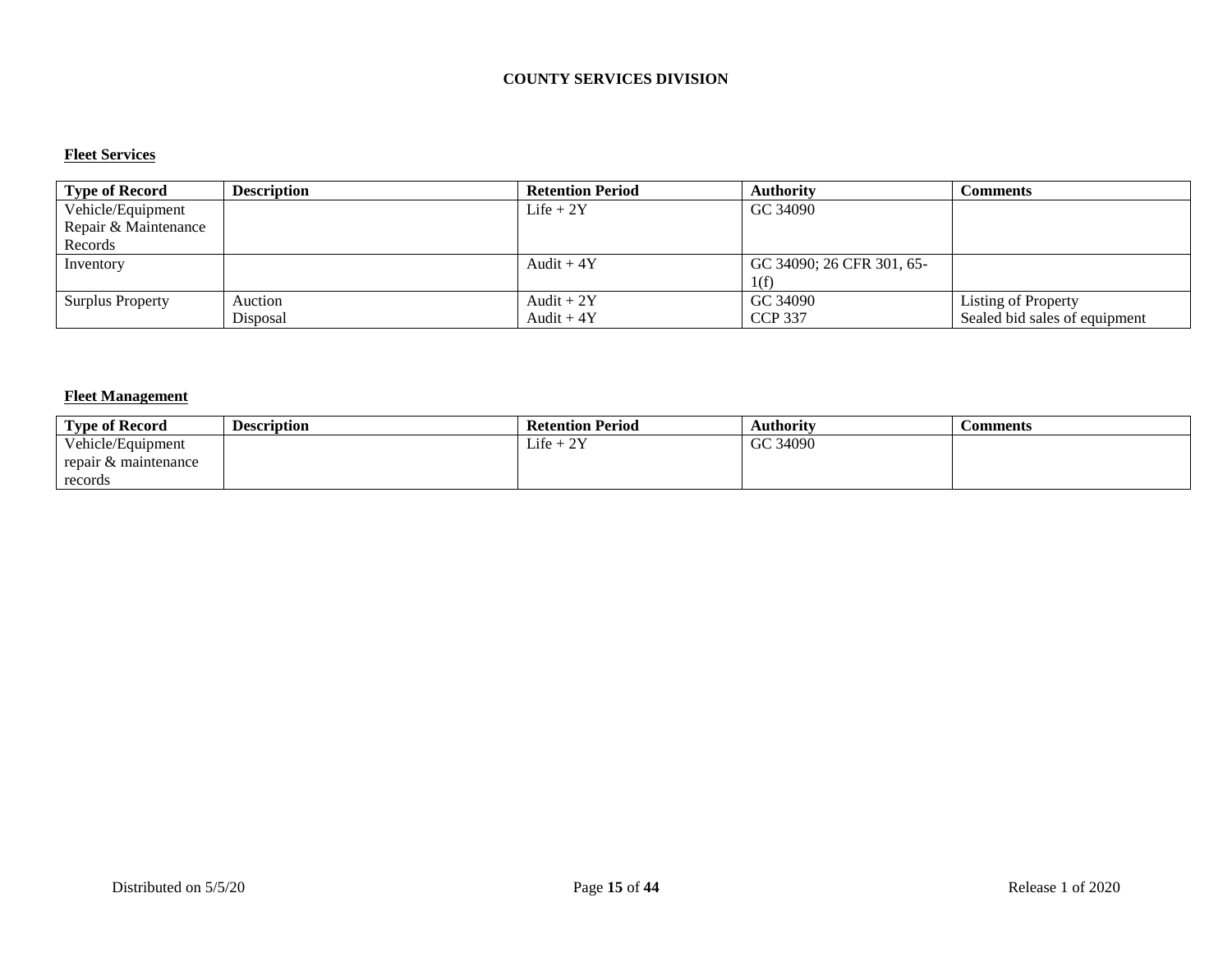## **DEPARTMENT OF CHILD SUPPORT SERVICES**

| <b>Type of Record</b>        | <b>Description</b>                             | <b>Retention Period</b>      | <b>Authority</b>                 | <b>Comments</b>                     |
|------------------------------|------------------------------------------------|------------------------------|----------------------------------|-------------------------------------|
| Administrative & Fiscal      |                                                | $4Y + 4$ months from date of | <b>State Department of Child</b> | Exception of cases subjected to an  |
| <b>Related Child Support</b> |                                                | closure                      | Support Services Policy, CA      | open Federal or State audit or a    |
| Documents                    |                                                |                              | Code of Regulations Title 22,    | case pending civil litigation, or a |
|                              |                                                |                              | Division 13, Sections 111420     | court order requiring such records  |
|                              |                                                |                              | & 111450                         | be maintained for an extended       |
|                              |                                                |                              |                                  | period.                             |
| Closed Title IV-D Case       | All closed Title IV-D case records shall be    | $4Y + 4$ months from date of | California Code of               | Record retention on a IV-D case is  |
| Records                      | retained for four years and four months        | closure                      | Regulations Title 22, Social     | 7 years if IRS Collection is        |
|                              | from the date of case closure, except case     |                              | Security Division 13,            | received on the case.               |
|                              | records that are the subject of any of the     |                              | Department of Child Support      |                                     |
|                              | following, which shall be retained until the   |                              | Services section 111450.         |                                     |
|                              | closure of: a) An open Federal or State audit  |                              | Authority cited: Family Code     |                                     |
|                              | b) A pending civil litigation, or a court      |                              | Sections 17306, 17310, and       |                                     |
|                              | order requiring such records be maintained     |                              | 17312. Reference: 45 Code of     |                                     |
|                              | for an extended period.                        |                              | Federal Regulations, Sections    |                                     |
|                              |                                                |                              | 302.15 & 303.11(d).              |                                     |
| Closed Title IV-D Case       | When a local child support agency closes a     | $4Y + 4$ months from date of | California Code of Family        |                                     |
| Records                      | child support case containing summary          | closure                      | Code Section 17531               |                                     |
|                              | criminal history information, the local child  |                              |                                  |                                     |
|                              | support agency shall delegate or purge from    |                              |                                  |                                     |
|                              | the file and destroy any documents or          |                              |                                  |                                     |
|                              | information concerning or arising from         |                              |                                  |                                     |
|                              | offenses for or of which the parent has been   |                              |                                  |                                     |
|                              | arrested, charged, or convicted, other than    |                              |                                  |                                     |
|                              | offenses related to the parent's having failed |                              |                                  |                                     |
|                              | to provide support for minor children, no      |                              |                                  |                                     |
|                              | later than four years and four months, or      |                              |                                  |                                     |
|                              | any other timeframe that is consistent with    |                              |                                  |                                     |
|                              | federal regulations controlling child support  |                              |                                  |                                     |
|                              | records retention, after the date the local    |                              |                                  |                                     |
|                              | child support agency closes the case.          |                              |                                  |                                     |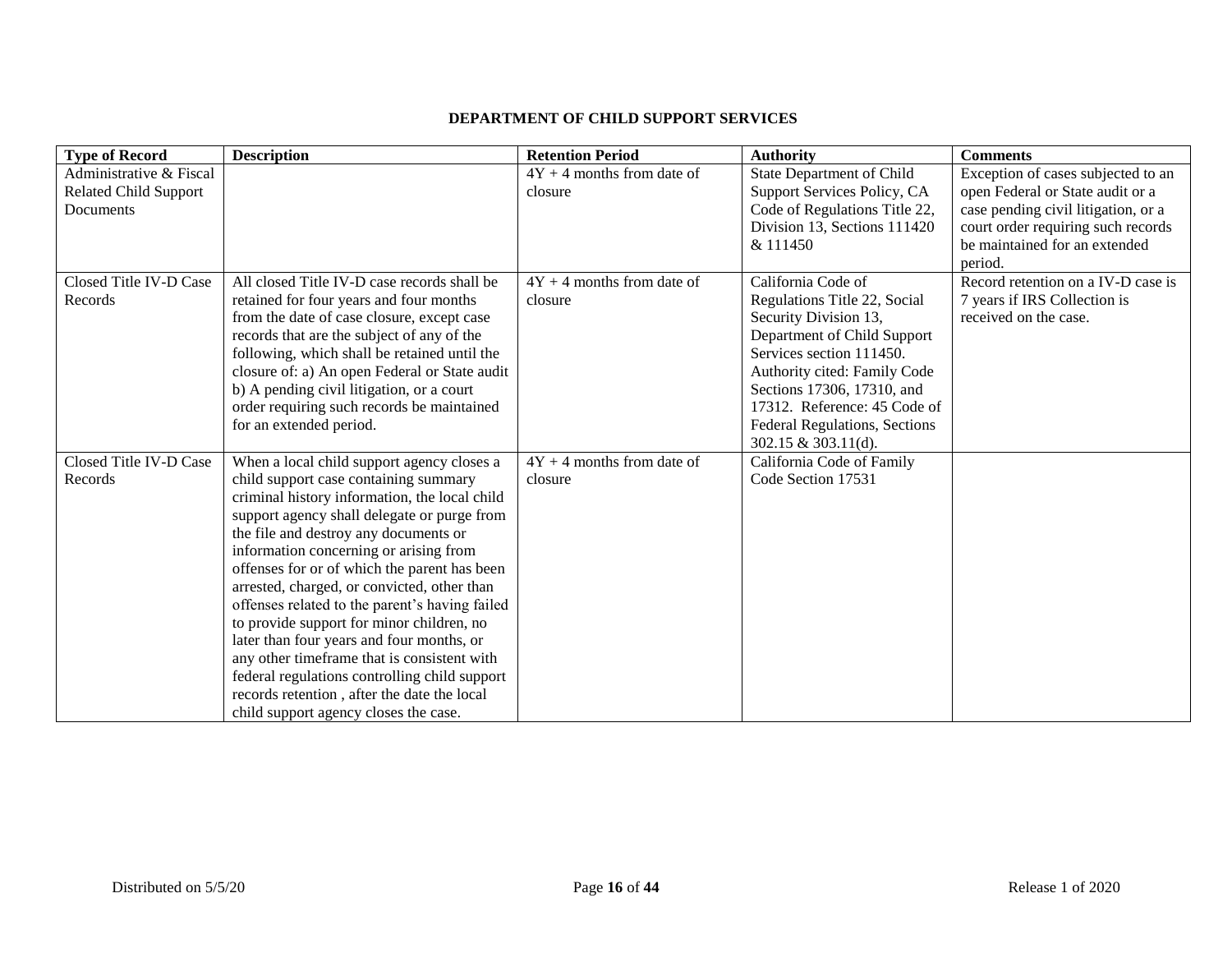#### **DEPARTMENT OF FINANCE**

**See Appendix D: Department of Finance under Title 17/Records Retention Schedules for a complete list of all records and their required retention periods. Please see attached at end of Appendix A**

#### **DISTRICT ATTORNEY**

| Type of Record        | <b>Description</b> | <b>Retention Period</b> | <b>Authority</b> | Comments |
|-----------------------|--------------------|-------------------------|------------------|----------|
| <b>Felony Records</b> |                    | Indefinitely            | GC 26202         |          |
| DUI's                 |                    | 10Y                     | GC 26202         |          |
| All Other             |                    |                         | GC 26202         |          |
| <b>Misdemeanors</b>   |                    |                         |                  |          |
| Petty Theft           |                    | Indefinitely            | GC 26202         |          |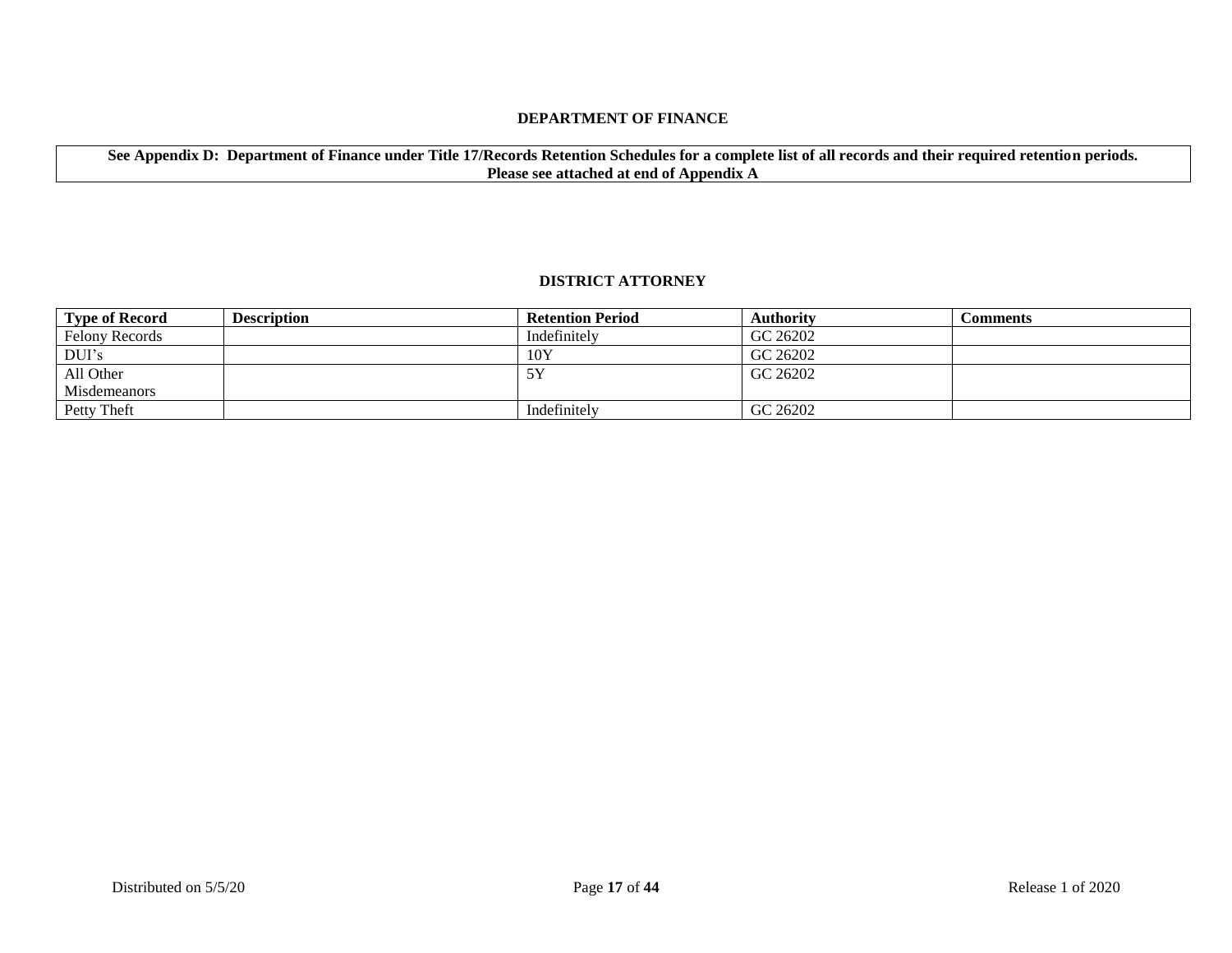#### **ELECTIONS**

| <b>Type of Record</b>                            | <b>Description</b>                          | <b>Retention Period</b>           | <b>Authority</b>        | <b>Comments</b>                                                 |
|--------------------------------------------------|---------------------------------------------|-----------------------------------|-------------------------|-----------------------------------------------------------------|
| Cancelled Affidavits of                          |                                             | 5& after cancellation             | <b>EC 17000</b>         |                                                                 |
| Voter Registration                               |                                             |                                   |                         |                                                                 |
| Voter Index                                      | At least once every two years a voter index | Keep one copy for 5Y              | <b>EC 17001</b>         |                                                                 |
|                                                  | must be created.                            |                                   |                         |                                                                 |
| <b>Nomination Documents</b>                      |                                             | 4Y after expiration of term       | <b>EC 17100</b>         | To be held by the filing officer                                |
| and Signatures in lieu                           |                                             |                                   |                         | during the term of office for which                             |
| of Filing Fee                                    |                                             |                                   |                         | they were filed.                                                |
| Candidate Subscription                           |                                             | 30 days after election            | EC 20442                |                                                                 |
| to the Code of Fair                              |                                             |                                   |                         |                                                                 |
| <b>Campaign Practices</b>                        |                                             |                                   |                         |                                                                 |
| Statewide, County,                               |                                             | 8 months after certification of   | <b>EC 17200</b>         |                                                                 |
| municipal, and District                          |                                             | results of election for which the |                         |                                                                 |
| Initiative and                                   |                                             | petition qualified or, if the     |                         |                                                                 |
| <b>Referendum Petitions</b>                      |                                             | measure do not go to the voters   |                         |                                                                 |
|                                                  |                                             | after final examination by        |                         |                                                                 |
|                                                  |                                             | elections official                |                         |                                                                 |
| EC 336 Initiative                                |                                             | 12 months after failure date      | Office Policy           |                                                                 |
| Summaries and EC                                 |                                             |                                   | (set 3/11/2003)         |                                                                 |
| 9030(b) Failure of<br>Initiative Notices from    |                                             |                                   |                         |                                                                 |
| Secretary of State                               |                                             |                                   |                         |                                                                 |
| <b>Rosters or Combined</b>                       |                                             | 5 years after date of election    | <b>EC 17300</b>         |                                                                 |
| Rosters and Indexes                              |                                             |                                   |                         |                                                                 |
|                                                  |                                             |                                   |                         |                                                                 |
| Ballots, Tally Sheets,                           |                                             | 22 months after date of election  | EC 17301, 17303, 17305, | Ballot packages are to remain                                   |
| Index, Challenge List,                           |                                             |                                   | 17502, 17504            | sealed; other materials may be                                  |
| Assisted Voter List,                             |                                             |                                   |                         | opened for voter inspection.                                    |
| Poll Worker                                      |                                             |                                   |                         |                                                                 |
| Documents, and Absent                            |                                             |                                   |                         |                                                                 |
| Voter Applications for                           |                                             |                                   |                         |                                                                 |
| <b>Federal Elections</b>                         |                                             | 6 months after the election       | EC 17302, 17304, 17306, |                                                                 |
| Ballots, Tally Sheets,<br>Index, Challenge List, |                                             |                                   | 17503, 17505            | Ballot packages are to remain<br>sealed; other materials may be |
| Assisted Voter List,                             |                                             |                                   |                         | opened for voter inspection.                                    |
| Poll Worker                                      |                                             |                                   |                         |                                                                 |
| Documents, and Absent                            |                                             |                                   |                         |                                                                 |
| Voter Applications for                           |                                             |                                   |                         |                                                                 |
| Elections with no                                |                                             |                                   |                         |                                                                 |
| <b>Federal Candidates</b>                        |                                             |                                   |                         |                                                                 |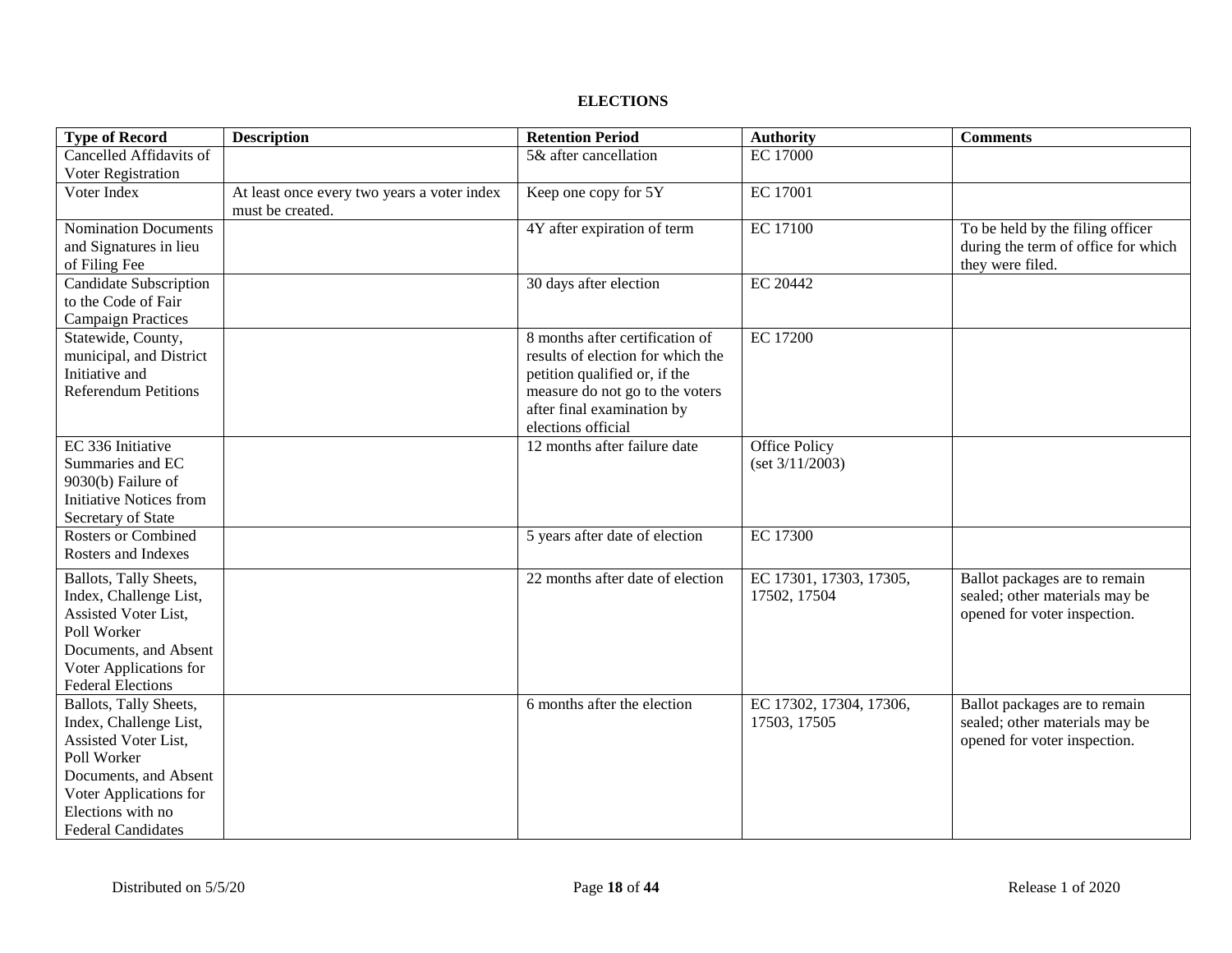| List of new resident<br>voters, pursuant to EC<br>3400, who voted in the<br>elections office | 22 months after the election                                                                                      | EC 71506        |
|----------------------------------------------------------------------------------------------|-------------------------------------------------------------------------------------------------------------------|-----------------|
| Recall petition                                                                              | 8 months after the election or, if<br>no election, 8 months after the<br>election official's final<br>examination | <b>EC 17400</b> |
| Original campaign<br>statements for state<br>office or statewide<br>measures                 | Retain Indefinitely                                                                                               | GC 81009(a)     |
| Original campaign<br>statements for city<br>council members,<br>county supervisors           | Successful candidates retain<br>indefinitely. Candidates not<br>elected retain 5Y                                 | GC 81009(b)     |
| Original campaign<br>statements of all others                                                | <b>7Y</b>                                                                                                         | GC 81009 (c)    |
| Original statements of<br>economic interests for<br>statewide office                         | Indefinitely                                                                                                      | GC 81009 (d)    |
| All other Political<br>Reform Act original<br>statements and reports<br>not specified above  | <b>7Y</b>                                                                                                         | GC 81009 (e)    |
| Copies of Political<br><b>Reform Act statements</b><br>and reports                           | 1 copy for 4Y                                                                                                     | GC 81009 (f)    |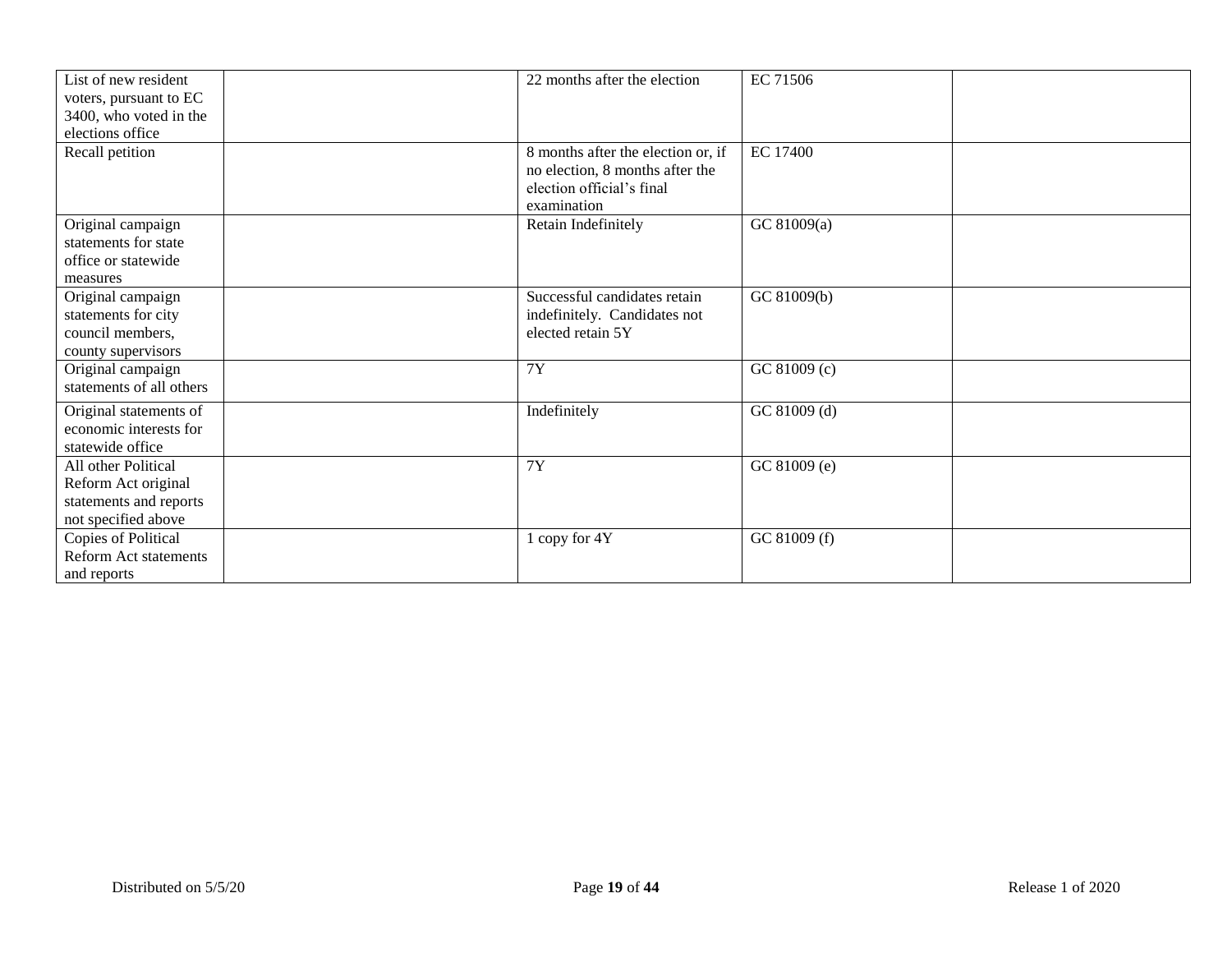### **HEALTH AND HUMAN SERVICES AGENCY**

#### **General Administration and Fiscal Information**

| <b>Type of Record</b>          | <b>Description</b>                           | <b>Retention Period</b>                                        | <b>Authority</b>                  | <b>Comments</b>                      |
|--------------------------------|----------------------------------------------|----------------------------------------------------------------|-----------------------------------|--------------------------------------|
| Any Records                    |                                              | Final disposition $+5Y$                                        | GC 25105.5                        |                                      |
| pertaining to claims           |                                              |                                                                |                                   |                                      |
| filed against the County       |                                              |                                                                |                                   |                                      |
| Any records subject to a       |                                              | Until matter is resolved                                       |                                   |                                      |
| request for production         |                                              |                                                                |                                   |                                      |
| <b>Agency Meeting</b>          |                                              | 2Y from meeting date, unless                                   | Agency/Funding Source             | <b>CICC</b>                          |
| Minutes - Mandated             |                                              | funding source requires longer                                 | Retention Schedule.               |                                      |
| bodies                         |                                              | retention.                                                     | GC 26202                          |                                      |
| <b>Building Maintenance</b>    | Repair requests for both county-owned and    | 2Y                                                             | GC 26202                          |                                      |
| Records                        | leased facilities                            |                                                                |                                   |                                      |
| <b>Fiscal Records</b>          |                                              | Current $FY + 5Y$ minimum                                      | GC 24356 & GC 26907               | Electronic & paper, destroy paper    |
| including A/R, A/P,            |                                              | (Audit must be finalized)                                      |                                   | after imaged                         |
| Payroll Information,           |                                              | Actual retention periods may be                                |                                   |                                      |
| Time Sheets, Journals,         |                                              | longer due to federal/state or                                 |                                   |                                      |
| Invoices, Budget               |                                              | funding source requirements.                                   |                                   |                                      |
| Documents, and                 |                                              |                                                                |                                   |                                      |
| associated backup              |                                              |                                                                |                                   |                                      |
| <b>General Contract</b>        |                                              | Termination $+5$ years unless                                  | CCP337.2, 343                     | Statute of limitations for contracts |
| Agreements and MOUs            |                                              | funding source requires longer                                 |                                   | is 4 years                           |
|                                |                                              | retention                                                      |                                   |                                      |
| Grant Administrative           |                                              | Current $FY + 5Y$ minimum                                      | CCP 343; various funding          | Statute of limitations for contracts |
| Records, including state       |                                              | (Audit must be finalized)                                      | source documents                  | is 4 years                           |
| contracts, grant               |                                              | Actual retention periods may be                                |                                   |                                      |
| application &<br>supporting    |                                              | longer due to federal/state or<br>funding source requirements. |                                   |                                      |
| documentation.                 |                                              |                                                                |                                   |                                      |
| Health Insurance               | Any policy or procedure manuals or similar   | 6Y from date of creation, or date                              | $\overline{45}$ C.F.R. 164.316(b) | Electronic & Paper, destroy paper    |
| portability and                | documentation including notices of privacy   | it was last in effect, whichever is                            |                                   | after imaged.                        |
| Accountability Act of          | practices, authorizations and other standard | later                                                          |                                   |                                      |
| 1996 (HIPAA)                   | forms                                        |                                                                |                                   |                                      |
| <b>HIPAA</b> - Client requests |                                              | 6Y from date of request                                        | 45 C.F.R. 164.316(b)              | Electronic & Paper, destroy paper    |
| for access, amendment          |                                              |                                                                |                                   | after imaged.                        |
| or accounting of               |                                              |                                                                |                                   |                                      |
| disclosure of protected        |                                              |                                                                |                                   |                                      |
| health information             |                                              |                                                                |                                   |                                      |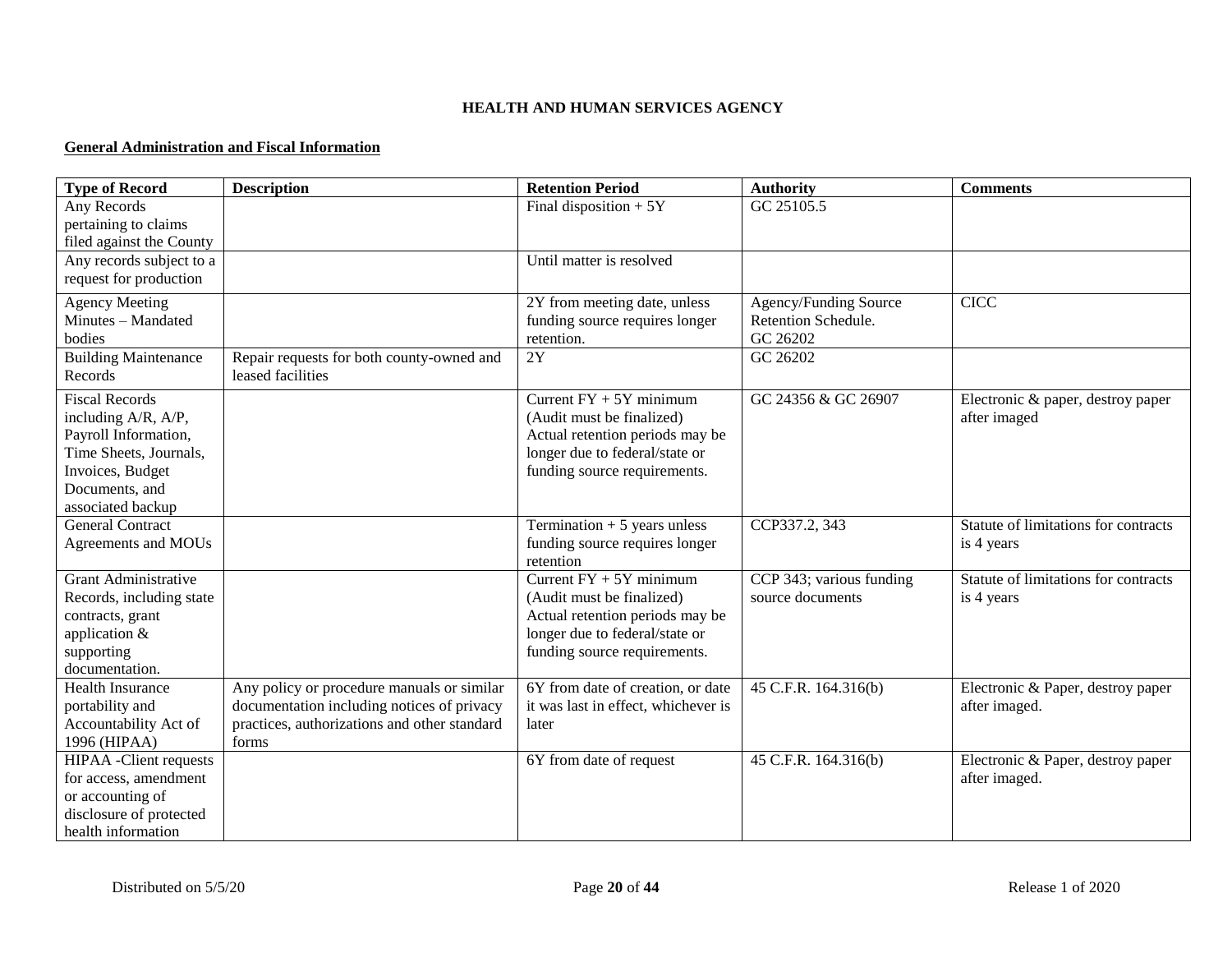| HIPAA privacy rights<br>violation complaints &<br>documentation<br>concerning handling of<br>complaints |                                                                                             | 6Y from date of last activity                                                                                                                                                                                   | 45 C.F.R. 164.316(b)                                     | Electronic & Paper, destroy paper<br>after imaged. |
|---------------------------------------------------------------------------------------------------------|---------------------------------------------------------------------------------------------|-----------------------------------------------------------------------------------------------------------------------------------------------------------------------------------------------------------------|----------------------------------------------------------|----------------------------------------------------|
| HIPAA workplace<br>training records,<br>Privacy Rule &<br>County's privacy policy                       | Includes processes and content of<br>workplace training, including who received<br>training | 6Y from date of training                                                                                                                                                                                        | 45 C.F.R. 164.316(b)                                     | Electronic & Paper, destroy paper<br>after imaged. |
|                                                                                                         |                                                                                             | 2Y after posting date, unless                                                                                                                                                                                   | Agency/Funding Source                                    |                                                    |
| Postings                                                                                                |                                                                                             | funding source requires a longer<br>retention. Actual retention<br>periods may vary due to current<br>federal/state/local law/rules/<br>regulations and/or court rulings.                                       | Retention Schedule.<br>GC 26202                          |                                                    |
| <b>Press Releases</b>                                                                                   |                                                                                             | 2Y after date of<br>release/publication                                                                                                                                                                         | Agency Retention Schedule.<br>GC 26202                   |                                                    |
| Proclamations-<br>Commendations                                                                         |                                                                                             | 2Y after date of<br>proclamation/commendation                                                                                                                                                                   | Agency/Funding Source<br>Retention Schedule.<br>GC 26202 |                                                    |
| <b>Public Hearing Notices</b>                                                                           |                                                                                             | 2Y after date of hearing unless<br>funding source requires a longer<br>retention. Actual retention<br>periods may vary due to current<br>federal/state/local<br>law/rules/regulations and/or<br>court rulings.  | Agency/Funding Source<br>Retention Schedule.<br>GC 26202 |                                                    |
| <b>Public Hearing Records</b>                                                                           |                                                                                             | 2Y after date of hearing unless<br>funding source requires a longer<br>retention. Actual retention<br>periods may vary due to current<br>federal/state/local law/<br>rules/regulations and/or court<br>rulings. | Agency/Funding Source<br>Retention Schedule.<br>GC 26202 |                                                    |
| Reports/Studies - As<br>Required by Funding<br>Source                                                   |                                                                                             | 2Y after report date, unless<br>otherwise required by funding<br>source                                                                                                                                         | Agency/Funding Source<br>Retention Schedule. GC<br>26202 |                                                    |
| RFPs and related files                                                                                  | Successful<br>Unsuccessful                                                                  | Current $FY + 5Y$ minimum<br>(Audit must be finalized) Actual<br>retention periods may be longer                                                                                                                | GC 24356 & GC 26907                                      |                                                    |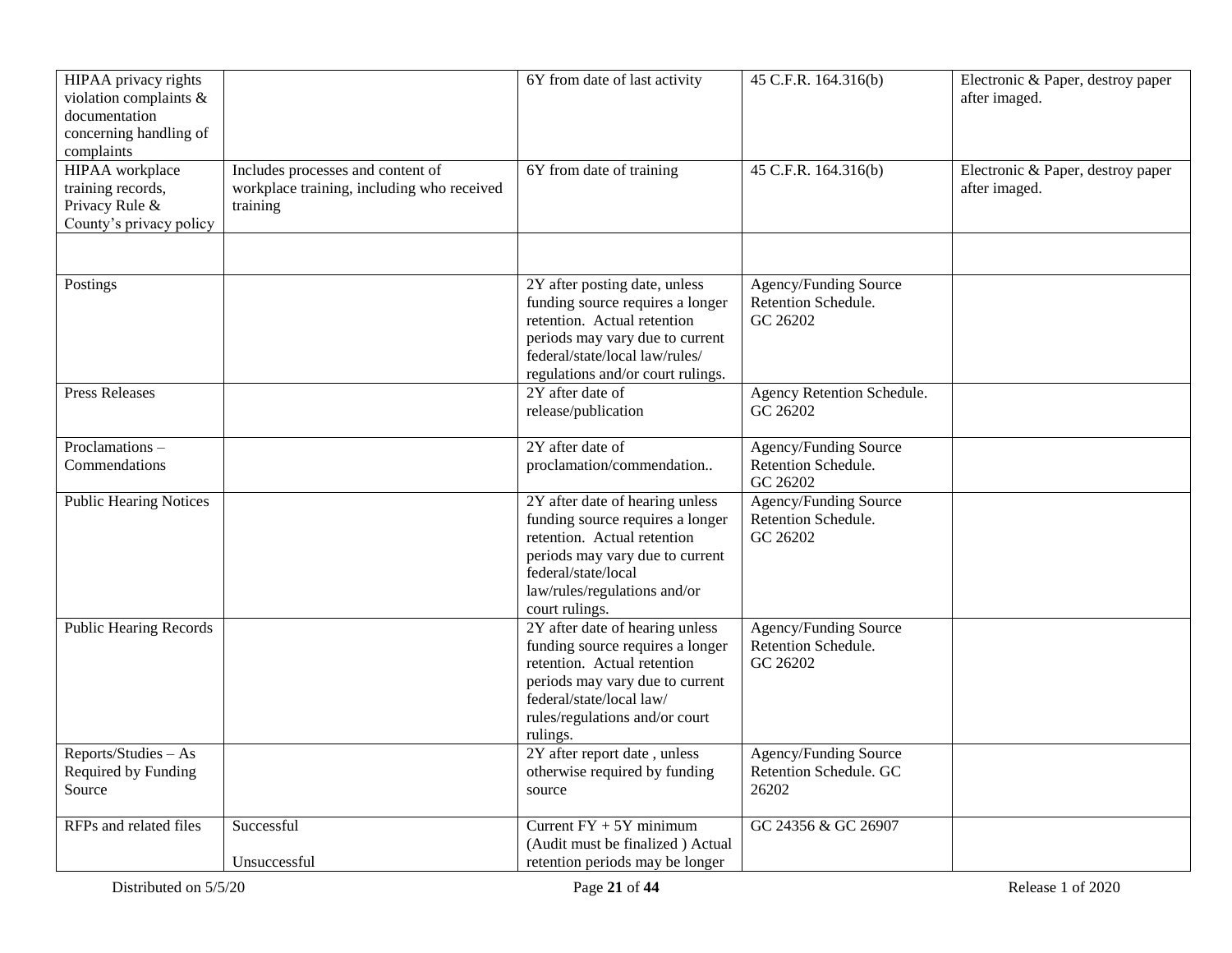|                                                                                                           |                                                                                                                                          | due to federal/state or funding<br>source requirements.                                                                                                                                                                     |                                                                 |                                                    |
|-----------------------------------------------------------------------------------------------------------|------------------------------------------------------------------------------------------------------------------------------------------|-----------------------------------------------------------------------------------------------------------------------------------------------------------------------------------------------------------------------------|-----------------------------------------------------------------|----------------------------------------------------|
| Route administrative<br>records                                                                           | Administrative documents from<br>state/federal/county/private sources, internal<br>minutes, phone message books,<br>correspondence, etc. | $\overline{2Y}$                                                                                                                                                                                                             | GC 26202                                                        | Electronic & Paper, destroy paper<br>after imaged. |
| <b>Safety Check Lists</b>                                                                                 |                                                                                                                                          | 3Y after date of action. Actual<br>retention periods may vary due<br>to current federal/state/local<br>law/rules/regulations and/or<br>court rulings.                                                                       | <b>Agency Injury Illness</b><br>Prevention Program              |                                                    |
| Safety Inspection Data                                                                                    |                                                                                                                                          | 3Y after inspection date. Retain<br>longer if legal or audit action is<br>pending                                                                                                                                           | <b>Agency Injury Illness</b><br>Prevention Program              |                                                    |
| Safety Records -<br><b>Incident Reports</b>                                                               |                                                                                                                                          | 5Y after date of incident                                                                                                                                                                                                   | <b>Agency Injury Illness</b><br>Prevention Program              |                                                    |
| <b>Safety Records</b><br>(General) & Safety<br>Training Records                                           |                                                                                                                                          | 3Y after date of record or<br>training. Retain longer if legal<br>or audit action is pending.<br>Actual retention periods may<br>vary due to current federal/state/<br>local law/rules/regulations<br>and/or court rulings. | <b>Agency Injury Illness</b><br>Prevention Program              |                                                    |
| <b>Special Event Materials</b>                                                                            |                                                                                                                                          | 2Y after event, unless funding<br>source requires longer retention.<br>Actual retention periods may<br>vary due to current federal/state/<br>local law/rules/regulations<br>and/or court rulings.                           | Agency/Funding Source<br>Retention Schedule.<br>GC 26202        |                                                    |
| Surveys/Questionnaires<br>Summary data only.                                                              |                                                                                                                                          | 2Y after date of survey/<br>questionnaire, unless funding<br>source states otherwise.                                                                                                                                       | Agency/Funding Source<br>Retention Schedule.<br>GC 26202        |                                                    |
| <b>Training Materials</b><br>(course outlines, other<br>general items -<br>including training<br>rosters) |                                                                                                                                          | 2Y after date of training, unless<br>funding source requires longer<br>retention. Actual retention<br>periods may vary due to current<br>federal/state/local law/rules/<br>regulations and/or court rulings.                | Agency/County/Funding<br>Source Retention Schedule.<br>GC 26202 |                                                    |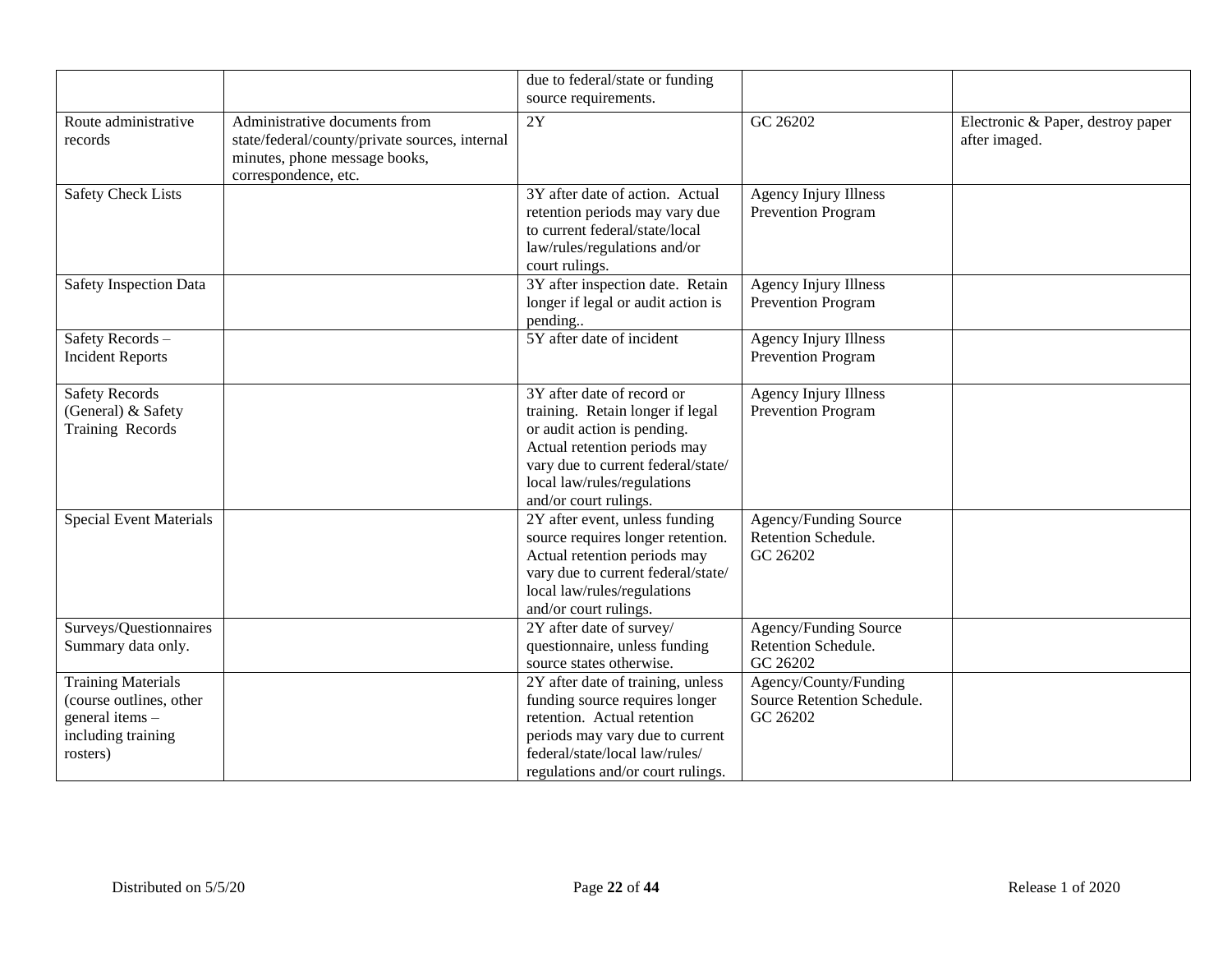## **Behavioral Health Division**

| <b>Type of Record</b>                                                                                                                                                    | <b>Description</b>                                                                                                                                                                              | <b>Retention Period</b>                                                                                                                                                       | <b>Authority</b>                                                                                                               | <b>Comments</b>                                                                                                                                                                                                                                                                                                                                                                                |
|--------------------------------------------------------------------------------------------------------------------------------------------------------------------------|-------------------------------------------------------------------------------------------------------------------------------------------------------------------------------------------------|-------------------------------------------------------------------------------------------------------------------------------------------------------------------------------|--------------------------------------------------------------------------------------------------------------------------------|------------------------------------------------------------------------------------------------------------------------------------------------------------------------------------------------------------------------------------------------------------------------------------------------------------------------------------------------------------------------------------------------|
| Mental Health Plan-all<br>books & records<br>necessary to disclose<br>how GCMH discharged<br>its obligations under<br>state agreement to be in<br>the Mental Health Plan | Includes all physical records, working<br>documents, reports submitted to the CA<br>Department of of Health Care Services<br>documentation pertaining to services<br>delivered to beneficiaries | 10 years from the final date of<br>the contract period or from the<br>date of completion of any audit,<br>whichever is later.                                                 | 42 CFR part 438.3(h)                                                                                                           | Electronic & Paper, destroy paper<br>after imaged.                                                                                                                                                                                                                                                                                                                                             |
| <b>Credential Checks</b>                                                                                                                                                 |                                                                                                                                                                                                 | 10 years from the final date of<br>the contract period or from the<br>date of completion of any audit,<br>whichever is later.                                                 | 42CFR part 438.3(h)<br>Physicians, Surgeons &<br>Psychologists have<br>impairment review procedures<br>outlined in B&P 820-828 | Electronic & Paper, destroy paper<br>after imaged.                                                                                                                                                                                                                                                                                                                                             |
| Mental Health Cost<br>Report                                                                                                                                             |                                                                                                                                                                                                 | 10 years from the final date of<br>the contract period or from the<br>date of completion of any audit<br>whichever is later.                                                  | 42 CFR part 438.3(h)                                                                                                           | Electronic & Paper, destroy paper<br>after imaged.                                                                                                                                                                                                                                                                                                                                             |
| Patient or client files,<br><b>Adults</b>                                                                                                                                |                                                                                                                                                                                                 | 10 years from the final date of<br>the contract period or from the<br>date of completion of any audit,<br>whichever is later.                                                 | 42 CFR part 438.3(h), HS<br>123145, B&P 2919                                                                                   | Electronic & Paper, destroy paper<br>1 week after scanned $\&$<br>verification (HS 123149), Law is<br>based upon if "license ceases<br>operations", HS states a minimum<br>of 7Y following discharge of<br>patient, B&P Licensed<br>psychologist shall retain patient's<br>health record 7Y from patient's<br>discharge date                                                                   |
| Patient or client files,<br>Minors                                                                                                                                       |                                                                                                                                                                                                 | 25Y from patient or clients date<br>of birth or 10 years from the<br>final date of the contract period<br>or from the date of completion<br>of any audit, whichever is later. | 42 CFR part 438.3(h), B&P<br>2919, HS 123145                                                                                   | Electronic & Paper, destroy paper<br>1 week after scanned &<br>verification (HS 123149), B&P<br>Licensed psychologist shall retain<br>patient's health record 7Y from the<br>date the patient reaches 18 years of<br>age. HS states the records of un-<br>emancipated minors shall be kept<br>at lease 1Y after the minor has<br>reached the age of 18Y, and in any<br>case, not less than 7Y. |
| Substance Abuse<br>Disorder Cost Report                                                                                                                                  |                                                                                                                                                                                                 | 10 years from the date year-end<br>cost settlement report approved<br>by DHCS for interim settlement.                                                                         | <b>DHCS</b> Drug Medi-Cal<br>Contract Exhibit B A1, Part<br>IV, Section 1A3.                                                   |                                                                                                                                                                                                                                                                                                                                                                                                |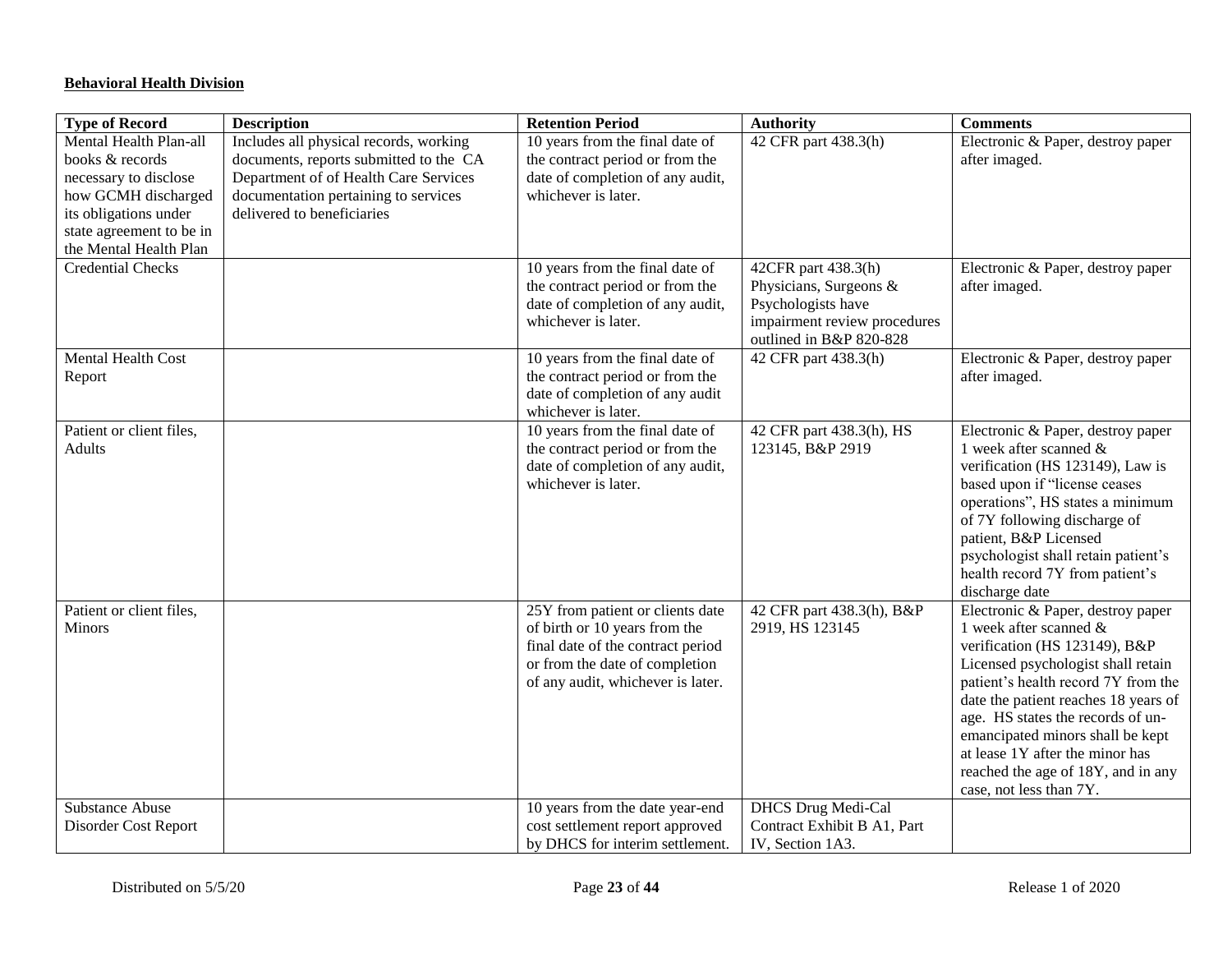| Victim Witness Files | Client/Case Files | 7Y after final case closure.       | Agency/Funding Source | See also Grant Project files. |
|----------------------|-------------------|------------------------------------|-----------------------|-------------------------------|
| with Grant Program   |                   | Actual retention periods may       | Retention Schedule.   |                               |
| Client Files         |                   | vary due to current federal/state/ |                       |                               |
|                      |                   | local law/rules/regulations        |                       |                               |
|                      |                   | and/or court rulings.              |                       |                               |

### **Public Health Division**

| <b>CCS</b>           | CA Children's Services Medical Records                                                                                         | 7Y from date of last service and<br>until the age of 21                                                          | <b>CCS</b> Guidelines              |  |
|----------------------|--------------------------------------------------------------------------------------------------------------------------------|------------------------------------------------------------------------------------------------------------------|------------------------------------|--|
| <b>CHDP</b>          | PM 160's from medical providers                                                                                                | 7Y for nurse care follow-up. All<br>other PM 160's can be kept for<br>1Y.                                        | <b>CHDP</b> Guidelines             |  |
| Communicable Disease | Communicable Disease Records (TB and<br>Typhoid)                                                                               | Disease is reported through Cal<br>REDIE System (permanent)                                                      | <b>CDPH</b> Contract               |  |
|                      | Outbreak investigations, Lead<br>investigations, Communicable Disease<br>Cases (TB) investigations, and foodborne<br>outbreaks | Indefinitely: Outbreak<br>investigations, Lead<br>investigations, and<br>Environmental Health<br>Investigations. |                                    |  |
| IZ Registry          | <b>CAIR Registry-Immunization Record</b><br>Database<br>VFC Medi-Cal verifications (CAIR Form)                                 | Permanent<br>3Y                                                                                                  | <b>CDPH</b> Contract               |  |
| <b>WIC</b>           | Women, Infants & Children program<br>records                                                                                   | 3Y after closure                                                                                                 | 7 CFR 246.25; 7 CFR 246.26<br>(d); |  |
| Vital Records        | Birth and Death Certificates-copies, permit<br>for disposition                                                                 | 3Y                                                                                                               | Program Guidelines                 |  |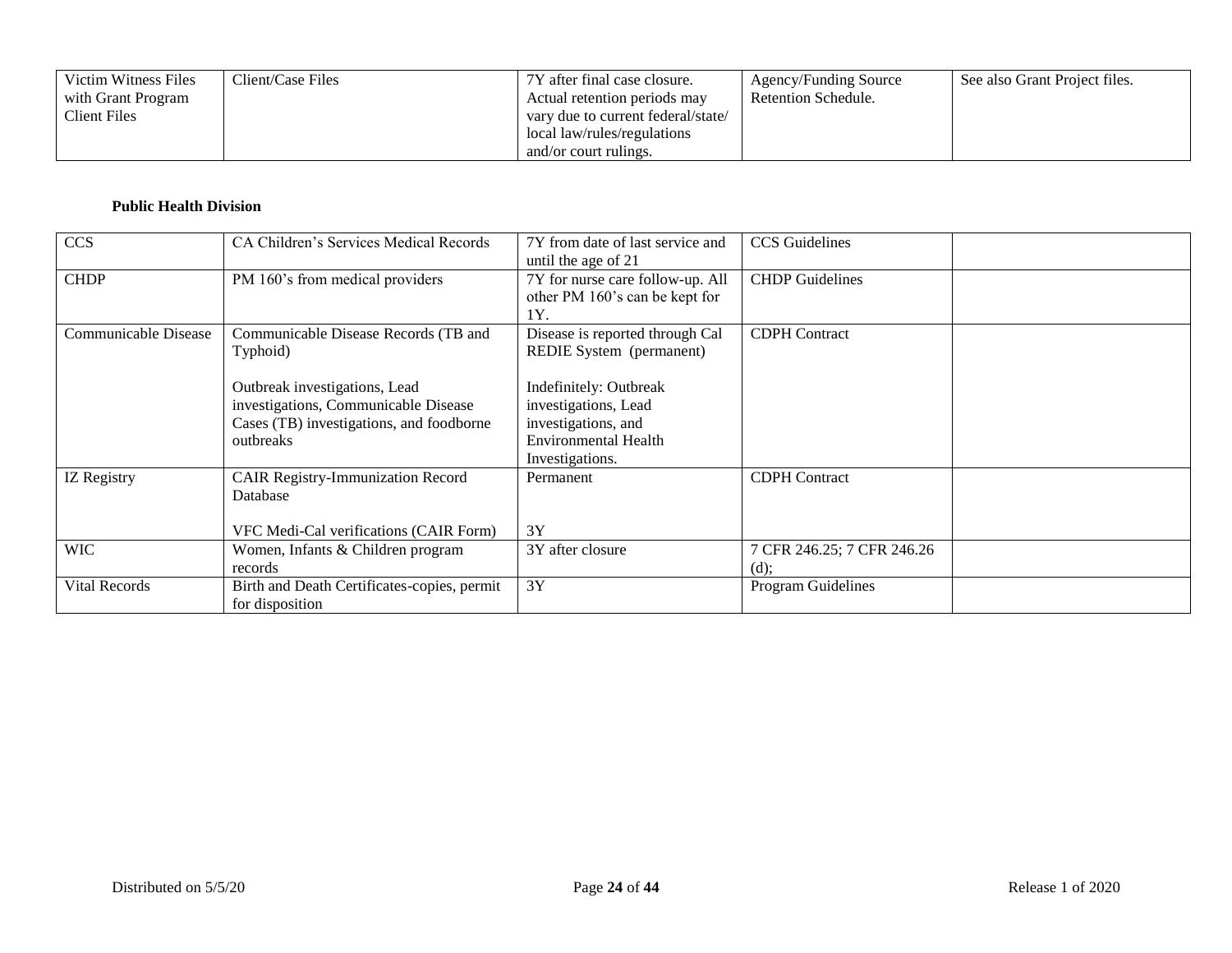## **Social Services Division**

| <b>Type of Record</b>  | <b>Description</b>                        | <b>Retention Period</b>         | <b>Authority</b>                 | <b>Comments</b> |
|------------------------|-------------------------------------------|---------------------------------|----------------------------------|-----------------|
| Adopt-a-Family         |                                           | $3Y -$ Actual retention periods | <b>Agency Retention Schedule</b> |                 |
| Information            |                                           | may vary due to current         |                                  |                 |
|                        |                                           | federal/state/local             |                                  |                 |
|                        |                                           | law/rules/regulations and/or    |                                  |                 |
|                        |                                           | court rulings.                  |                                  |                 |
| Child Abuse Central    |                                           | 3Y from date of grievance       | <b>CDSS Division 31</b>          |                 |
| Index (CACI)           |                                           | hearing.                        | Regulations: Gomez v. Saenz      |                 |
| Grievance Hearings     |                                           |                                 | settlement agreement; CDSS       |                 |
|                        |                                           |                                 | Manual of Policies and           |                 |
|                        |                                           |                                 | Procedures (CDSS/MPP)            |                 |
| Child Abuse Reports    | Reports made in conjunction with CA Penal | Indefinitely - Substantiated    | <b>CA Penal Code Section</b>     |                 |
|                        | Code section 11166                        | Reports; 10Y - Information      | 11170(a)                         |                 |
|                        |                                           | from an inconclusive or         |                                  |                 |
|                        |                                           | unsubstantiated report filed    |                                  |                 |
|                        |                                           | pursuant to subdivision (a) of  |                                  |                 |
|                        |                                           | Section 11169 shall be deleted  |                                  |                 |
|                        |                                           | from the Child Abuse Central    |                                  |                 |
|                        |                                           | Index if no subsequent report   |                                  |                 |
|                        |                                           | concerning the same suspected   |                                  |                 |
|                        |                                           | child abuser is received within |                                  |                 |
|                        |                                           | that time period; 3Y -Unfounded |                                  |                 |
|                        |                                           | reports                         |                                  |                 |
| Child Welfare - Client |                                           | 3Y after last service except as | Calif. Welfare & Institutions    |                 |
| Record                 |                                           | noted above or as required by   | Code Section 10851; Calif        |                 |
|                        |                                           | current federal/state/local     | Dept. of Social Serv. Manual     |                 |
|                        |                                           | law/rules/regulations and/or    | Policy-Procedures/Agency         |                 |
|                        |                                           | court rulings.                  | Retention Schedule.              |                 |
| Citizen Complaints -   |                                           | 2Y after final disposition.     | Agency/Funding Source            |                 |
| Written                |                                           | Actual retention periods may    | <b>Retention Schedule</b>        |                 |
|                        |                                           | vary due to current             | GC 26202                         |                 |
|                        |                                           | federal/state/local             |                                  |                 |
|                        |                                           | law/rules/regulations and/or    |                                  |                 |
|                        |                                           | court rulings.                  |                                  |                 |
| County Burials - Gen.  |                                           | 2Y. Actual retention periods    | GC 26202                         |                 |
| Assist/Gen. Relief     |                                           | may vary due to current         |                                  |                 |
|                        |                                           | federal/state/local             |                                  |                 |
|                        |                                           | law/rules/regulations and/or    |                                  |                 |
|                        |                                           | court rulings.                  |                                  |                 |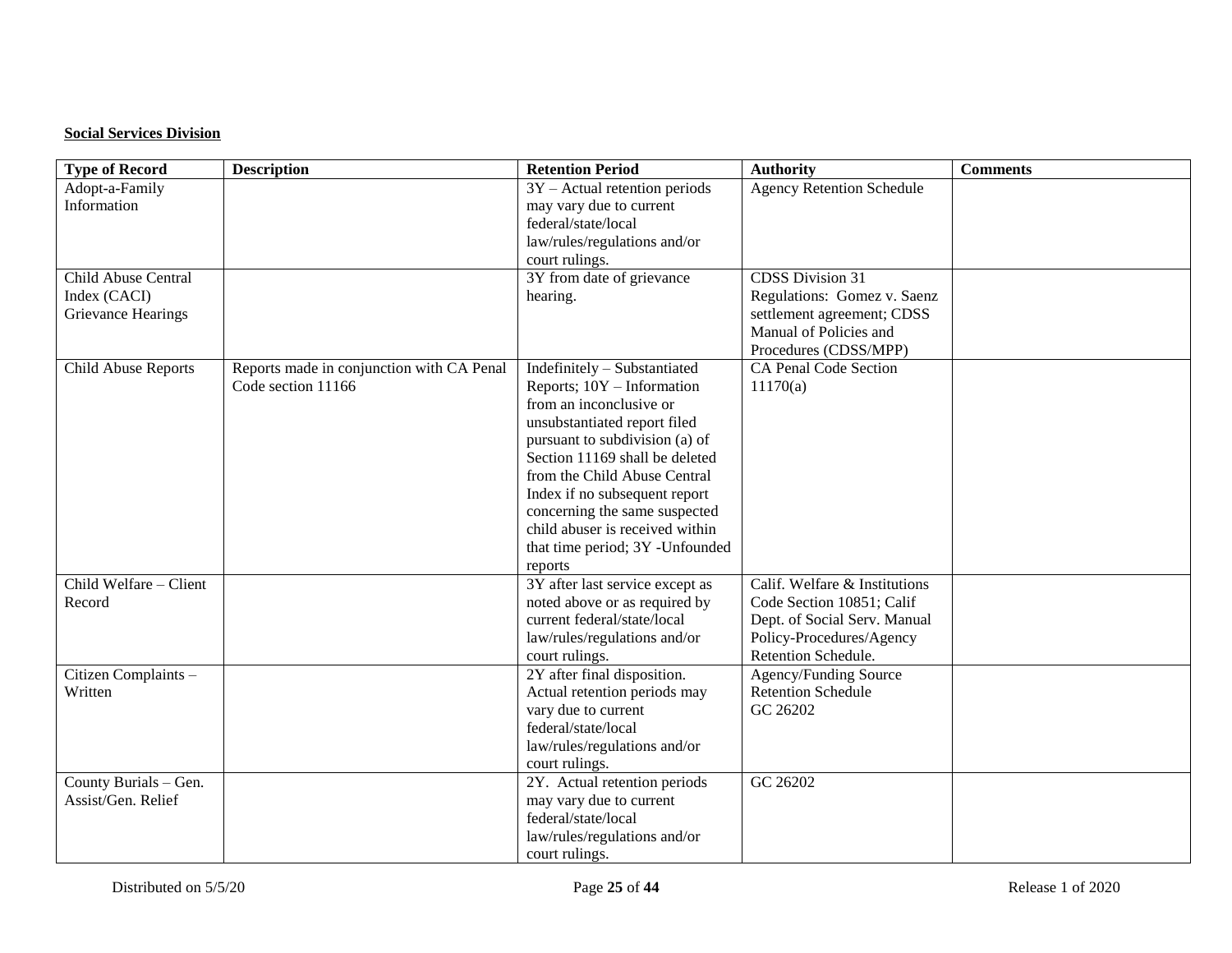| <b>Discrimination Claims</b>                                                                                 | Client complaints | 2Y beyond final disposition,<br>unless funding source states<br>otherwise. Actual retention<br>periods may vary due to current<br>federal/state/local law/rules/<br>regulations and/or court rulings. | Agency/Funding Source<br>Retention Schedule.<br>GC 26202                                                                                       |                                                         |
|--------------------------------------------------------------------------------------------------------------|-------------------|-------------------------------------------------------------------------------------------------------------------------------------------------------------------------------------------------------|------------------------------------------------------------------------------------------------------------------------------------------------|---------------------------------------------------------|
| <b>Finger Print Imaging</b>                                                                                  |                   | 2Y. Actual retention periods<br>may vary due to current<br>federal/state/local law/rules/<br>regulations and/or court rulings.                                                                        | GC 26202                                                                                                                                       |                                                         |
| Food Stamp Related<br>$Re cords -$<br>Eligibility/Fiscal                                                     |                   | 3Y from last activity. Retain<br>longer if in litigation or audit.<br>Actual retention periods may<br>vary due to current federal/state/<br>local law/rules/ regulations<br>and/or court rulings.     | Calif. Welfare & Institutions<br>Code Section 10851; Calif.<br>Dept. of Social Serv. Manual<br>Policy-Procedures/Agency<br>Retention Schedule. |                                                         |
| Foster Care Records -<br>No Adoption                                                                         |                   | 3Y from case resolution                                                                                                                                                                               | Calif. Welfare & Institutions<br>Code Section 10851; Calif<br>Dept. of Social Serv. Manual,<br>Agency Retention Schedule.                      |                                                         |
| Fraud Investigation<br>Records                                                                               |                   | 3Y from case resolution.                                                                                                                                                                              | Calif. Welfare & Institutions<br>Code Section 10851; Calif<br>Dept. of Social Serv. Manual<br>Policy-Procedures/Agency<br>Retention Schedule.  |                                                         |
| General Assistance/<br><b>General Relief-</b><br><b>Application Records</b><br>including indigent<br>burials |                   | 3Y from date of last case<br>activity, longer if in litigation or<br>audit.                                                                                                                           | <b>Agency Retention Schedule</b><br>set to mirror Medi-Cal,<br>CalWORKs, and Food Stamps                                                       |                                                         |
| <b>IHSS/Adult Services -</b><br><b>Client Files</b>                                                          |                   | 5.5Y. Retain longer if legal or<br>audit action is pending.<br>Actual retention periods may<br>vary due to current federal/state/<br>local law/rules/regulations<br>and/or court rulings.             | Calif. Welfare & Institutions<br>Code Section 10851; Calif<br>Dept. of Social Serv. Manual<br>Policy-Procedures/Agency<br>Retention Schedule.  |                                                         |
| <b>IHSS Timesheets</b>                                                                                       |                   | 5.5Y Retain longer if legal or<br>audit action is pending. Actual<br>retention periods may vary due<br>to current federal/state/local<br>law/rules/ regulations and/or<br>court rulings.              | Calif. Welfare & Institutions<br>Code Section 10851; Calif<br>Dept. of Social Serv. Manual<br>Policy-Procedures/Agency<br>Retention Schedule.  | Scanned and retained at central<br>processing facility. |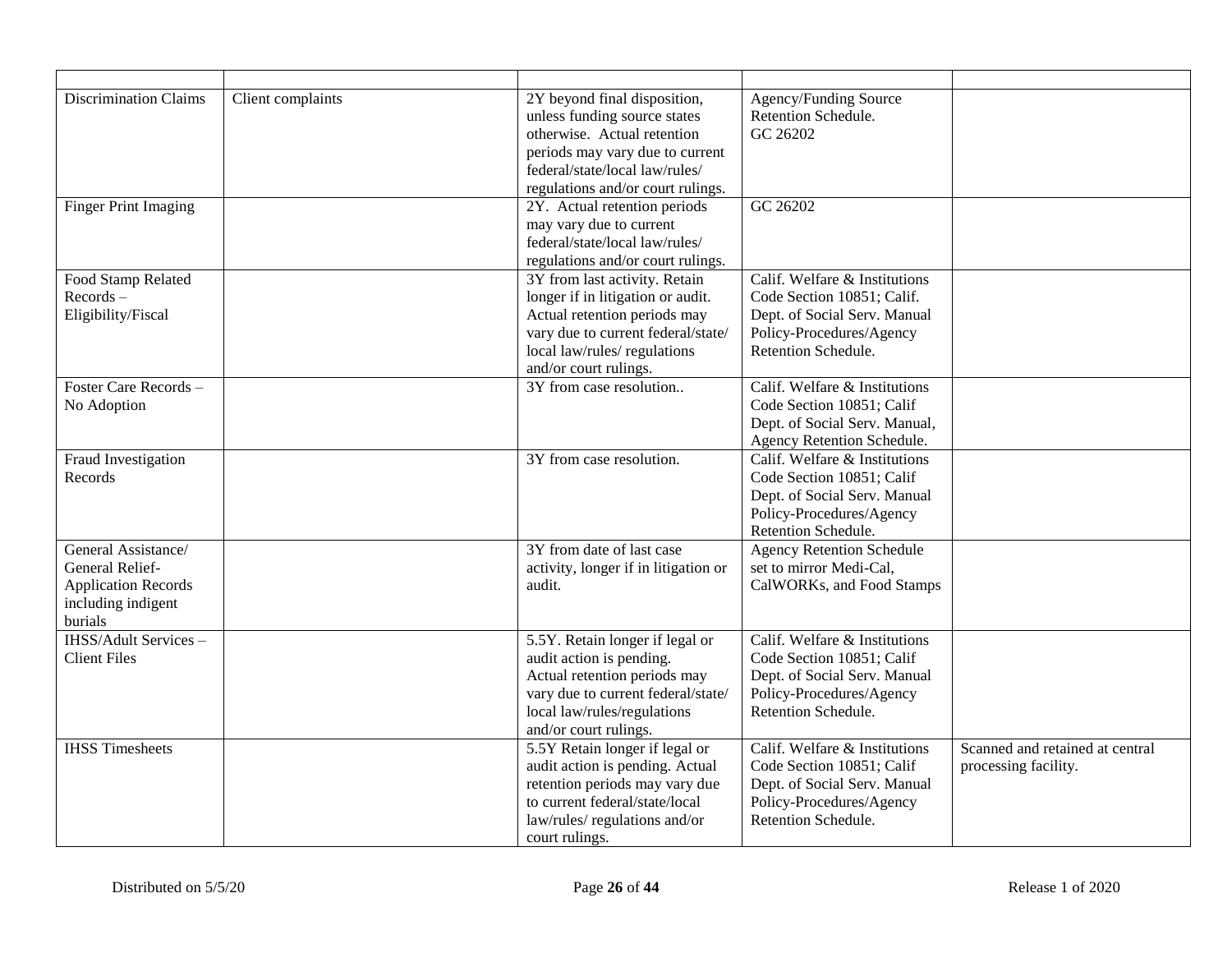| Medi-Cal Client               |                                            | 3Y beyond last activity. Retain    | Calif. Welfare & Institutions      |                                   |
|-------------------------------|--------------------------------------------|------------------------------------|------------------------------------|-----------------------------------|
| Records                       |                                            | longer if in litigation or audit.  | Code Section 10851; Calif          |                                   |
|                               |                                            | Actual retention periods may       | Dept. of Social Serv. Manual       |                                   |
|                               |                                            | vary due to current                | Policy-Procedures/Agency           |                                   |
|                               |                                            | federal/state/local                | Retention Schedule.                |                                   |
|                               |                                            | law/rules/regulations and/or       |                                    |                                   |
|                               |                                            | court rulings.                     |                                    |                                   |
| Participant Time Sheets       |                                            | 5Y from end-date of work           | Agency/Funding Source              |                                   |
|                               |                                            |                                    | Retention Schedule.                |                                   |
| $-$ Work Exp.                 |                                            | experience assignment. Actual      |                                    |                                   |
|                               |                                            | retention periods may vary due     |                                    |                                   |
|                               |                                            | to current federal/state/local     |                                    |                                   |
|                               |                                            | law/rules/regulations and/or       |                                    |                                   |
|                               |                                            | court rulings.                     |                                    |                                   |
| Performance Outcome           |                                            | 2Y from performance                |                                    |                                   |
| Measurements                  |                                            | measurement end date. Actual       | GC 26202                           |                                   |
|                               |                                            | retention periods may vary due     |                                    |                                   |
|                               |                                            | to current federal/state/local     |                                    |                                   |
|                               |                                            | law/rules/regulations and/or       |                                    |                                   |
|                               |                                            | court rulings.                     |                                    |                                   |
| Requests for                  |                                            | 1Y after date of action. Retain    | Agency/Funding Source              |                                   |
| "reasonable                   |                                            | longer if legal or audit action is | Retention Schedule.                |                                   |
| accommodation"                |                                            | pending. Actual retention          |                                    |                                   |
|                               |                                            | periods may vary due to current    |                                    |                                   |
|                               |                                            | federal/state/local law/rules/     |                                    |                                   |
|                               |                                            | regulations and/or court rulings.  |                                    |                                   |
| Social Service Case           | Delivered through Social Services Division | 3Y after last date of service      | <b>CDSS Manual of Policies and</b> | General Assistance, Food Stamps,  |
| Records - Public              |                                            | unless involved in litigation or   | Procedures                         | Cash Aid, Child Welfare Services, |
| Assistance & Program          |                                            | audit. Actual retention periods    |                                    | <b>Adult Services/IHSS</b>        |
| Services                      |                                            | may vary due to current federal/   |                                    |                                   |
|                               |                                            | state/local law/rules/regulations  |                                    |                                   |
|                               |                                            | and/or court rulings.              |                                    |                                   |
| <b>Victim Witness Files</b>   | <b>Client/Case Files</b>                   | 7Y after final case closure.       | Agency/Funding Source              | See also Grant Project files.     |
| with Grant Program            |                                            | Actual retention periods may       | Retention Schedule.                |                                   |
| <b>Client Files</b>           |                                            | vary due to current federal/state/ |                                    |                                   |
|                               |                                            | local law/rules/regulations        |                                    |                                   |
|                               |                                            | and/or court rulings.              |                                    |                                   |
| <b>Volunteer/Intern Files</b> |                                            | 2Yafter volunteer separation       | Agency/Funding Source              |                                   |
| (General)                     |                                            | unless otherwise required by       | Retention Schedule.                |                                   |
|                               |                                            | funding source.                    |                                    |                                   |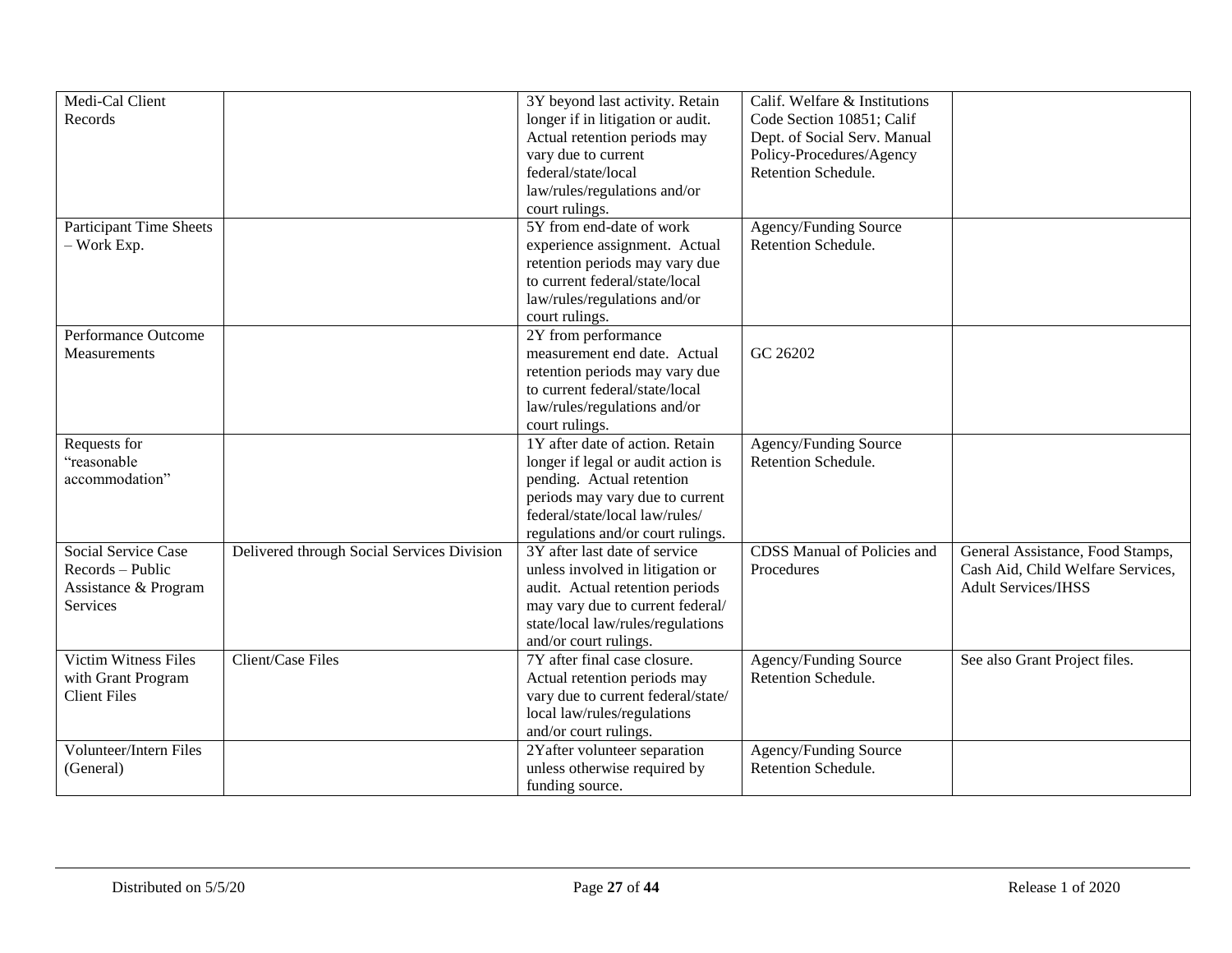## **PERSONNEL**

| <b>Type of Record</b>                                                                               | <b>Description</b>                                                                                                                                                                                                                                                          | <b>Retention Period</b>                                                          | <b>Authority</b>                                                                                                                                                                                                                                                                                    | <b>Comments</b>                                                                       |
|-----------------------------------------------------------------------------------------------------|-----------------------------------------------------------------------------------------------------------------------------------------------------------------------------------------------------------------------------------------------------------------------------|----------------------------------------------------------------------------------|-----------------------------------------------------------------------------------------------------------------------------------------------------------------------------------------------------------------------------------------------------------------------------------------------------|---------------------------------------------------------------------------------------|
| Recruitment, Hiring and<br><b>Job Placement Records</b>                                             | Job Applications, resumes, other job inquiries<br>sent to employer, employment referral<br>records, applicant identification records, help<br>wanted ads, opportunities for training,<br>promotion and overtime, job opening notices                                        | 3Y (or the duration of any<br>claim or litigation involving<br>hiring practices) | Title VII, FEHA, ADA, ADEA, GINA,<br>Cal. Fair Pay Act, Federal Contractors:<br>Sec. 503 of Rehabilitation Act of 1973,<br>Vietnam Era Veterans Readjustment<br>Assistance Act                                                                                                                      |                                                                                       |
|                                                                                                     | sent to employment agencies or labor unions,<br>screening tools/tests and results, interview<br>notes and other records related to hire/no hire<br>decision, salary information (pay rates, market<br>factors, job classifications), terms and<br>conditions of employment. |                                                                                  |                                                                                                                                                                                                                                                                                                     |                                                                                       |
| <b>Employment Eligibility</b><br>Forms Verification (I-9<br>Forms)                                  |                                                                                                                                                                                                                                                                             | 3Y from hire date or 1YR<br>after termination, whichever<br>is later             | Immigration Reform and Control Act                                                                                                                                                                                                                                                                  |                                                                                       |
| <b>Child Labor Certificates</b><br>and Notices                                                      |                                                                                                                                                                                                                                                                             | $\overline{3Y}$                                                                  | FSLA CA Labor Code Sections 1174,<br>1175                                                                                                                                                                                                                                                           |                                                                                       |
| <b>Employment Contracts</b>                                                                         |                                                                                                                                                                                                                                                                             | 3Y                                                                               |                                                                                                                                                                                                                                                                                                     |                                                                                       |
| <b>Employee Personnel Files</b>                                                                     | Disciplinary notices, promotions and<br>demotions, performance evaluations,<br>discharge, layoff, transfer, and recall files,<br>training and testing files, physical files, job<br>classifications, terms and conditions of<br>employment                                  | 3Y after termination of<br>employment                                            | Title VII, FEHA, ADA, ADEA, GINA,<br>CA Labor Code Section 1198.5, CA<br>Fair Pay Act, Federal Contractors: Sec.<br>503 of Rehabilitation Act of 1973,<br>Vietnam Era Veterans Readjustment<br>Assistance Act, Executive Order<br>11246, Service Contract Act, Davis-<br>Bacon Act, Walsh-Healy Act |                                                                                       |
| <b>Affirmative Action</b><br>Programs and Documents                                                 |                                                                                                                                                                                                                                                                             | 5Y                                                                               | OSHA, CA OSHA                                                                                                                                                                                                                                                                                       |                                                                                       |
| <b>Unlawful Employment</b><br>Practices, Claims,<br>Investigations and Legal<br>Proceedings Records | Personnel and payroll records about<br>complaining parties, personnel                                                                                                                                                                                                       | Until disposition of case                                                        | Title VII, FEHA, ADEA, ADA,<br>NLRA, FLSA, GINA, Federal<br>Contractors: Sec. 503 of Rehabilitation<br>Act of 1973, Vietnam Era Veterans<br>Readjustment Assistance Act                                                                                                                             |                                                                                       |
| Union and Employee<br>Contracts                                                                     |                                                                                                                                                                                                                                                                             | $\overline{3Y}$                                                                  | <b>FLSA</b>                                                                                                                                                                                                                                                                                         |                                                                                       |
| <b>Employee Benefits Data</b>                                                                       | Documentation of benefit elections,<br>beneficiary designations, COBRA notices,<br>summary plan descriptions and earnings.                                                                                                                                                  | 6Y but not less than 1Y<br>following a plan termination                          | <b>ERISA</b>                                                                                                                                                                                                                                                                                        | Records required to<br>determine retirement<br>benefits must be kept<br>indefinitely. |
| <b>Health Care Continuation</b>                                                                     | Written Notice to employees/dependents of<br>option to continue group health coverage upon<br>qualifying event.                                                                                                                                                             | $\overline{6Y}$                                                                  | No requirement, however<br>recommended 6 years from date of<br>record to mirror ERISA                                                                                                                                                                                                               |                                                                                       |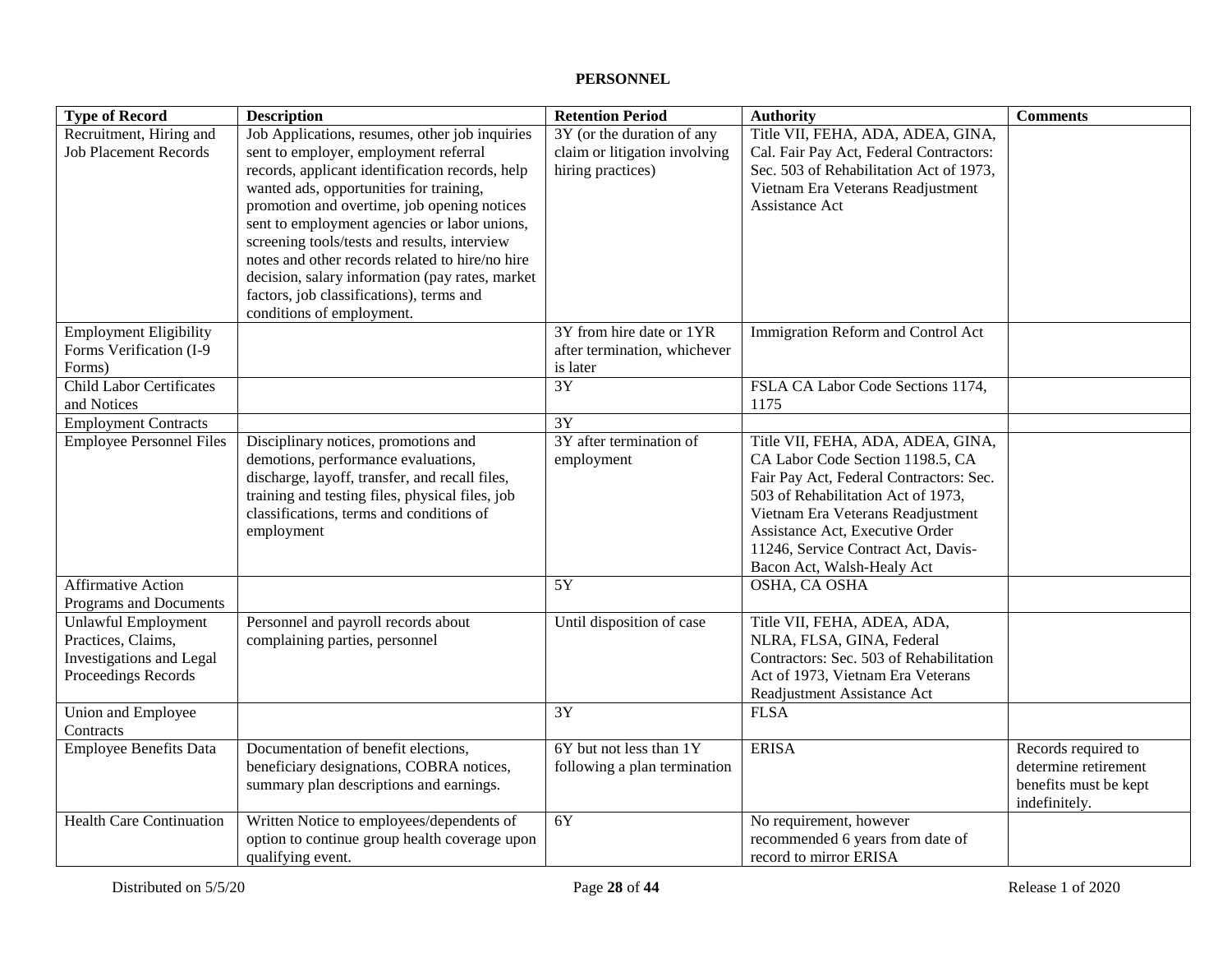#### **PLANNING & COMMUNITY DEVELOPMENT SERVICES AGENCY**

### **Administration**

| <b>Type of Record</b>       | <b>Description</b>                     | <b>Retention Period</b>         | <b>Authority</b>             | <b>Comments</b>                                           |
|-----------------------------|----------------------------------------|---------------------------------|------------------------------|-----------------------------------------------------------|
| Audit                       | <b>Annual Financial Reports</b>        | $\overline{\text{Closed}} + 2Y$ | GC 34090                     | <b>Independent Auditor Analysis</b>                       |
|                             | <b>Bonds</b>                           | $Closed + 10Y$                  | GC 34090; CCP 337.5          | Final bond documentation                                  |
|                             | <b>Budget</b>                          | Permanent                       | GC 34090                     | Annual operating budget approved                          |
|                             |                                        |                                 |                              | by Legislative Body                                       |
|                             | <b>Budget Operating (copies)</b>       | Supersede                       | GC 34090                     | <b>Departmental Reference</b>                             |
|                             | Reports                                | $\overline{Audit+5Y}$           | GC 34090; OMB A-128          | Internal and/or external                                  |
|                             | Reviews, Internal/External Periodic    | <b>Current Year</b>             | GC 34090; GC6250             | Daily, weekly, monthly, quarterly                         |
|                             |                                        |                                 |                              | or other summary, review,                                 |
|                             |                                        |                                 |                              | evaluation, log, list, statistics,                        |
|                             |                                        |                                 |                              | except a report                                           |
| General Subject             | Correspondence/ Originating Department | $\overline{CY+2Y}$              | $GC$ 34090 $(d)$             | If not attached to agreement or                           |
|                             |                                        |                                 |                              | project file                                              |
|                             | Polices & Procedures - Departmental    | $CY + 2Y$                       | GC 34090                     | Reproduction, printing,<br>postal/mailing services, other |
|                             |                                        |                                 |                              | internal resources                                        |
|                             | <b>Support Services</b>                | $CY + 2Y$                       | GC 34090                     | Reproduction; printing;                                   |
|                             |                                        |                                 |                              | postal/mailing services, other                            |
|                             |                                        |                                 |                              | internal resources                                        |
|                             | <b>Travel Records</b>                  | $CY + 2Y$                       | GC 34090                     |                                                           |
| Grants                      | <b>CDBG</b>                            | 4Y after grant ends             | GC 34090, 24 CFR 570.502     | Applicants, reports, contracts,                           |
|                             |                                        |                                 | 24 CFR 85.42                 | supporting documents; *OMB Cir.                           |
|                             |                                        |                                 |                              | A-102, A-110, A-128                                       |
|                             | Federal and State                      | 5Y after grant ends             | GC 34090                     | Refer to grant application close-out                      |
|                             |                                        |                                 |                              | procedure                                                 |
|                             | Unsuccessful                           | 2Y after Closed                 | GC 34090                     | Applications not entitled                                 |
| <b>Human Resources</b>      | Motor Vehicle Pulls (DMV)              | 7Y after Closed                 | GC 12946                     | CA 91009; 8 USC 1324 (a)                                  |
|                             | Recruitment                            | 3Y after Closed                 | GC 12946; GC 6250 et seq; 29 | Examination materials;                                    |
|                             |                                        |                                 | CFR 1602 et seq 29 CFR       | examination answer sheets,                                |
|                             |                                        |                                 | 1607; 29CFR 1627.3           | eligibility; electronic database                          |
|                             | Training Records - Non-Safety          | $CY + 7Y$                       | GC 6250 et seq               | Employee applications, volunteer                          |
|                             |                                        |                                 |                              | program training, class training                          |
|                             |                                        |                                 |                              | materials, internships                                    |
|                             | Personnel (by name)                    | Termination + $7Y$              | GC 34090                     | Paperwork documenting officers                            |
|                             |                                        |                                 |                              | internal and external training                            |
|                             | Safety                                 | $CY + 2Y$                       | GC 34090                     | Certifications/designations                               |
|                             | <b>Employee Programs</b>               | 2Y after Closed                 | GC 34090; GC 12946           | Includes EAP and Recognition                              |
| <b>Information Services</b> | Internet, World Wide Web               | Supersede + $2Y$                | GC 34090                     | Management/Policies and                                   |
|                             |                                        |                                 |                              | supporting documentation                                  |
|                             | Inventory, Information Systems         | Supersede + $2Y$                | GC 34090                     | Hardware/Software Inventory logs;                         |
|                             |                                        |                                 |                              | systems manuals                                           |
| Distributed on 5/5/20       |                                        | Page 29 of 44                   |                              | Release 1 of 2020                                         |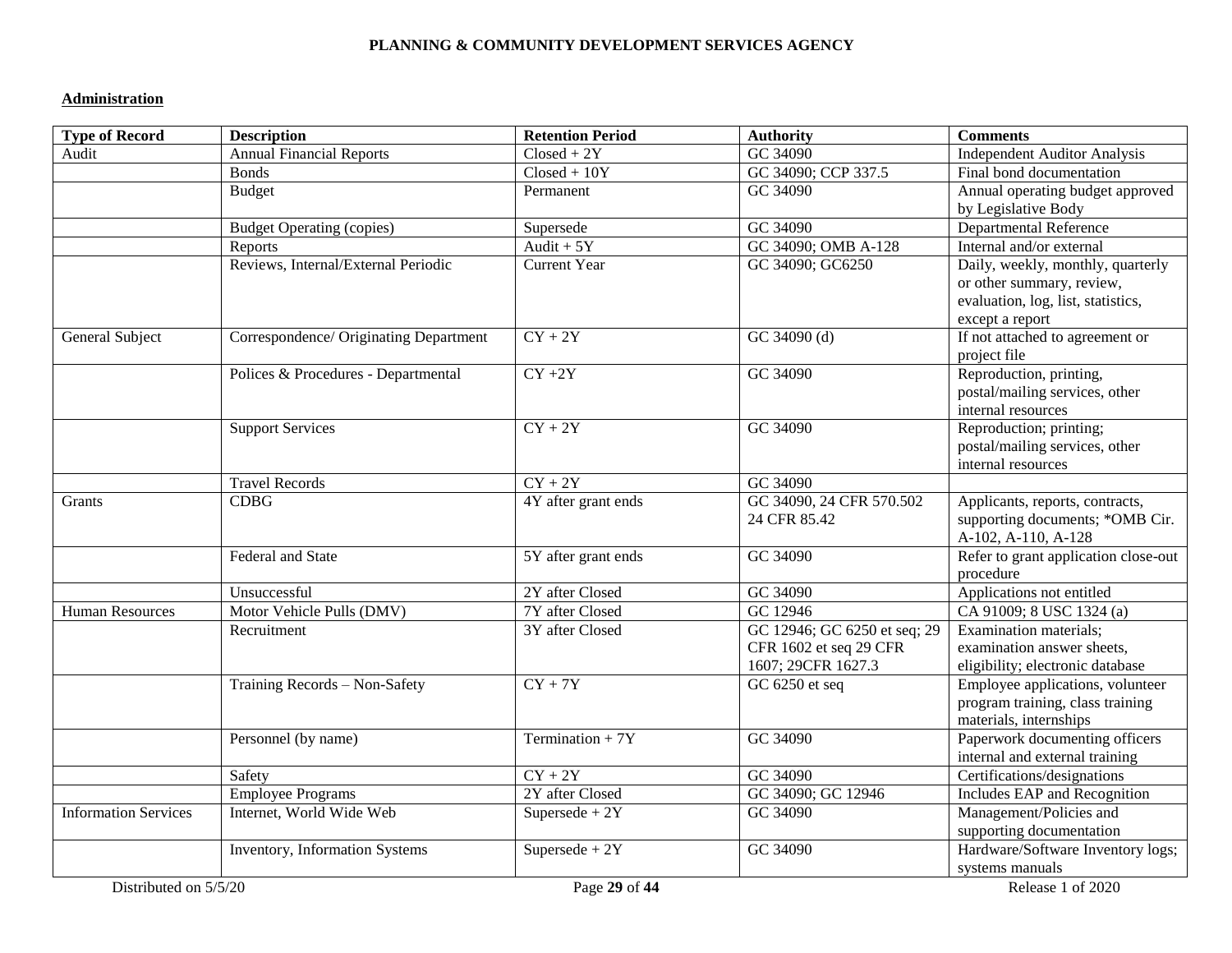|                    | Network Information Systems (LAN/WAN) | $CY + 4Y$         | GC 34090; CCP 337.2;343     | Configuration maps and plans      |
|--------------------|---------------------------------------|-------------------|-----------------------------|-----------------------------------|
|                    | Program Files and Directories         | $CY + 2Y$         |                             | Annual Backup                     |
|                    |                                       | $CY + 2$ months   | GC 34090                    | Daily Backup                      |
|                    |                                       | $CY + 1Y$         | GC 34090.7                  | Monthly Backup                    |
|                    |                                       | $CY + .5Y$        |                             | Weekly Backup                     |
|                    | <b>Tapes Information Systems</b>      | $CY + 2Y$         | GC 34090                    | <b>System Generation</b>          |
| Legal/Legislative  | Agendas                               | $CY + 2Y$         | GC 34090                    | Original agendas and special      |
|                    |                                       |                   |                             | meeting notices, including        |
|                    |                                       |                   |                             | certificates of posting, original |
|                    |                                       |                   |                             | communications and action         |
|                    |                                       |                   |                             | agendas                           |
|                    | Minutes                               | Permanent         | GC 34090(d); GC 36814; GC   | Official minutes and hearing      |
|                    |                                       |                   | 40801                       | proceedings of governing body or  |
|                    |                                       |                   |                             | board, commission or committee    |
|                    | Contracts and Agreements - Excluding  | Termination $+5Y$ | CCP 337.2, 343; B & P       | Includes leases, equipment,       |
|                    | Capital Improvement                   |                   | 7042.5; PU7685; 48 CFR:2;   | services or supplies              |
|                    |                                       |                   | GC 53066                    |                                   |
|                    | <b>Including Capital Improvements</b> | Permanent         | 2.08.110; GC 37090a; 4004;  | Construction                      |
|                    |                                       |                   | H&S 19850                   |                                   |
|                    | Legal Advertising                     | $CY + 4Y$         | CCP 343, 349 et seq; GC     | Includes public notices, legal    |
|                    |                                       |                   | 911.2; GC 3400              | publications                      |
| Public Information | Brochures, publications, newsletter,  | $CY + 4Y$         | CCP 343, 349 et seq; GC     | Includes public notices, legal    |
|                    | <b>bulletins</b>                      |                   | 911.2; GC 34090             | publications                      |
| Payroll            | Adjustments                           | Audit + $4Y$      | GC 34090 29 CFR 516.5-      | Audit purposes                    |
|                    |                                       |                   | 516.6                       |                                   |
|                    | <b>Employee Time Sheets</b>           | Audit + $6Y$      | GC 34090; 29 CFR 516.2, 20  | Signed by employee for audit $&$  |
|                    |                                       |                   | CFR 516.6(1); IRS Reg.      | <b>FEMA</b> Reports               |
|                    |                                       |                   | 31.6001-1(e)(z); R&T 19530; |                                   |
|                    |                                       |                   | LC 1174(d)                  |                                   |
| Purchasing         | Bids, RFQ's, RFP's                    | Audit + $4Y$      |                             | RFP's regarding goods & services  |
|                    | Successful                            | Audit $+5Y$       | GC 34909; CCP 37; GC        |                                   |
|                    | Unsuccessful                          | $CY + 2Y$         | 25105-1; GC 34090           |                                   |
|                    | <b>Purchase Orders</b>                | Audit $+4Y$       | GC 34090; CCP 337           | Original documents                |
|                    | Audits                                | Permanent         | GC 34090                    |                                   |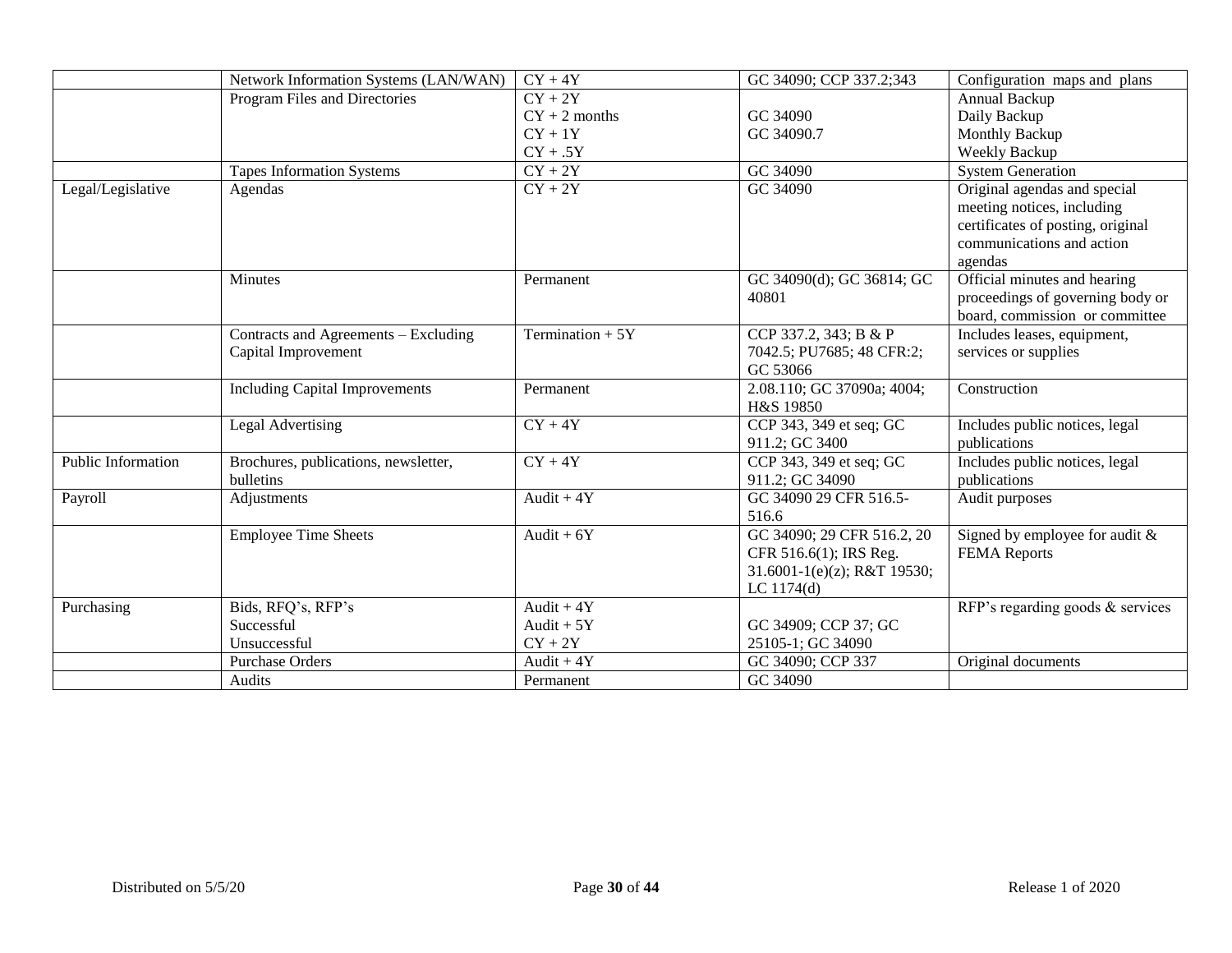## **Building Department**

| <b>Type of Record</b>     | <b>Description</b> | <b>Retention Period</b> | <b>Authority</b>         | <b>Comments</b>                        |
|---------------------------|--------------------|-------------------------|--------------------------|----------------------------------------|
| <b>Building Permits</b>   |                    | Permanent               | GC 34090(a), H&S 19850;  | Plans, building, signs, grading,       |
|                           |                    |                         | 4003, 4004               | encroachment permits                   |
| <b>Building Plans</b>     | Residential        | 6 months                | GC 34090(a), H&S 19850;  |                                        |
|                           |                    |                         | 4003, 4004               |                                        |
|                           | Commercial         | Permanent               | GC 34090(a), H&S 19850;  |                                        |
|                           |                    |                         | 4003, 4004               |                                        |
| <b>Case Files</b>         |                    | $CL + 2Y$               | GC 34090(d)              | Building, housing and mobile           |
|                           |                    |                         |                          | home code violation records            |
|                           |                    |                         |                          | including inspections; public          |
|                           |                    |                         |                          | nuisance rubbish and weed              |
|                           |                    |                         |                          | abatement, vehicle abatement,          |
|                           |                    |                         |                          | citations, massage parlor permits,     |
|                           |                    |                         |                          | general                                |
| Code Books                |                    | Permanent               | GC 34090 (e)             | National Electrical Code, Uniform      |
|                           |                    |                         |                          | Building, Fire, Mechanical,            |
|                           |                    |                         |                          | Plumbing & Supplements                 |
|                           |                    |                         |                          |                                        |
| Liens & Releases          |                    | Permanent               | GC 34090(d)              | Utilities, abatement, licenses         |
| Violations - Building,    |                    | $Closed + 2Y$           | GC 34090(d)              | Supporting documents including         |
| Property & Zoning         |                    |                         |                          | bidders list, specifications, reports, |
|                           |                    |                         |                          | plans, work orders, schedules, etc.    |
|                           |                    |                         |                          |                                        |
| <b>Abandoned Vehicles</b> |                    | $Closed + 2Y$           | GC 34090(d)              |                                        |
| Projects, Not completed   |                    | $Closed + 2Y$           | GC 34090(d)              | Building, engineering, planning        |
| or denied                 |                    |                         |                          |                                        |
| Certificates              |                    | Permanent               | GC 34090(a)              | Compliance, elevation, occupancy       |
|                           |                    |                         |                          | which affect real property             |
| Construction              |                    | Permanent               | GC 34090(a); 4003; 4004; | New commercial and residential         |
|                           |                    |                         | H&S 19850, 19853         | construction, tenant improvements      |
|                           |                    |                         |                          | room additions, spa, signs, block      |
|                           |                    |                         |                          | wall, remodel including security       |
|                           |                    |                         |                          | bonds                                  |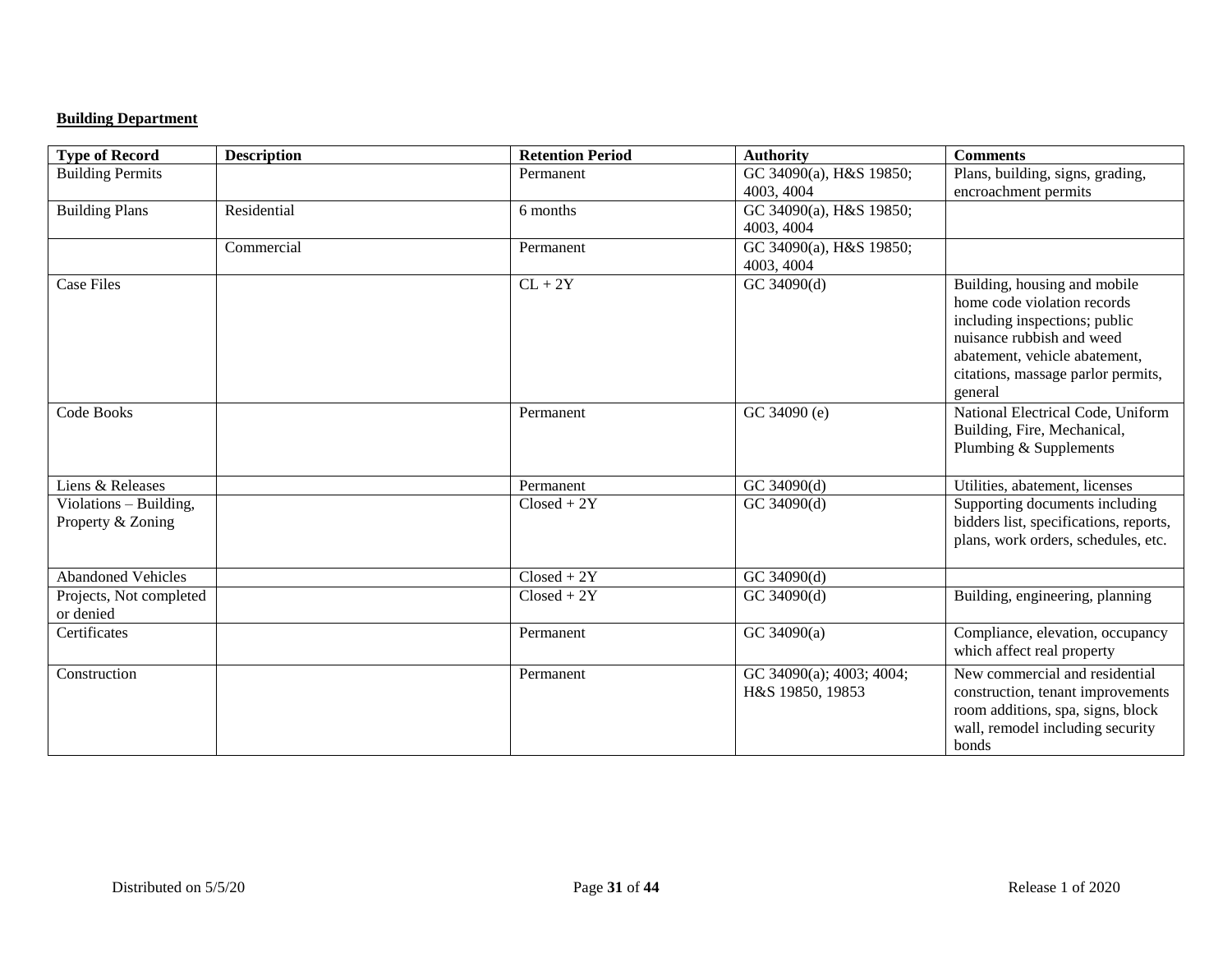## **Environmental Health Department**

| <b>Type of Record</b>            | <b>Description</b>                     | <b>Retention Period</b>   | <b>Authority</b> | <b>Comments</b>        |
|----------------------------------|----------------------------------------|---------------------------|------------------|------------------------|
|                                  | May Include: Permits, Complaints,      | Permanent                 | GC 26202         | Hard Copy and/or       |
| <b>Assessor Parcel Number</b>    | Correspondence, Hazmat, UST, Land Use, |                           |                  | <b>Electronic Copy</b> |
| Files (APN)                      | Inspections, Reports etc.              |                           |                  |                        |
| Housing & Institutions           | May Include: Inspection Reports,       | Permanent                 | GC 26202         | Hard Copy and/or       |
|                                  | Complaints, Owner Information,         |                           |                  | <b>Electronic Copy</b> |
|                                  | Correspondence, Permits, Plans etc.    |                           |                  |                        |
| <b>Food Facilities</b>           | May Include: Inspection Reports,       | 5 years following closure | GC 26202         | Hard Copy and/or       |
|                                  | Complaints, Owner Information,         |                           |                  | <b>Electronic Copy</b> |
|                                  | Correspondence, Permits, Plans etc.    |                           |                  |                        |
| <b>Temporary Food Facilities</b> | May Include: Permits, Application,     | Event $+2$ years          | GC 26202         | Hard Copy and/or       |
|                                  | Inspections Reports etc.               |                           |                  | <b>Electronic Copy</b> |
| <b>Recreational Health</b>       | May Include: Inspection Reports,       | 5 years following closure | GC 26202         | Hard Copy and/or       |
|                                  | Complaints, Owner Information,         |                           |                  | <b>Electronic Copy</b> |
|                                  | Correspondence, Permits, Plans etc.    |                           |                  |                        |
| <b>OWTS Permits</b>              | May Include: Inspection Reports,       | Permanent                 | GC 26202         | Hard Copy and/or       |
|                                  | Complaints, Owner Information,         |                           |                  | <b>Electronic Copy</b> |
|                                  | Correspondence, Permits, Plans etc.    |                           |                  |                        |
| <b>Pumper Trucks</b>             | May Include: Inspection Reports,       | 5 years following closure | GC 26202         | Hard Copy and/or       |
|                                  | Complaints, Owner Information,         |                           |                  | <b>Electronic Copy</b> |
|                                  | Correspondence, Permits, Plans etc.    |                           |                  |                        |
| Solid Waste Site/Facility        | May Include: Inspection Reports,       | Permanent                 | GC 26202         | Hard Copy and/or       |
|                                  | Complaints, Owner Information,         |                           |                  | <b>Electronic Copy</b> |
|                                  | Correspondence, Permits, Plans etc.    |                           |                  |                        |
| Well Permits                     | May Include: Inspection Reports,       | Permanent                 | GC 26202         | Hard Copy and/or       |
|                                  | Complaints, Owner Information,         |                           |                  | <b>Electronic Copy</b> |
|                                  | Correspondence, Permits, Plans etc.    |                           |                  |                        |
| Small Water Systems              | May Include: Inspection Reports,       | Permanent                 | GC 26202         | Hard Copy and/or       |
|                                  | Complaints, Owner Information,         |                           |                  | <b>Electronic Copy</b> |
|                                  | Correspondence, Permits, Plans etc.    |                           |                  |                        |
| <b>Body Art</b>                  | May Include: Inspection Reports,       | 5 years following closure | GC 26202         | Hard Copy and/or       |
|                                  | Complaints, Owner Information,         |                           |                  | <b>Electronic Copy</b> |
|                                  | Correspondence, Permits, Plans etc.    |                           |                  |                        |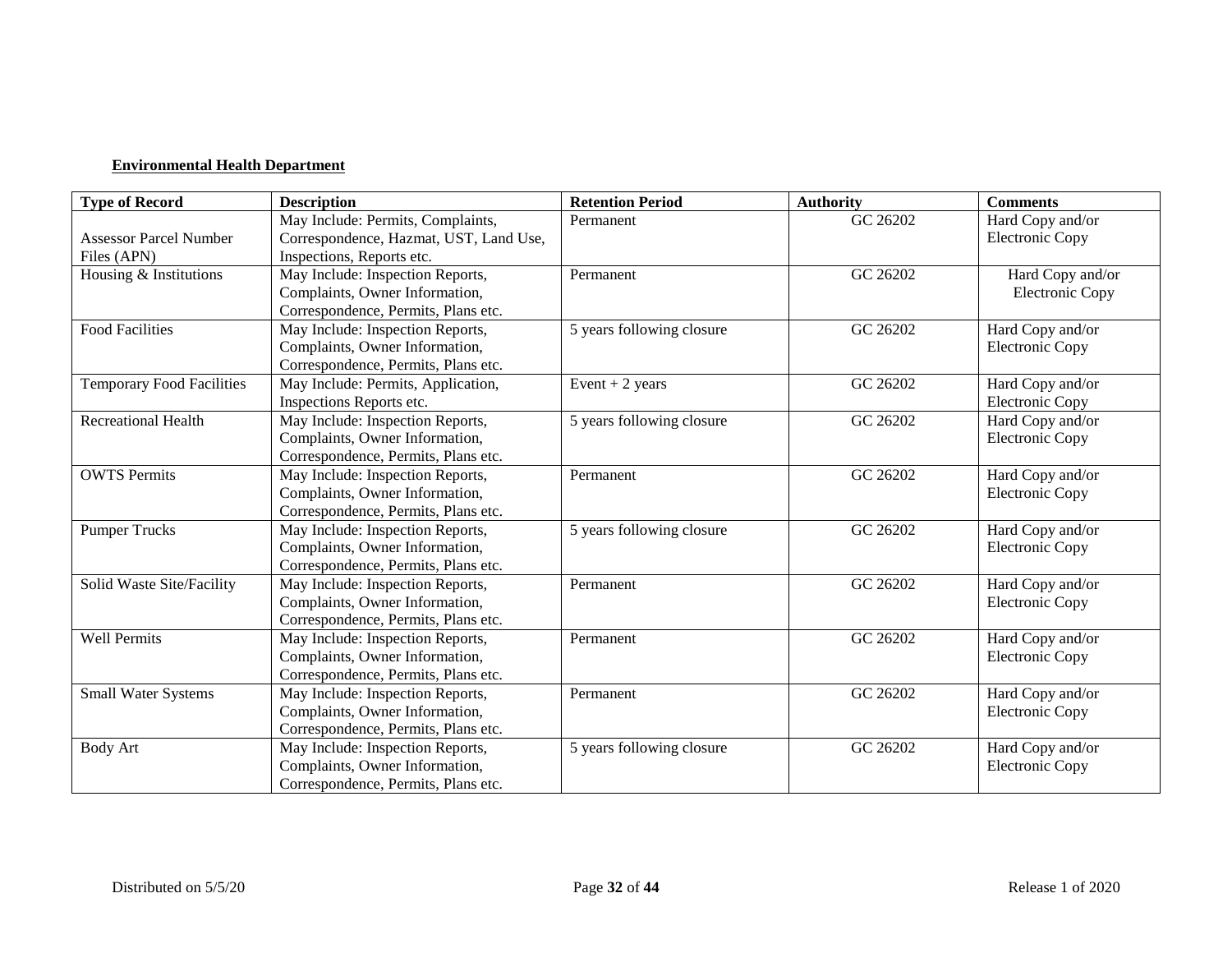## **Planning Department**

| <b>Type of Record</b>     | <b>Description</b> | <b>Retention Period</b> | <b>Authority</b>     | <b>Comments</b>                |
|---------------------------|--------------------|-------------------------|----------------------|--------------------------------|
| Flood Records             |                    | $\overline{CY+2Y}$      | GC 34090             |                                |
| General Plan (Master      |                    | Permanent               | GC 34090             | Includes sphere of influence   |
| Plan)                     |                    |                         |                      |                                |
| <b>General Plan</b>       |                    |                         | GC 65103             |                                |
|                           | Amendments         | $Closed + 2Y$           | GC 34090             |                                |
|                           | Denied             | $CY + 3Y$               | GC 65103; GC 50110   |                                |
| Maps, Plans,              |                    | Permanent               | GC 34090, H&S 19850, | Zoning, tentative subdivision, |
| Drawings, Exhibits,       |                    |                         | GC 34090.7           | parcel, land sue map, aerial   |
| Photos                    |                    |                         |                      | photos, specific plans         |
| <b>Base Maps</b>          |                    | Permanent               | GC 34090(d)          |                                |
| EIR's                     |                    | Permanent               | GC 34090(a)          |                                |
| Land Use Maps             |                    | Permanent               | GC 34090(a)          |                                |
| Planning                  |                    | Permanent               | GC 34090(d), 36814,  |                                |
| <b>Commission Minutes</b> |                    |                         | 40801                |                                |
| Re-Zoning                 |                    | Permanent               | $GC\,34090(d)$       |                                |
| Applications              |                    |                         |                      |                                |
| CUP's                     |                    | Permanent               | GC 34090(a)          |                                |
| Site Plan Reviews         |                    | Permanent               | GC 34090             |                                |
| Administrative            |                    | Permanent               | GC 34090             |                                |
| Permits                   |                    |                         |                      |                                |
| Appeals                   |                    | Permanent               | $GC$ 34909(a)        |                                |
| Certificate of            |                    | Permanent               | GC 34090(a)          | Recorded at Recorder's Office  |
| Compliance                |                    |                         |                      |                                |
| Parcel Maps               |                    | Permanent               | GC 34090             |                                |
| Variance                  |                    | Permanent               | $GC$ 34090(a)        |                                |
| <b>Voluntary Merger</b>   |                    | Permanent               | GC 34090(a)          |                                |
| Williamson Act            |                    | Permanent               | GC 34909(a)          | Recorded at Recorder's Office  |
| Incomplete                |                    | $Closed + 2Y$           | GC 34090(d)          |                                |
| Applications              |                    |                         |                      |                                |
| Land Use $-$ Non-         |                    | Permanent               | GC 34090(a)          |                                |
| Conforming                |                    |                         |                      |                                |
| Conditions of             |                    | Permanent               | GC 34090(a)          |                                |
| Approval                  |                    |                         |                      |                                |
| 911 Records               |                    | Permanent               | GC 34090(a)          |                                |
| Rec. Plans                |                    | Permanent               | GC 34090(a)          |                                |
| Maps, City Boundary       |                    | Permanent               | GC 34090(d)          | Recorded maps, surveys,        |
|                           |                    |                         |                      | monuments                      |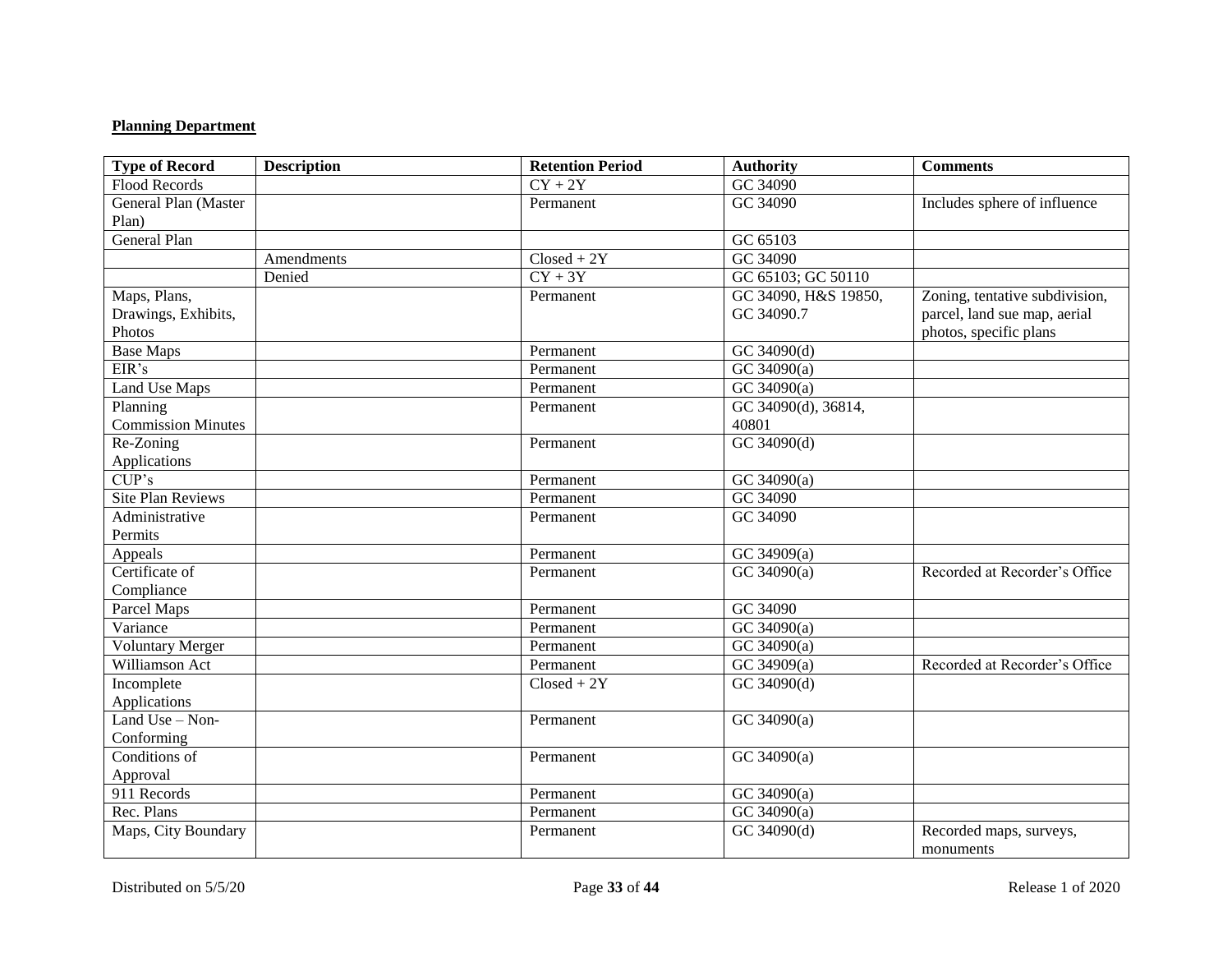### **Planning Commission and ALUC Records**

| <b>Type of Record</b>               | <b>Description</b> | <b>Retention Period</b> | <b>Authority</b> | <b>Comments</b> |
|-------------------------------------|--------------------|-------------------------|------------------|-----------------|
| Agendas & Minutes                   |                    | Permanent               | GC 26202         |                 |
| Audio & Recordings                  |                    | Permanent               | GC 26202         |                 |
| <b>Staff Reports</b>                |                    | Permanent               | GC 26202         |                 |
| <b>Bylaws</b>                       |                    | Permanent               | GC 26202         |                 |
| Public Notices (Newspaper)          |                    | Permanent               | GC 26202         |                 |
| including:                          |                    |                         |                  |                 |
| Notices of Determination            |                    |                         |                  |                 |
| Notices of Exemption Notices        |                    |                         |                  |                 |
| of Preparation Notices of           |                    |                         |                  |                 |
| Completion                          |                    |                         |                  |                 |
| Project Specific correspondence     |                    |                         |                  |                 |
| (including emails) provided to      |                    |                         |                  |                 |
| the Planning Commission or          |                    |                         |                  |                 |
| <b>BOS</b>                          |                    |                         |                  |                 |
| <b>Applications--Use Permits</b>    |                    | Permanent               | GC 26202         |                 |
| <b>Environmental Documents</b>      |                    | Permanent               | GC 26202         |                 |
| (CEQA) including:                   |                    |                         |                  |                 |
| <b>Initial Study</b>                |                    |                         |                  |                 |
| <b>Negative Declarations</b>        |                    |                         |                  |                 |
| <b>Environmental Impact reports</b> |                    |                         |                  |                 |
| <b>Technical Studies</b>            |                    |                         |                  |                 |

### **PUBLIC WORKS AGENCY**

## **Administration**

| <b>Type of Record</b> | <b>Description</b>                  | <b>Retention Period</b> | <b>Authority</b>    | <b>Comments</b>                    |
|-----------------------|-------------------------------------|-------------------------|---------------------|------------------------------------|
| Audit                 | <b>Annual Financial Reports</b>     | $Closed + 2Y$           | GC 34090            | Independent Auditor Analysis       |
|                       | <b>Bonds</b>                        | $Closed + 10Y$          | GC 34090; CCP 337.5 | Final bond documentation           |
|                       | <b>Budget</b>                       | Permanent               | GC 34090            | Annual operating budget approved   |
|                       |                                     |                         |                     | by Legislative Body                |
|                       | <b>Budget Operating (copies)</b>    | Supersede               | GC 34090            | Departmental Reference             |
|                       | Reports                             | Audit $+5Y$             | GC 34090; OMB A-128 | Internal and/or external           |
|                       | Reviews, Internal/External Periodic | <b>Current Year</b>     | GC 34090; GC6250    | Daily, weekly, monthly, quarterly  |
|                       |                                     |                         |                     | or other summary, review,          |
|                       |                                     |                         |                     | evaluation, log, list, statistics, |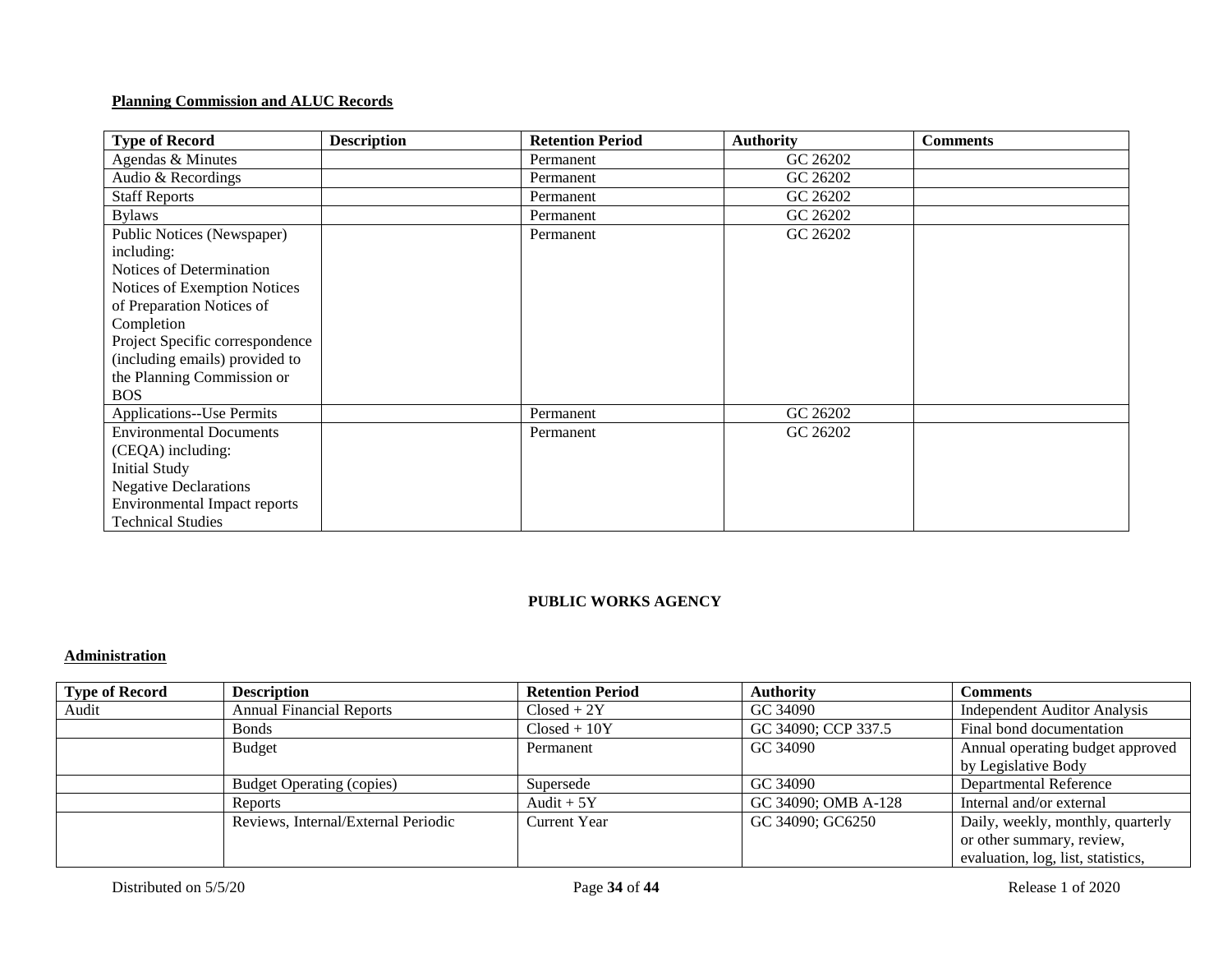|                             |                                        |                                                         |                                                                              | except a report                                                                                                                         |
|-----------------------------|----------------------------------------|---------------------------------------------------------|------------------------------------------------------------------------------|-----------------------------------------------------------------------------------------------------------------------------------------|
| General Subject             | Correspondence/ Originating Department | $CY + 2Y$                                               | GC 34090 (d)                                                                 | If not attached to agreement or<br>project file                                                                                         |
|                             | Polices & Procedures - Departmental    | $CY + 2Y$                                               | GC 34090                                                                     | Reproduction, printing,<br>postal/mailing services, other<br>internal resources                                                         |
|                             | <b>Support Services</b>                | $CY + 2Y$                                               | GC 34090                                                                     | Reproduction; printing;<br>postal/mailing services, other<br>internal resources                                                         |
|                             | <b>Travel Records</b>                  | $CY + 2Y$                                               | GC 34090                                                                     |                                                                                                                                         |
| Grants                      | <b>CDBG</b>                            | 4Y after grant ends                                     | GC 34090, 24 CFR 570.502<br>24 CFR 85.42                                     | Applicants, reports, contracts,<br>supporting documents; *OMB Cir.<br>A-102, A-110, A-128                                               |
|                             | Federal and State                      | 5Y after grant ends                                     | GC 34090                                                                     | Refer to grant application close-out<br>procedure                                                                                       |
|                             | Unsuccessful                           | 2Y after Closed                                         | GC 34090                                                                     | Applications not entitled                                                                                                               |
| Personnel                   | Motor Vehicle Pulls (DMV)              | 7Y after Closed                                         | GC 12946                                                                     | CA 91009; 8 USC 1324 (a)                                                                                                                |
|                             | Recruitment                            | 3Y after Closed                                         | GC 12946; GC 6250 et seq; 29<br>CFR 1602 et seq 29 CFR<br>1607; 29CFR 1627.3 | Examination materials;<br>examination answer sheets,<br>eligibility; electronic database                                                |
|                             | Training Records - Non-Safety          | $CY + 7Y$                                               | GC 6250 et seq                                                               | Employee applications, volunteer<br>program training, class training<br>materials, internships                                          |
|                             | Personnel (by name)                    | Termination + $7Y$                                      | GC 34090                                                                     | Paperwork documenting officers<br>internal and external training                                                                        |
|                             | Safety                                 | $CY + 2Y$                                               | GC 34090                                                                     | Certifications/designations                                                                                                             |
|                             | <b>Employee Programs</b>               | 2Y after Closed                                         | GC 34090; GC 12946                                                           | Includes EAP and Recognition                                                                                                            |
| <b>Information Services</b> | Internet, World Wide Web               | Supersede + $2Y$                                        | GC 34090                                                                     | Management/Policies and<br>supporting documentation                                                                                     |
|                             | Inventory, Information Systems         | Supersede + $2Y$                                        | GC 34090                                                                     | Hardware/Software Inventory logs;<br>systems manuals                                                                                    |
|                             | Network Information Systems (LAN/WAN)  | $CY + 4Y$                                               | GC 34090; CCP 337.2;343                                                      | Configuration maps and plans                                                                                                            |
|                             | Program Files and Directories          | $CY + 2Y$<br>$CY + 2$ months<br>$CY + 1Y$<br>$CY + .5Y$ | GC 34090<br>GC 34090.7                                                       | Annual Backup<br>Daily Backup<br>Monthly Backup<br>Weekly Backup                                                                        |
|                             | <b>Tapes Information Systems</b>       | $CY + 2Y$                                               | GC 34090                                                                     | <b>System Generation</b>                                                                                                                |
| Legal/Legislative           | Agendas                                | $CY + 2Y$                                               | GC 34090                                                                     | Original agendas and special<br>meeting notices, including<br>certificates of posting, original<br>communications and action<br>agendas |
|                             | Minutes                                | Permanent                                               | GC 34090(d); GC 36814; GC<br>40801                                           | Official minutes and hearing<br>proceedings of governing body or                                                                        |
| Distributed on 5/5/20       |                                        | Page 35 of 44                                           |                                                                              | Release 1 of 2020                                                                                                                       |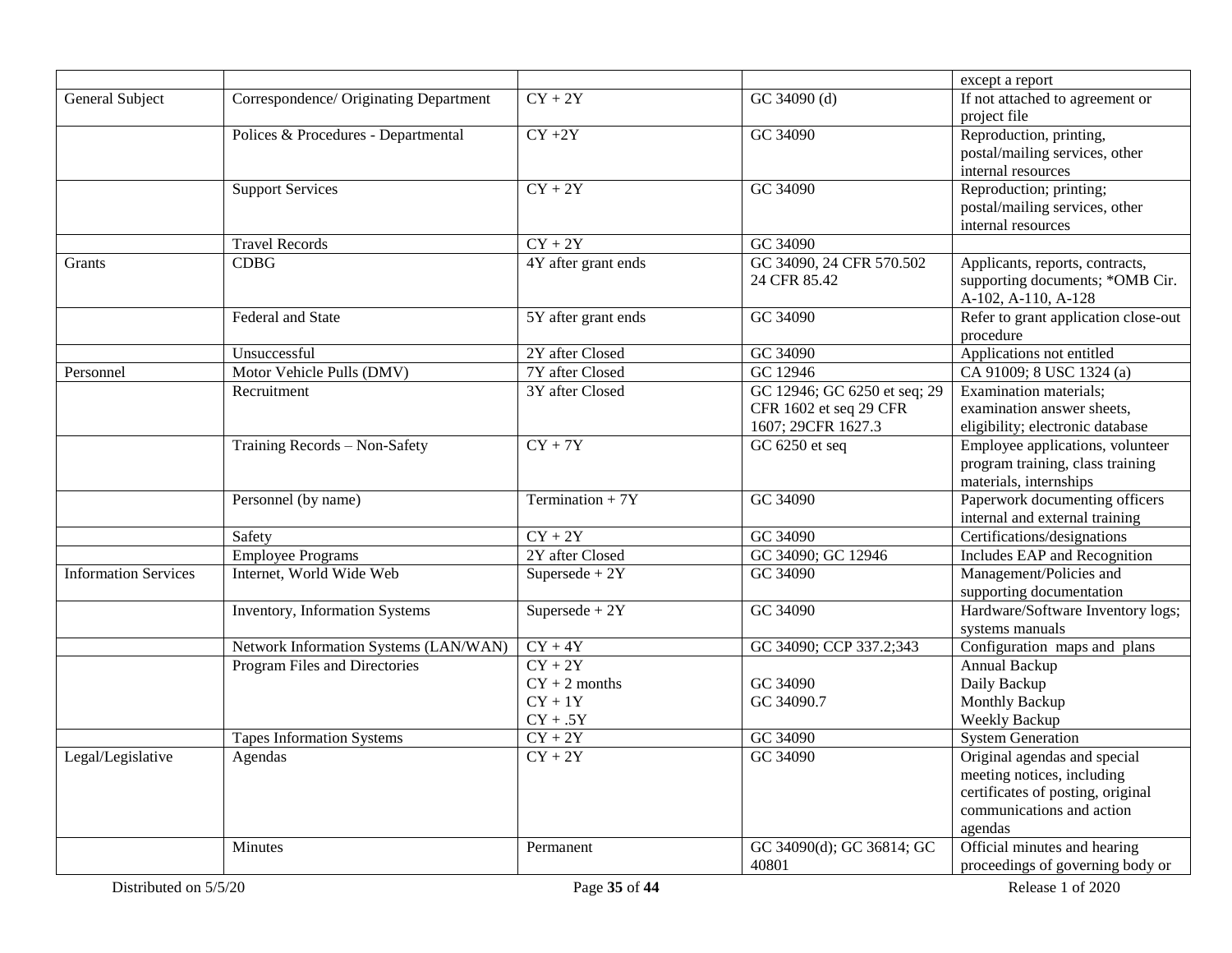|                    |                                                             |                                         |                                                                                                          | board, commission or committee                          |
|--------------------|-------------------------------------------------------------|-----------------------------------------|----------------------------------------------------------------------------------------------------------|---------------------------------------------------------|
|                    | Contracts and Agreements – Excluding<br>Capital Improvement | Termination $+5Y$                       | CCP 337.2, 343; B & P<br>7042.5; PU7685; 48 CFR:2;<br>GC 53066                                           | Includes leases, equipment,<br>services or supplies     |
|                    | <b>Including Capital Improvements</b>                       | Permanent                               | 2.08.110; GC 37090a; 4004;<br>H&S 19850                                                                  | Construction                                            |
|                    | Legal Advertising                                           | $CY + 4Y$                               | CCP 343, 349 et seq; GC<br>911.2; GC 3400                                                                | Includes public notices, legal<br>publications          |
| Public Information | Brochures, publications, newsletter,<br>bulletins           | $CY + 4Y$                               | CCP 343, 349 et seq; GC<br>911.2; GC 34090                                                               | Includes public notices, legal<br>publications          |
| Payroll            | Adjustments                                                 | Audit $+4Y$                             | GC 34090 29 CFR 516.5-<br>516.6                                                                          | Audit purposes                                          |
|                    | <b>Employee Time Sheets</b>                                 | Audit $+6Y$                             | GC 34090; 29 CFR 516.2, 20<br>CFR 516.6(1); IRS Reg.<br>$31.6001 - 1(e)(z)$ ; R&T 19530;<br>LC $1174(d)$ | Signed by employee for audit $&$<br><b>FEMA</b> Reports |
| Purchasing         | Bids, REQ's, RFP's<br>Successful<br>Unsuccessful            | Audit $+4Y$<br>Audit $+5Y$<br>$CY + 2Y$ | GC 34909; CCP 37; GC<br>25105-1; GC 34090                                                                | RFP's regarding goods & services                        |
|                    | <b>Purchase Orders</b><br>Audits                            | Audit $+4Y$<br>Permanent                | GC 34090; CCP 337<br>GC 34090                                                                            | Original documents                                      |

#### **Public Works Roads**

| <b>Type of Record</b>                        | <b>Description</b> | <b>Retention Period</b> | <b>Authority</b> | <b>Comments</b>                                                                                  |
|----------------------------------------------|--------------------|-------------------------|------------------|--------------------------------------------------------------------------------------------------|
| Reports – Accident                           |                    | $Closed + 2Y$           | GC 34090         | Patrons, employees                                                                               |
| $Reports - Others$                           |                    | $Closed + 2Y$           | GC 34090         |                                                                                                  |
| Reports – Studies                            |                    | $Closed + 2Y$           | GC 34090         | Future Sites, Expansions                                                                         |
| Reports – Bridges $\&$<br>Overpasses         |                    | Life                    | GC 34090         | Life of Structure                                                                                |
| Reports – Inspection                         |                    | $CY + 2Y$               | GC 34090         | Includes intersection, sidewalks,<br>bridges and overpasses, keep life<br>of structure           |
| Reports – Studies                            |                    | $Closed + 2Y$           | GC 34090         | Traffic volume, accident history,<br>requests, statistics, drawing<br>supporting traffic devices |
| Reports – Traffic Count                      |                    | $Closed + 2Y$           | GC 34090         | Evaluation of traffic volume                                                                     |
| Reports - Vehicle<br>Accident                |                    | $Closed + 2Y$           | GC 34090         |                                                                                                  |
| Easements,<br>Dedications, Rights-of-<br>way |                    | Permanent               | GC 34090         |                                                                                                  |
| <b>Intersection Records</b>                  |                    | $CY + 2$                | GC 34090         | Includes correspondence, volume<br>counts, accident history                                      |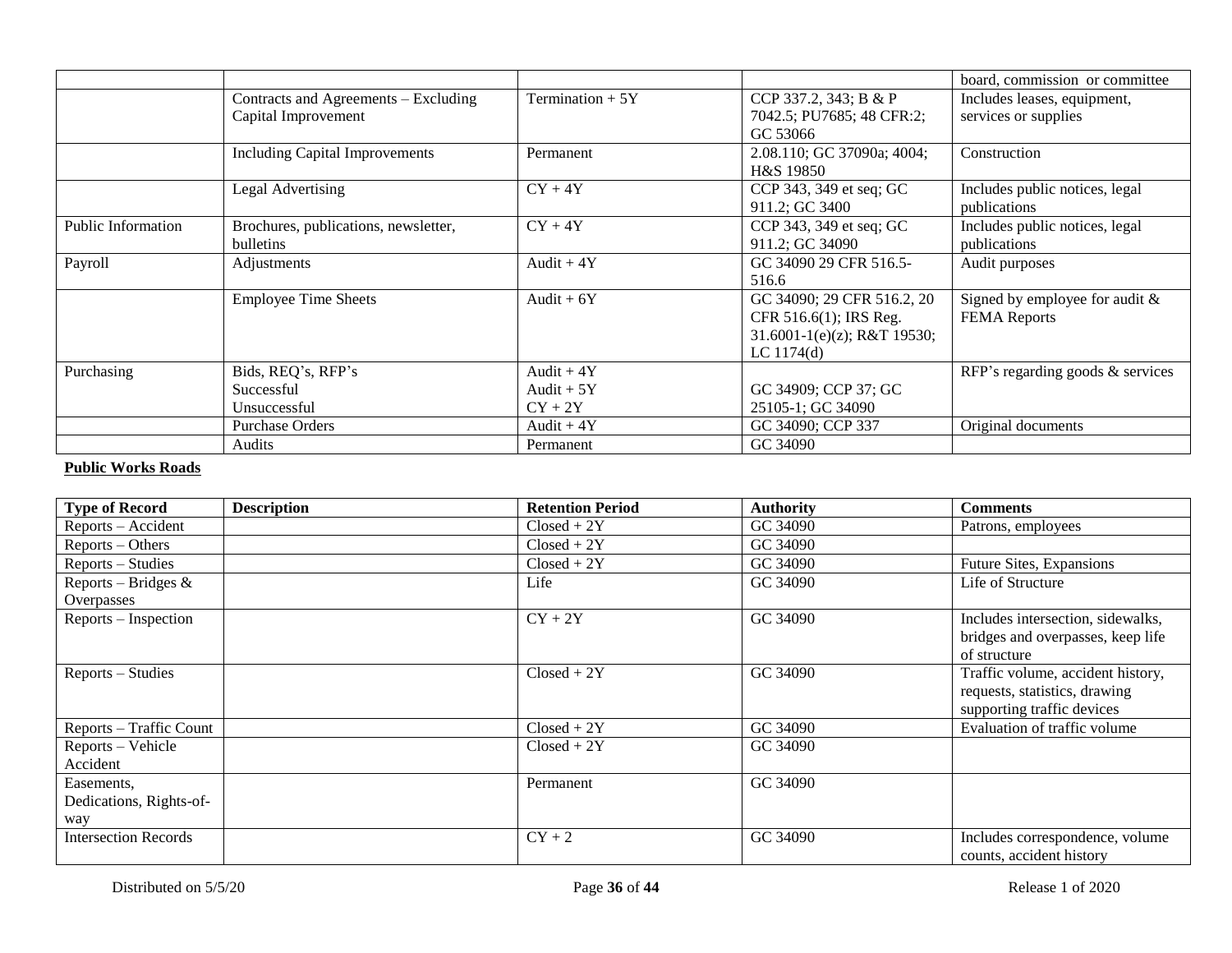| Inventory, Traffic<br><b>Control Device</b>                  | Supersede + $2Y$        | GC 34090                                   | Signs, lights                                                                            |
|--------------------------------------------------------------|-------------------------|--------------------------------------------|------------------------------------------------------------------------------------------|
| Permits $-$                                                  |                         | GC 34090                                   |                                                                                          |
| Encroachment                                                 | Permanent               |                                            |                                                                                          |
|                                                              |                         |                                            |                                                                                          |
| Permits $-$                                                  | $Closed + 2Y$           | GC 34090                                   |                                                                                          |
| <b>Transportation Permits</b>                                |                         |                                            |                                                                                          |
| Photographs                                                  | $Supersede + 2Y$        | GC 34090                                   | Includes aerials                                                                         |
| Plans Capital                                                | Permanent               | GC 34090                                   | Streets, curbs, gutters, sidewalks,                                                      |
| Improvement, Projects                                        |                         |                                            | storm drains                                                                             |
| Policies and Procedures                                      | Supersede + $2Y$        | GC 34090                                   | Includes rules, regulations,                                                             |
|                                                              |                         |                                            | standards                                                                                |
| Policies and Procedures                                      | Permanent               | GC 34090                                   |                                                                                          |
| $-$ Naming &                                                 |                         |                                            |                                                                                          |
| Numbering                                                    |                         |                                            |                                                                                          |
| Policies and Procedures                                      | Supersede + $2Y$        | GC 34090                                   |                                                                                          |
| - Speed Limits                                               |                         |                                            |                                                                                          |
| Signage                                                      | $Life + 2Y$             | GC 34090                                   | Log books, index register cards,                                                         |
|                                                              |                         |                                            | inventory lists, records of traffic                                                      |
|                                                              |                         |                                            | signs                                                                                    |
| Flood Control-                                               | Permanent               | GC 34090                                   | Include dams, lakes, basins, creeks                                                      |
| <b>Drainage Facilities</b>                                   |                         |                                            |                                                                                          |
| (Locations/Maps)                                             |                         |                                            |                                                                                          |
| Inventory, Equipment                                         | $CY + 2Y$               | GC 34090                                   |                                                                                          |
| Maintenance and                                              | $CY + 2Y$               | GC 34090                                   | Include work orders, inspections,                                                        |
| Operations                                                   |                         |                                            | repairs, cleaning, reports,                                                              |
|                                                              |                         |                                            | complaints                                                                               |
|                                                              | Permanent or Audit + 7Y | PL 84-99                                   |                                                                                          |
|                                                              |                         |                                            |                                                                                          |
| Construction,                                                | Audit + $5Y$            |                                            |                                                                                          |
|                                                              |                         |                                            |                                                                                          |
|                                                              |                         |                                            |                                                                                          |
| FEMA or Emergency<br>repair projects<br>Maintenance projects |                         | Written into law by each<br>funding source | Prop42 & Prop 1B are State<br>Funded Projects; HBRR & HES<br>are Federal Funded Projects |

## **Solid Waste**

| <b>Type of Record</b> | <b>Description</b> | <b>Retention Period</b> | <b>Authority</b> | <b>Comments</b>                   |
|-----------------------|--------------------|-------------------------|------------------|-----------------------------------|
| Collections           |                    | $CY + 2Y$               | GC 34090         | Daily records, usage              |
| Facilities            |                    | $CY + 2Y$               | GC 34090         | Correspondence, maps, patron list |
| Maintenance $\&$      |                    | $CY + 2Y$               | GC 34090         | Includes work orders, inspection, |
| <b>Operations</b>     |                    |                         |                  | repairs, cleaning, reports,       |
|                       |                    |                         |                  | complaints                        |
| Rates                 |                    | $CY + 2Y$               | GC 34090         |                                   |
| Regulations           |                    | Supersedes $+2Y$        | GC 34090         | Includes legislation              |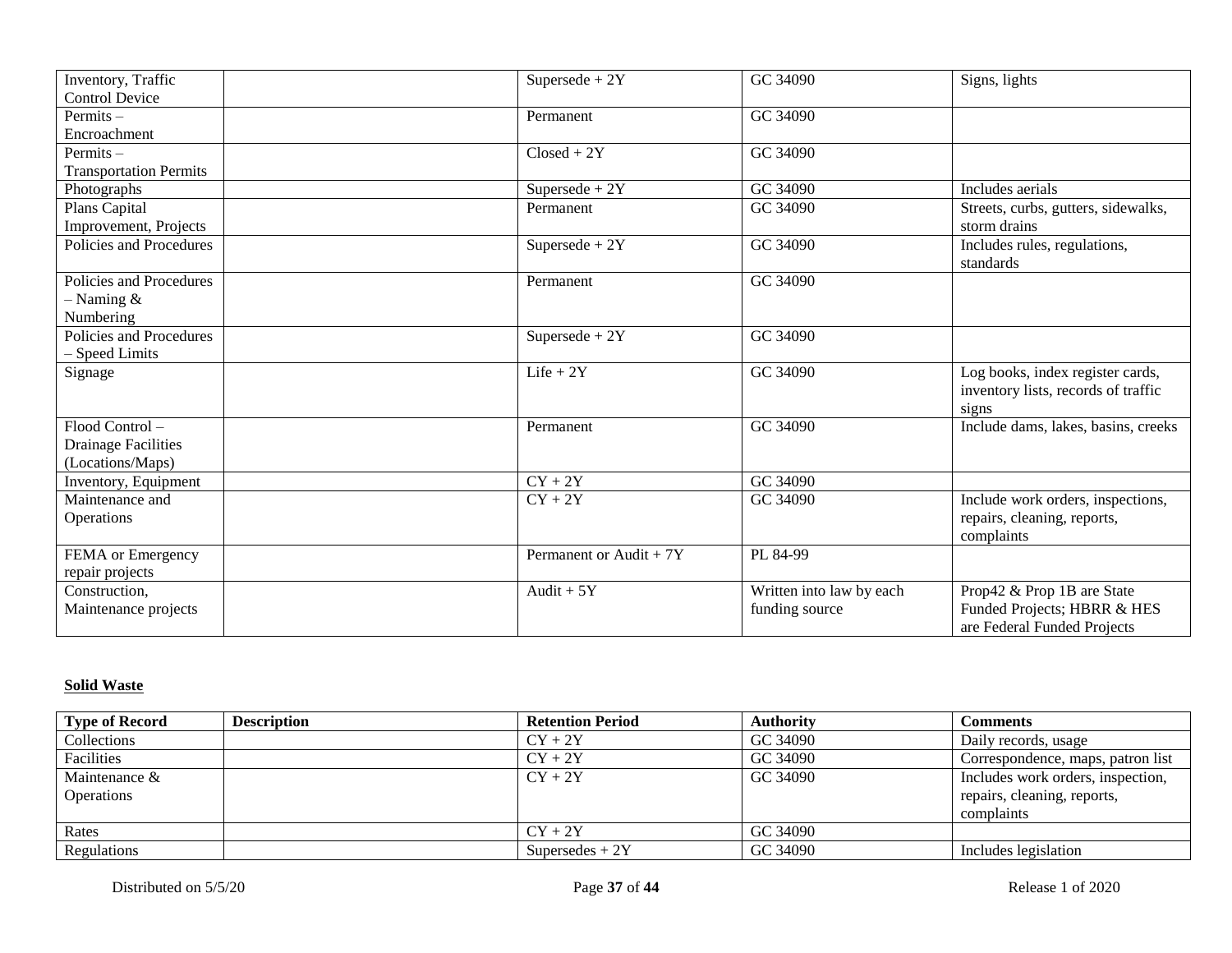| <b>Recycling Programs</b>   |         | Supersedes $+2Y$  | GC 34090   |
|-----------------------------|---------|-------------------|------------|
| Cal Recycle Grants          |         | $CY + 5Y$         | <b>BMP</b> |
| Cal Recycle Reports         | Tonnage | $CY + 2Y$         | GC 34090   |
| Cal Recycle Reports         | Studies | $Closed + 2Y$     | GC 34090   |
| Cal Recycle Inspections     |         | $CY + 5Y$         | <b>BMP</b> |
| Cal Recycle                 |         | $CY + 5Y$         | <b>BMP</b> |
| Correspondence              |         |                   |            |
| <b>Water Board Reports</b>  |         | $CY + 5Y$         | <b>BMP</b> |
| Water Board                 |         | $CY + 5Y$         | <b>BMP</b> |
| Inspections                 |         |                   |            |
| Water Board                 |         | $CY + 5Y$         | <b>BMP</b> |
| Correspondence              |         |                   |            |
| <b>Local Regulator</b>      |         | $CY + 5Y$         | <b>BMP</b> |
| reports, inspections,       |         |                   |            |
| correspondence              |         |                   |            |
| <b>Facility Information</b> |         | Permanent         | <b>BMP</b> |
| Permits                     |         | Permanent         | <b>BMP</b> |
| <b>Waste Discharge</b>      |         | Permanent         | <b>BMP</b> |
| Requirements                |         |                   |            |
| Equipment                   |         | Lifetime of piece | <b>BMP</b> |
| Facility Logs               |         | $CY + 5Y$         | <b>BMP</b> |
| <b>Tonnage Records</b>      |         | $CY + 7Y$         | <b>BMP</b> |
| Scale tickets, cash         |         | $CY + 7Y$         | <b>BMP</b> |
| register data               |         |                   |            |
| Customer complaints         |         | $CY + 5Y$         | <b>BMP</b> |
| Accounts                    |         | $CY + 7Y$         | <b>BMP</b> |
| Fiscal Reports, audits,     |         | $CY + 7Y$         | <b>BMP</b> |
| related                     |         |                   |            |
| <b>Diversion Records</b>    |         | $CY + 5Y$         | <b>BMP</b> |
| Manifests                   |         | $CY + 5Y$         | <b>BMP</b> |
| EIR's, CEQA                 |         | $CY + 5Y$         | <b>BMP</b> |
| Commissioned reports,       |         | $CY + 5Y$         | <b>BMP</b> |
| analysis, Strategic Plan,   |         |                   |            |
| Engineering                 |         |                   |            |
| Interdepartmental           |         | $CY + 5Y$         | <b>BMP</b> |
| Reports,                    |         |                   |            |
| Correspondence              |         |                   |            |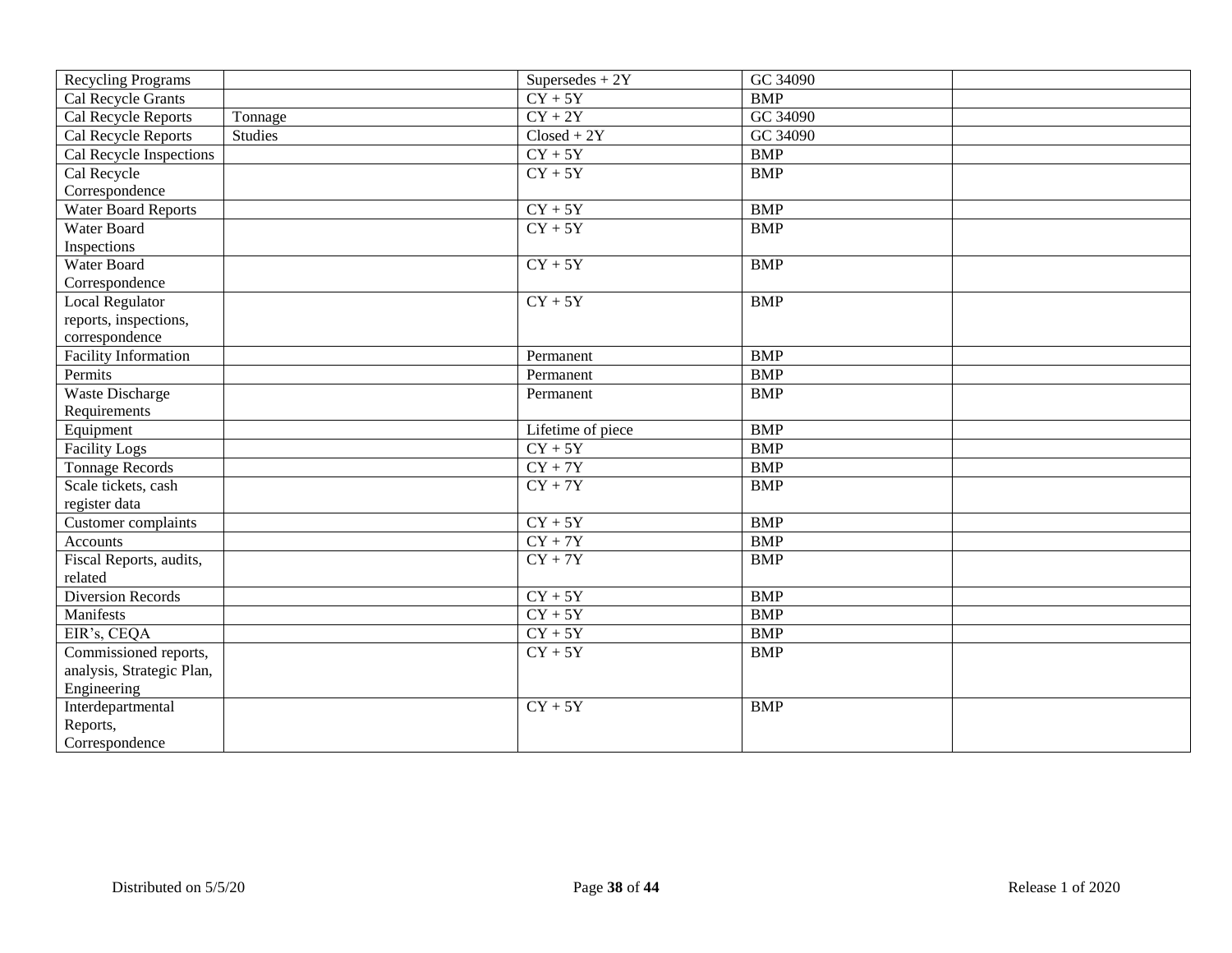### **Airports**

| <b>Type of Record</b> | <b>Description</b>                         | <b>Retention Period</b> | <b>Authority</b>          | <b>Comments</b>                                 |
|-----------------------|--------------------------------------------|-------------------------|---------------------------|-------------------------------------------------|
| Administration        | Agreements                                 | Termination $+4Y$       | <b>CCP 337</b>            | Including concessionaire, slip                  |
|                       |                                            |                         |                           | rental, facility storage                        |
|                       | Applications: Aircraft Storage, Parking,   | Termination + $2Y$      | GC 34090                  | Payment invoices, inventory                     |
|                       | Slip Rentals                               |                         |                           | listings, billing correspondence and            |
|                       |                                            |                         |                           | other related documents                         |
|                       | <b>Special Events</b>                      | $CY + 2Y$               | GC 34090                  | Permits, correspondence, related                |
|                       |                                            |                         |                           | documents re use of rights of way               |
|                       | Fueling                                    | Audit + $3Y$            | <b>CCP 337</b>            | Meter readings, fuel consumption                |
|                       |                                            |                         |                           | reports, invoices, receipts and                 |
|                       |                                            |                         |                           | records pertaining to refueling                 |
|                       |                                            |                         |                           | operations                                      |
|                       | Hazardous Waste Disposal                   | $CY + 10Y$              | CAL OSHA: 40 CFR 122.21   | Documentation re the handling and               |
|                       |                                            |                         |                           | disposal of hazardous waste                     |
|                       | Licenses, Permits                          | $CY + 2Y$               |                           | Forms related documentation re                  |
|                       |                                            |                         |                           | licenses and permits required by                |
|                       |                                            |                         |                           | federal and state agencies                      |
|                       | Maintenance/Operations                     | $Life + 2Y$             | GC 34090                  | Related to request for services and             |
|                       |                                            |                         |                           | work orders for fuel, vehicle and               |
|                       |                                            |                         |                           | equipment maintenance and repairs               |
|                       | Report, Accident (Copies)                  | $CY + 2Y$               | GC 34090                  | Memos and working documents                     |
|                       | <b>Airport Certification</b>               | Permanent               | 14 CFR 139.207b & 171.12- | Federal Aviation Administration                 |
|                       |                                            |                         | 171.213                   | (FAA) required manuals                          |
|                       | Airport Noise Monitoring and Complaint     | $CY + 10Y$              |                           | Correspondence, studies, memos,                 |
|                       |                                            |                         |                           | reports, log books, documents                   |
|                       |                                            |                         |                           | related to assessment of noise                  |
|                       |                                            |                         |                           | levels at airports and resolution of            |
|                       |                                            |                         |                           | complaints                                      |
|                       | Inspection, Runway                         | $CY + 10Y$              |                           | Maintenance including inspection                |
|                       |                                            |                         |                           | reports, work orders and related<br>records     |
|                       | <b>Inspection, Safety Self</b>             | $CY + 2Y$               | CFR 139.327               | Safety inspection and related                   |
|                       |                                            |                         |                           | document include reviews and                    |
|                       |                                            |                         |                           |                                                 |
|                       |                                            |                         |                           | analysis of all aspects of airport<br>operation |
|                       | Maintenance, FAA                           | Permanent               | 14 CFR 171.13-171.213     | Forms and reports required by                   |
|                       |                                            |                         |                           | FAA including Forms FAA-198,                    |
|                       |                                            |                         |                           | $-418, -6030-1, -6790-4$                        |
|                       | Reports - Accident and Incident (Aircraft) | $Closed + 8Y$           |                           | Accidents, injuries, property                   |
|                       |                                            |                         |                           | damages, general conditions re                  |
|                       |                                            |                         |                           | pilot aircraft                                  |
|                       |                                            |                         |                           |                                                 |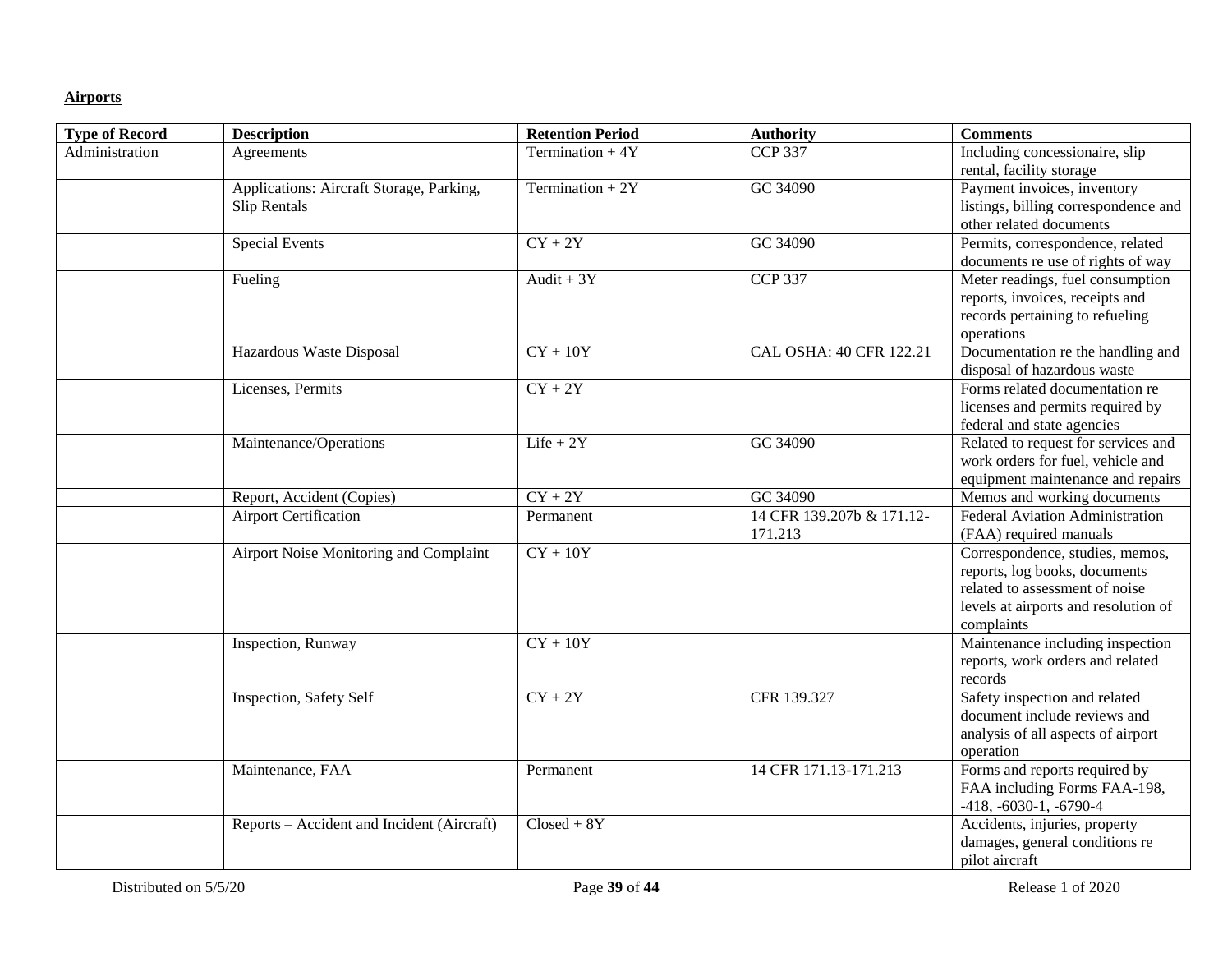| Reports – Airport Operational (Regulatory) | Permanent     | Annual and special reports to<br>federal and state regulatory |
|--------------------------------------------|---------------|---------------------------------------------------------------|
|                                            |               | agencies                                                      |
| Reports – Airport Operation                | $CY + 2Y$     | Logs, statistical summaries,                                  |
| (Administrative)                           |               | administrative records                                        |
| Reports – NOTAM (Notice to Airmen)         | $Log CY + 2Y$ | Reports re conditions affection                               |
|                                            |               | airport maintenance/operations                                |

### **PROBATION**

| <b>Type of Record</b>       | <b>Description</b> | <b>Retention Period</b>            | <b>Authority</b>            | <b>Comments</b> |
|-----------------------------|--------------------|------------------------------------|-----------------------------|-----------------|
| Juvenile Misdemeanors       |                    | 5Y after date of discharge         | W&I 826                     |                 |
| & Felonies                  |                    |                                    |                             |                 |
| Juvenile Traffic            |                    | 5Y after dater of conviction       | Vehicle Code/Departmental   |                 |
|                             |                    |                                    | policy/Per DMV notice       |                 |
| Juvenile Traffic (DUI)      |                    | 10Y after date of conviction       | Per Vehicle Code            |                 |
| All Juvenile Hall           |                    | 3Y after minor turns 18            | GC 26201, 26205.1           |                 |
| Records (non medical)       |                    |                                    |                             |                 |
| Juvenile Hall Log           |                    | 5Y after entry                     | GC 26201.1                  |                 |
| <b>Books</b>                |                    |                                    |                             |                 |
| Juvenile Hall Medical       |                    | 7Y (as least 1Y after minor turns) | 22 CCR 73543, 74731, 75343, |                 |
| Records                     |                    | 18)                                | 75055                       |                 |
| <b>Adult Investigations</b> |                    | 5Y after termination of            | Penal Code Section 131.4,   |                 |
| and Reports                 |                    | probation                          | 1203.10                     |                 |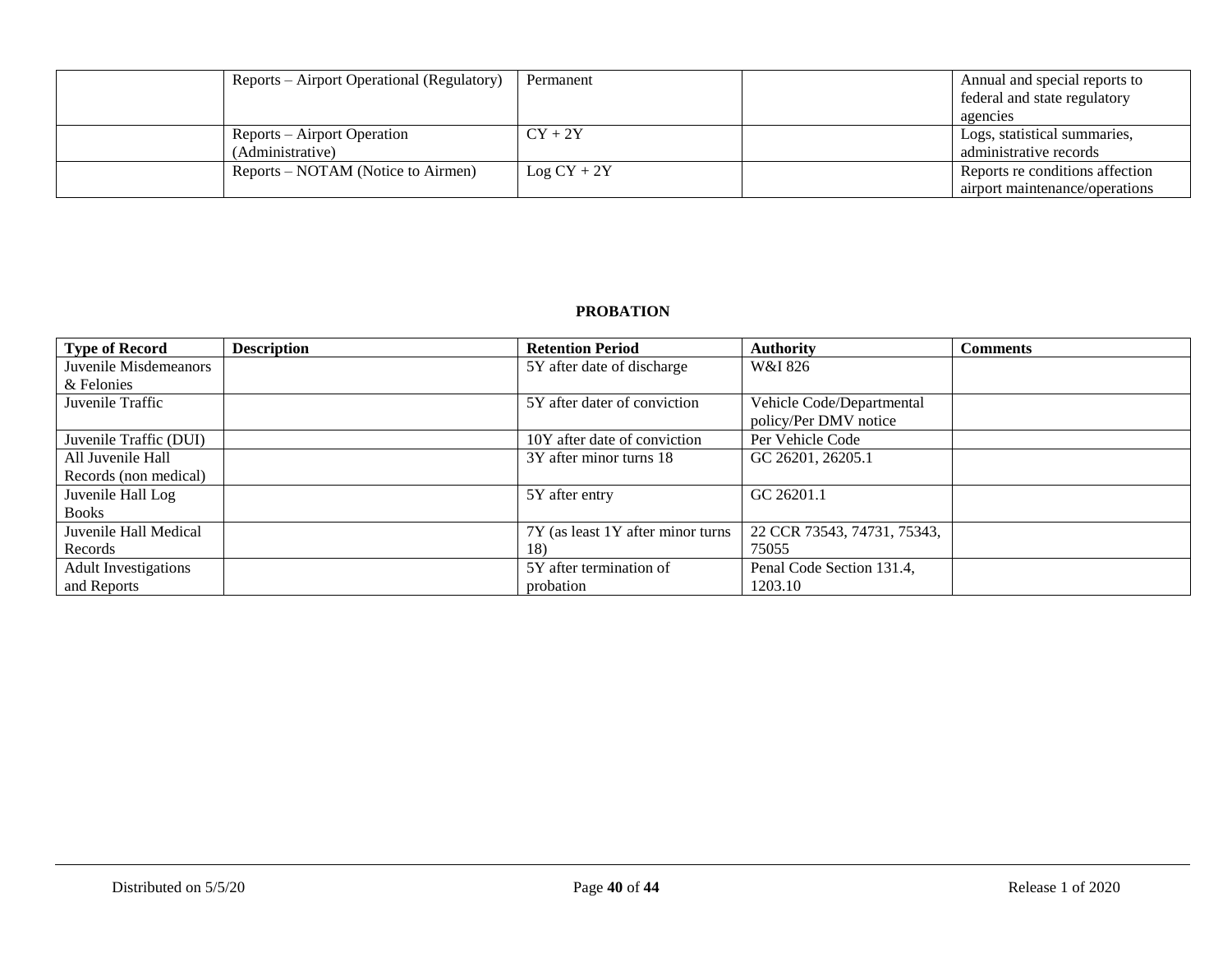#### **PUBLIC GUARDIAN ADMINISTRATOR**

| <b>Type of Record</b>     | <b>Description</b> | <b>Retention Period</b>            | <b>Authority</b>               | <b>Comments</b> |
|---------------------------|--------------------|------------------------------------|--------------------------------|-----------------|
| Conservatorship Case      |                    | $5Y$ after closed $\&$ no activity | GC 26201, 26202, Board         |                 |
| Files                     |                    |                                    | approval $(4/5)$               |                 |
| <b>Administrator Case</b> |                    | $5Y$ after closed $\&$ no activity | GC 26201, 26202, Board         |                 |
| Files                     |                    |                                    | approval $(4/5)$               |                 |
| <b>Financial Records</b>  |                    | 7Y                                 | GC 26201, 26202, appendix D    |                 |
|                           |                    |                                    | "Record of Retention" State of |                 |
|                           |                    |                                    | California Accounting          |                 |
|                           |                    |                                    | Standards & Procedure          |                 |
|                           |                    |                                    | Manual                         |                 |
| All General Public        |                    | 5Y                                 | GC 26202, Board approval       |                 |
| Guardian/                 |                    |                                    | (4/5)                          |                 |
| Administrator files       |                    |                                    |                                |                 |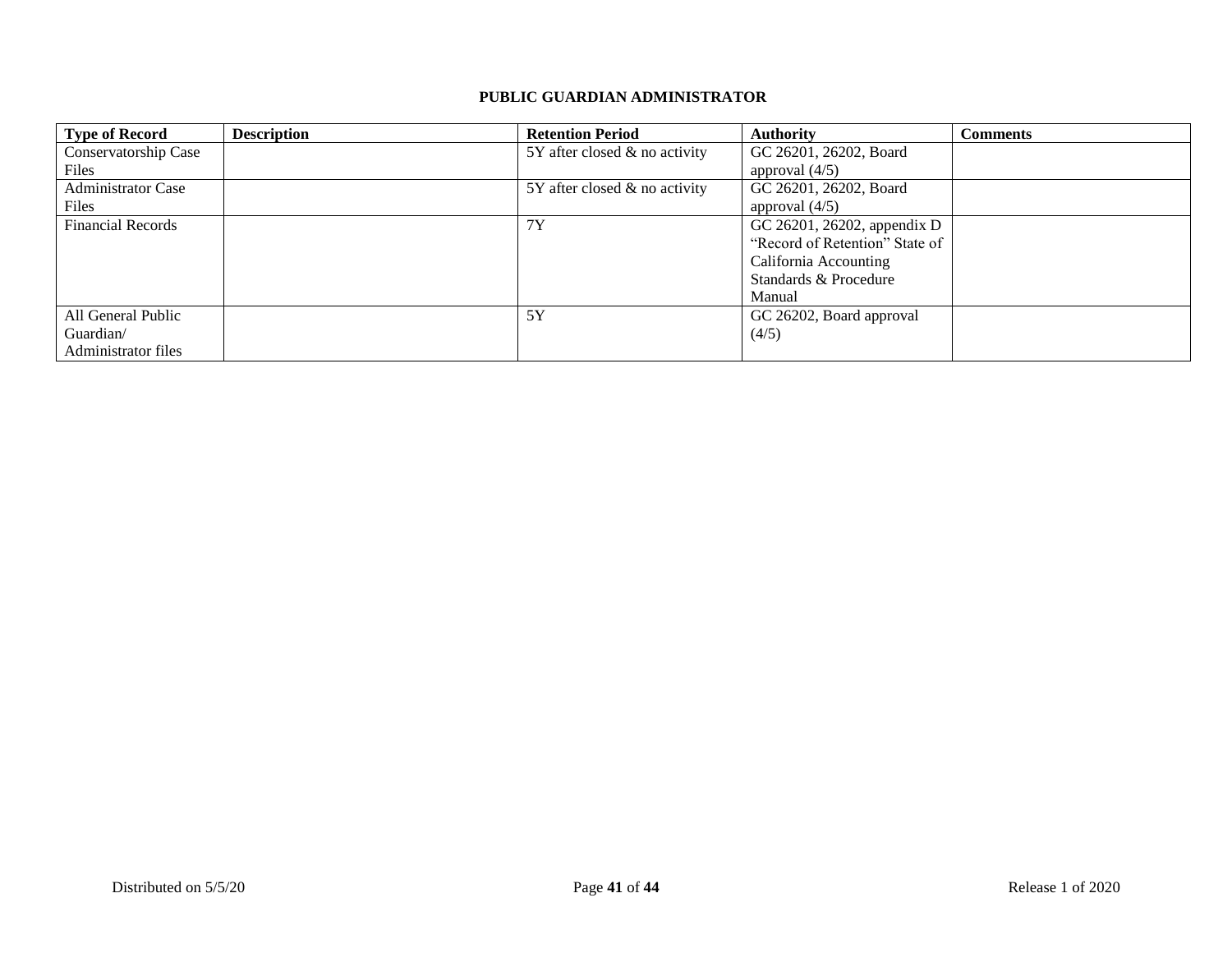#### **RECORDER**

| <b>Type of Record</b>      | <b>Description</b> | <b>Retention Period</b> | <b>Authority</b>       | <b>Comments</b>                |
|----------------------------|--------------------|-------------------------|------------------------|--------------------------------|
| Documents                  |                    | 10Y                     |                        | Paper records may be destroyed |
| Undeliverable by mail      |                    |                         |                        | after 2Y if imaged             |
| & uncalled for             |                    |                         |                        |                                |
| Indices: All official      |                    | Permanent               | GC 26202, 27320-27336, |                                |
| records, vital statistics, |                    |                         | 27360-27388            |                                |
| etc.                       |                    |                         |                        |                                |
| Maps                       |                    | Permanent               | GC 26202, 66464-66468, |                                |
|                            |                    |                         | 66469-66472            |                                |
| Vital statistics: Births,  |                    | Permanent               | GC 26202, 27320-17336, |                                |
| Death & Marriage           |                    |                         | 27360-27388            |                                |
| Certificates               |                    |                         |                        |                                |

#### **SHERIFF**

| <b>Type of Record</b>    | <b>Description</b>                            | <b>Retention Period</b>      | <b>Authority</b>   | <b>Comments</b> |
|--------------------------|-----------------------------------------------|------------------------------|--------------------|-----------------|
| Recording of Telephone   | Not evidence in any claim filed or pending    | Over 6 months old            | GC 26202 & 26202.6 |                 |
| & Radio                  | litigation (or potential claims & litigation) |                              |                    |                 |
| Communications           |                                               |                              |                    |                 |
| Recording of Telephone   | Evidence in any claim filed or pending        | 6 months after conclusion of | GC 26202 & 26202.6 |                 |
| & Radio                  | litigation (or potential claims & litigation) | litigation                   |                    |                 |
| Communications           |                                               |                              |                    |                 |
| Auction receipts and     |                                               | 2Y                           | GC 26202 & 26202.6 |                 |
| records                  |                                               |                              |                    |                 |
| Records of expired       |                                               | 2Y                           | GC 26202 & 26202.6 |                 |
| licenses & Permits       |                                               |                              |                    |                 |
| Records of lost & found  | Lost $&$ found items have been lawfully       | 2Y                           | GC 26202 & 26202.6 |                 |
| items                    | disposed of                                   |                              |                    |                 |
| Miscellaneous Non-       |                                               | 2Y                           | GC 26202 & 26202.6 |                 |
| Criminal reports         |                                               |                              |                    |                 |
| Sheriff's Daily activity |                                               | 2Y                           | GC 26202 & 26202.6 |                 |
| records & logs           |                                               |                              |                    |                 |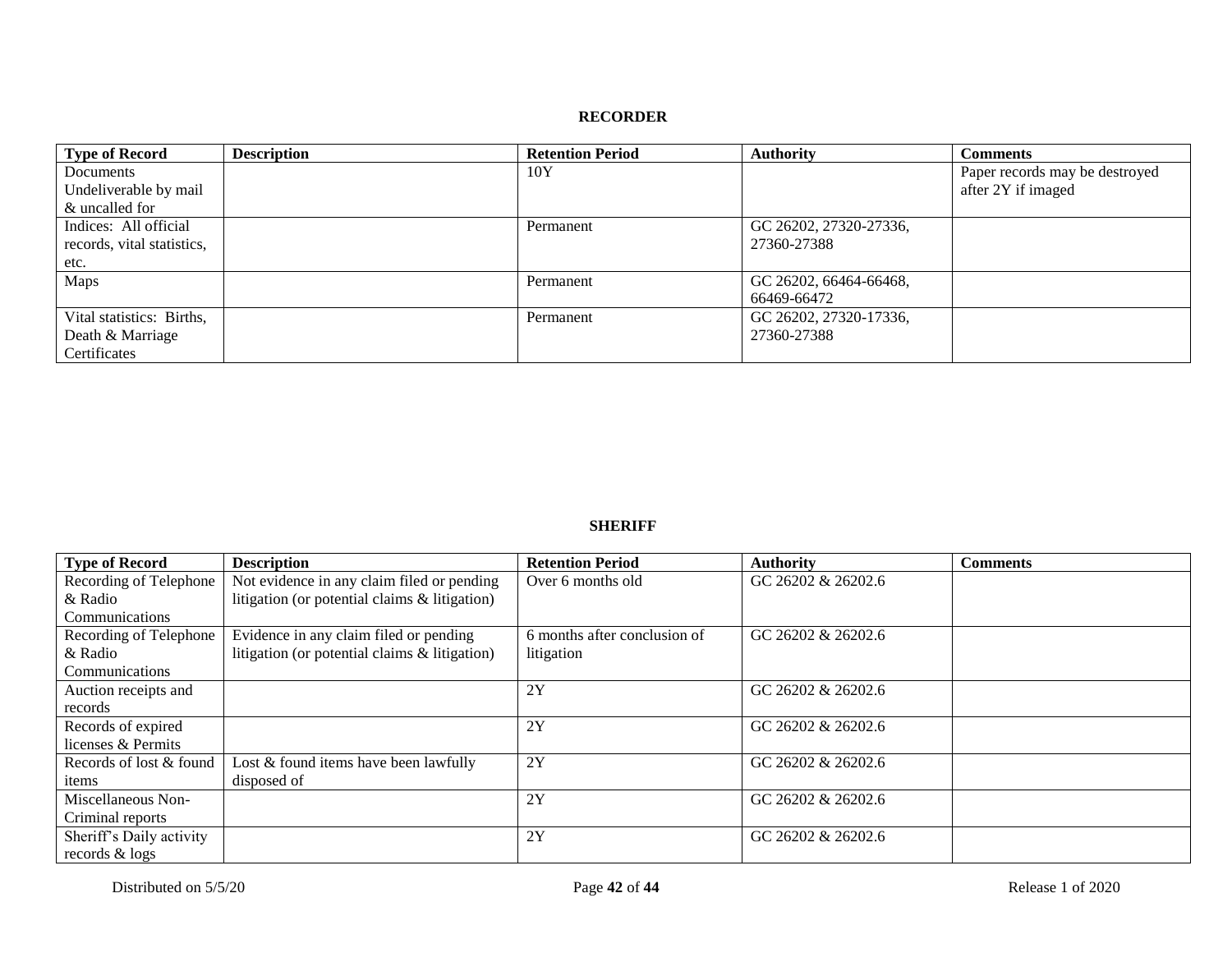| Crime & Supplemental<br>reports of infractions,<br>misdemeanors, &<br>felonies                                                                                                                                                                                        | They do not relate to an arrest, un-served<br>warrants, identifiable items which have not<br>been recovered, registrants covered by<br>Sections 290 or 457.1 of the Penal Code or<br>Section 11590 of the Health & Safety Code,<br>a criminal death case, violations listed in<br>Penal Code Sections 799 and 800, and not<br>presently involved in either civil or criminal<br>litigation | 5Y                                                                 | GC 26202 & 26202.6 |  |
|-----------------------------------------------------------------------------------------------------------------------------------------------------------------------------------------------------------------------------------------------------------------------|--------------------------------------------------------------------------------------------------------------------------------------------------------------------------------------------------------------------------------------------------------------------------------------------------------------------------------------------------------------------------------------------|--------------------------------------------------------------------|--------------------|--|
| Index cards & logs                                                                                                                                                                                                                                                    |                                                                                                                                                                                                                                                                                                                                                                                            | Unknown                                                            | GC 26202 & 26202.6 |  |
| relating to case                                                                                                                                                                                                                                                      |                                                                                                                                                                                                                                                                                                                                                                                            |                                                                    |                    |  |
| documents destroyed<br>Dispatch Records                                                                                                                                                                                                                               |                                                                                                                                                                                                                                                                                                                                                                                            | 2Y                                                                 | GC 26202 & 26202.6 |  |
| <b>Field Interview Cards</b>                                                                                                                                                                                                                                          |                                                                                                                                                                                                                                                                                                                                                                                            | 2Y                                                                 | GC 26202 & 26202.6 |  |
| Duplicates of all reports                                                                                                                                                                                                                                             |                                                                                                                                                                                                                                                                                                                                                                                            | When duplicates no longer                                          | GC 26202 & 26202.6 |  |
|                                                                                                                                                                                                                                                                       |                                                                                                                                                                                                                                                                                                                                                                                            | needed                                                             |                    |  |
| Records pertaining to<br>arrest or conviction of<br>any person for a<br>violation of Subdivision<br>$(b)$ , $(c)$ , $(d)$ or $(e)$ of<br>Section 11347 or<br>Subdivision (b) of<br>Section 11360 of the<br>Health & Safety Code<br>occurring after January<br>1, 1976 |                                                                                                                                                                                                                                                                                                                                                                                            | 2Y from date of conviction or<br>arrest if there was no conviction | GC 26202 & 26202.6 |  |
| Documents Relating to<br>Citizen Complaints or<br>Investigations in<br>response to citizen<br>complaints relating to<br>members of Sheriff's<br>Department and<br><b>Internal Affairs</b><br>Investigation files                                                      | Documents are not evidence in any claim<br>filed or pending litigation for potential<br>litigation                                                                                                                                                                                                                                                                                         | $\overline{5Y}$                                                    | GC 26202 & 26202.6 |  |